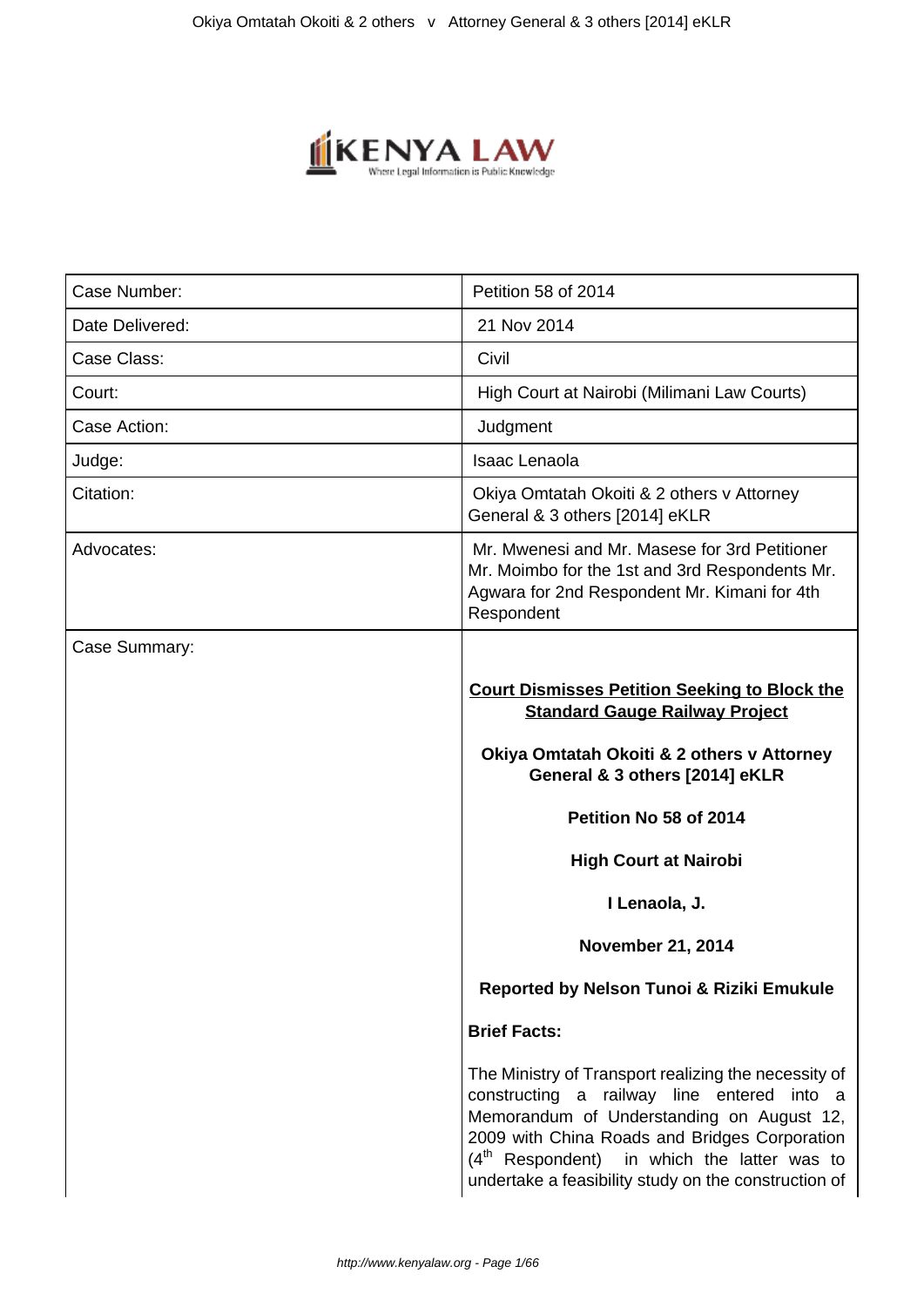an electric railway system spanning Mombasa-Nairobi. That feasibility study was to be undertaken by the  $4<sup>th</sup>$  respondent at its own cost and if it turned out to be feasible, then they would also help with financing the project. Having thus presented the positive feasibility report, the Cabinet decided that the project would be undertaken under government to government terms with the Chinese government offering part of the loan through Exim bank, a Chinese government owned bank. Accordingly, the 2<sup>nd</sup> and 4<sup>th</sup> Respondents negotiated and signed two commercial contracts; one for the Standard Gauge Railway (SGR) line and the second one for the supply and installation of facilities, locomotives and rolling stock with the total contract sum for civil works and purchase and installation of locomotives and rolling stock amounting to the sum of Kshs. 327 Billion. The Petitioners case was that the government erred in awarding the contract to the same parties who did the feasibility study without compliance to the established procurement system, the SGR project would lead to environmental degradation and also that the  $4<sup>th</sup>$ Respondent were not fit to be awarded the tender since they had already been blacklisted by the World Bank.

## **Issues:**

- 1. Whether the Public Procurement and Disposal Act was applicable with regard to negotiated loans and grants between the Kenyan and Chinese governments.
- 2. Whether the consolidated petitions were supported by valid documentary evidence since the petitioners had failed to disclose their sources.
- 3. Whether a party was entitled to use to their advantage, stolen or irregularly obtained documents in a manner that was prejudicial to other parties in judicial proceedings.
- 4. Whether the Standard Gauge Railway (SGR) project was detrimental to the environment.
- 5. Whether the Kenya Forest Service, the National Museums and the Kenya Wildlife Service (KWS) were consulted before the implementation of the SGR project.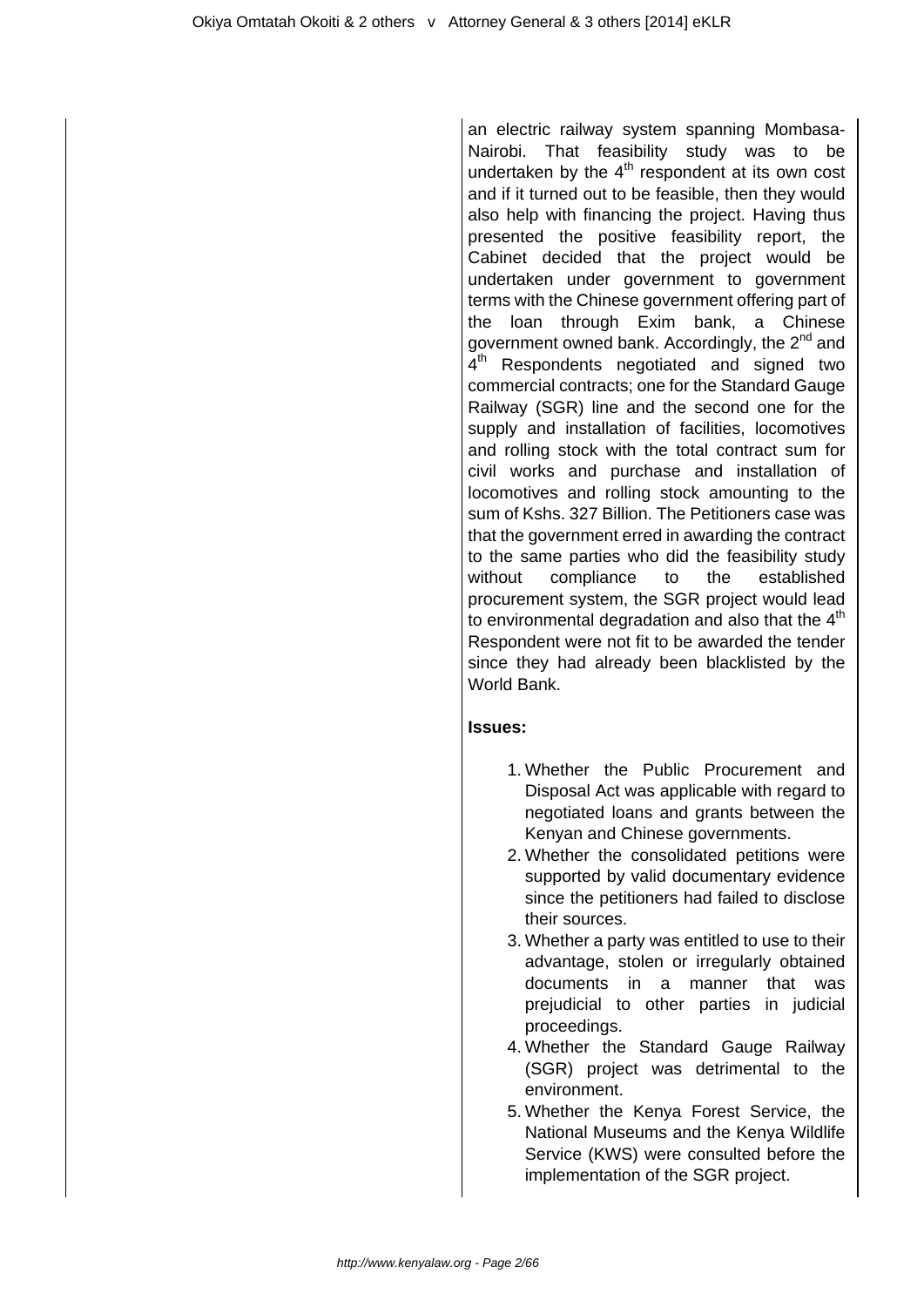vi. What was public interest litigation in the context of the issue of costs.

**Constitutional Law -** fundamental rights and freedoms - right to privacy - where the petitioners had obtained confidential information relating to the contracts between the respondents on the SGR project - whether the petitioners had breached the respondents' right to privacy principle of self-help - whether a party was entitled to use to their advantage, stolen or irregularly obtained documents in a manner that was prejudicial to other parties in judicial proceedings - Constitution of Kenya, 2010 article 35

**Constitutional law -** fundamental rights and freedoms - right to information - duty of the State to publish and publicize any important information affecting the nation - whether the information relating to the SGR project sought to be relied on by the petitioners in prosecuting the petition was valid – where the documents relied upon by the petitioners were illegally obtained and their source, legitimacy and authenticity had not been disclosed by the petitioners - Constitution of Kenya, 2010 article 31

**Evidence Law -** admissibility of evidence primary and secondary evidence - power of court to exclude or admit wrongfully obtained documents and information - law of confidence - evidence in the custody of public officers - proper relief for court to grant when a party was relying on allegedly wrongfully acquired documents - Evidence Act (cap 80), sections 35, 80, 83

**Procurement Law - international agreements -** government to government negotiated loans and grants - whether the Public Procurement and Disposal Act was applicable with regard to negotiated loans and grants between the Kenyan and Chinese governments - Public Procurement and Disposal Act section 6, 6(1)

**Environmental Law** - sustainable development environmental protection - whether the Standard Gauge Railway project was detrimental to the environment - whether the various agencies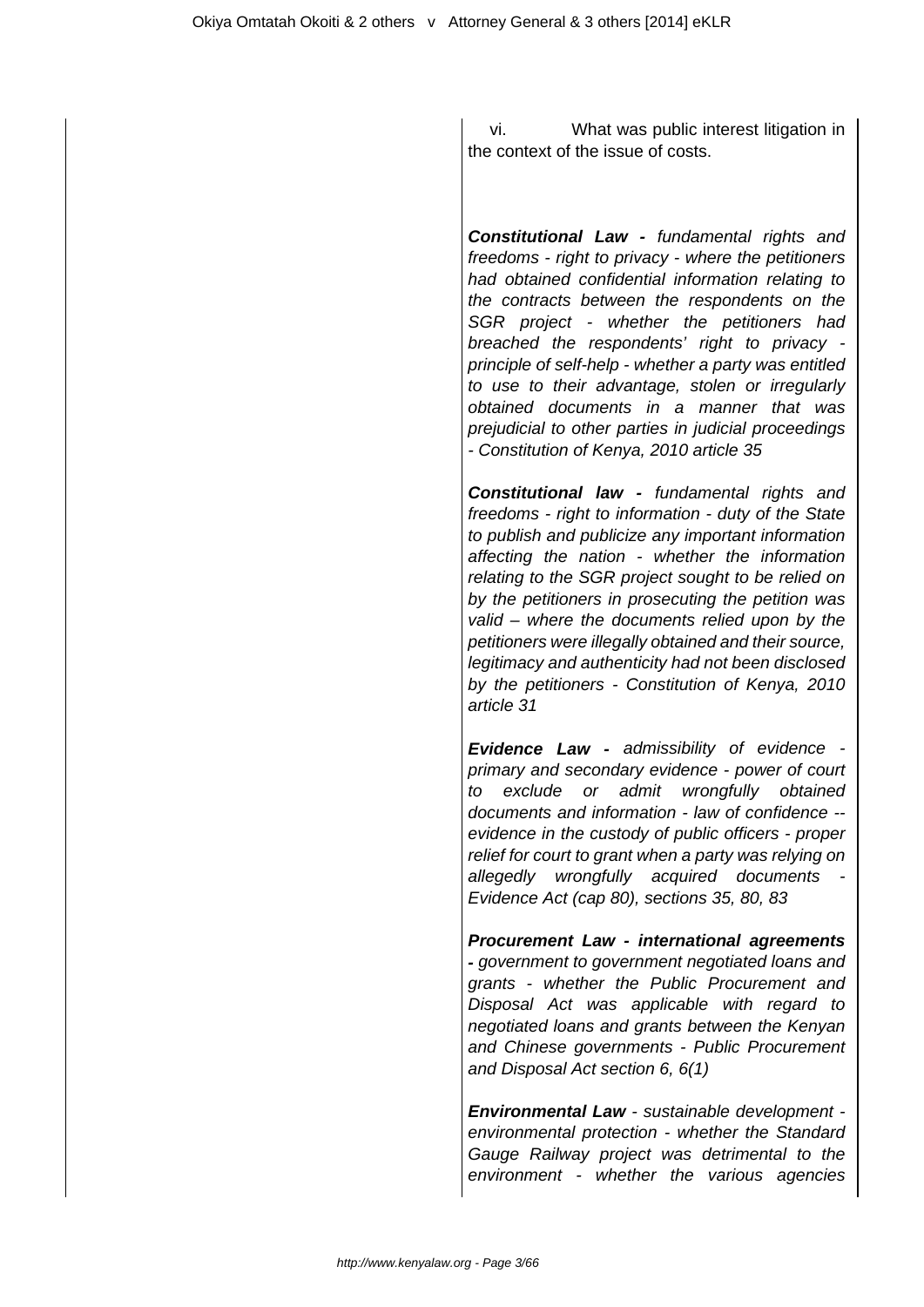dealing with the environment were consulted prior to the implementation of the SGR project.

Article 33 of the United Nations Convention Against Corruption stated as follows with regard to whistle blowers;

"Each State Party shall consider incorporating into its domestic legal system appropriate measures to provide protection against any unjustified treatment for any person who reports in good faith and on reasonable grounds to the competent authorities any facts concerning offences established in accordance with this Convention."

Section 6(1) of the Public Procurement and Disposal Act stated;

 "Where any provision of this Act conflicts with any obligations of the Republic of Kenya arising from a treaty or other agreement to which Kenya is a party, this Act shall prevail except in instances of negotiated grants or loans."

## **Held:**

1. There was no conflict with the terms of the loan from Exim Bank of China and the provisions of the Public Procurement and Disposal Act since section 6(1) of the Act did not apply in instances of negotiated loans and grants and the Standard Gauge Railway project (SGR project) was being financed by a loan from the Chinese Government through Exim bank of China.

2. For the SGR project to be funded by the Chinese government, one of the terms of the contract was that the  $4<sup>th</sup>$  respondent had to be awarded the tender. It was not for the court to interrogate whether that particular term of the contract was oppressive or not since Parliament had already done so and found it to be lawful thus the argument made by the petitioners that the government was involved in restricted tendering or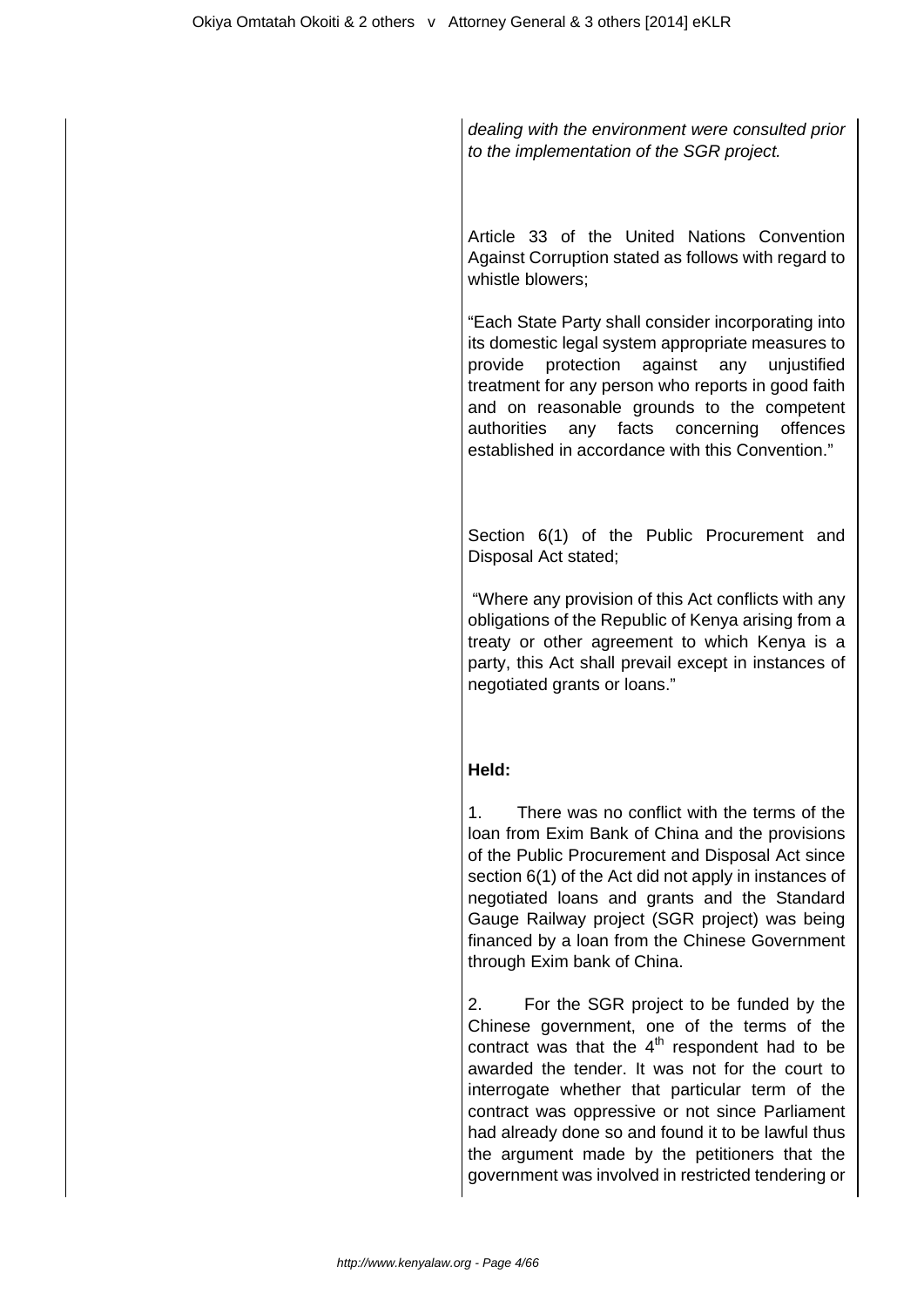indirect procurement was invalid.

3. The Public Procurement and Disposal Act did not apply to the issues at hand since section 6(1) was the law on which government to government loans and grants were premised. Parliament must have had good reason to exclude such loans and grants from open tendering and generally from the operations of the Public Procurement and Disposal Act. The duty of the court was to interpret the law as made by Parliament and not to rewrite it to suit popular opinions or beliefs.

4. The Ethics and Anti-Corruption Commission (EACC) was the appropriate body to undertake investigations into the allegations of corruption in the SGR project since the EACC had the mandate, manpower and resources to properly investigate allegations of corruption and it would be prudent for the Petitioners to provide such information as they may possess to the EACC and aid any investigation that it may commence.

5. The court had jurisdiction to entertain the petitioners claim as provided under article 165(3) of the Constitution of Kenya, 2010, which gave the court powers to entertain matters pertaining to alleged breach of constitutional rights whereby the petitioners had invoked the court's jurisdiction to determine whether the acts of the respondents in regard to the SGR project were in violation of the Constitution.

6. The public servants who gave the petitioners the documents they were relying on did not fit the legal definition and conduct of whistle blowers as per article 33 of the United Nations Convention Against Corruption. Whistle blowers were supposed to make reports, in good faith, to competent authorities empowered by law to act on their reports, any corrupt conduct on the part of anyone. The Petitioners herein were not the authorities so contemplated under article 33 above and as such the persons who gave them the documents could not claim to be whistle blowers.

7. The principle of self-help was generally not accepted with regard to obtaining documents held in confidence and the defense of good faith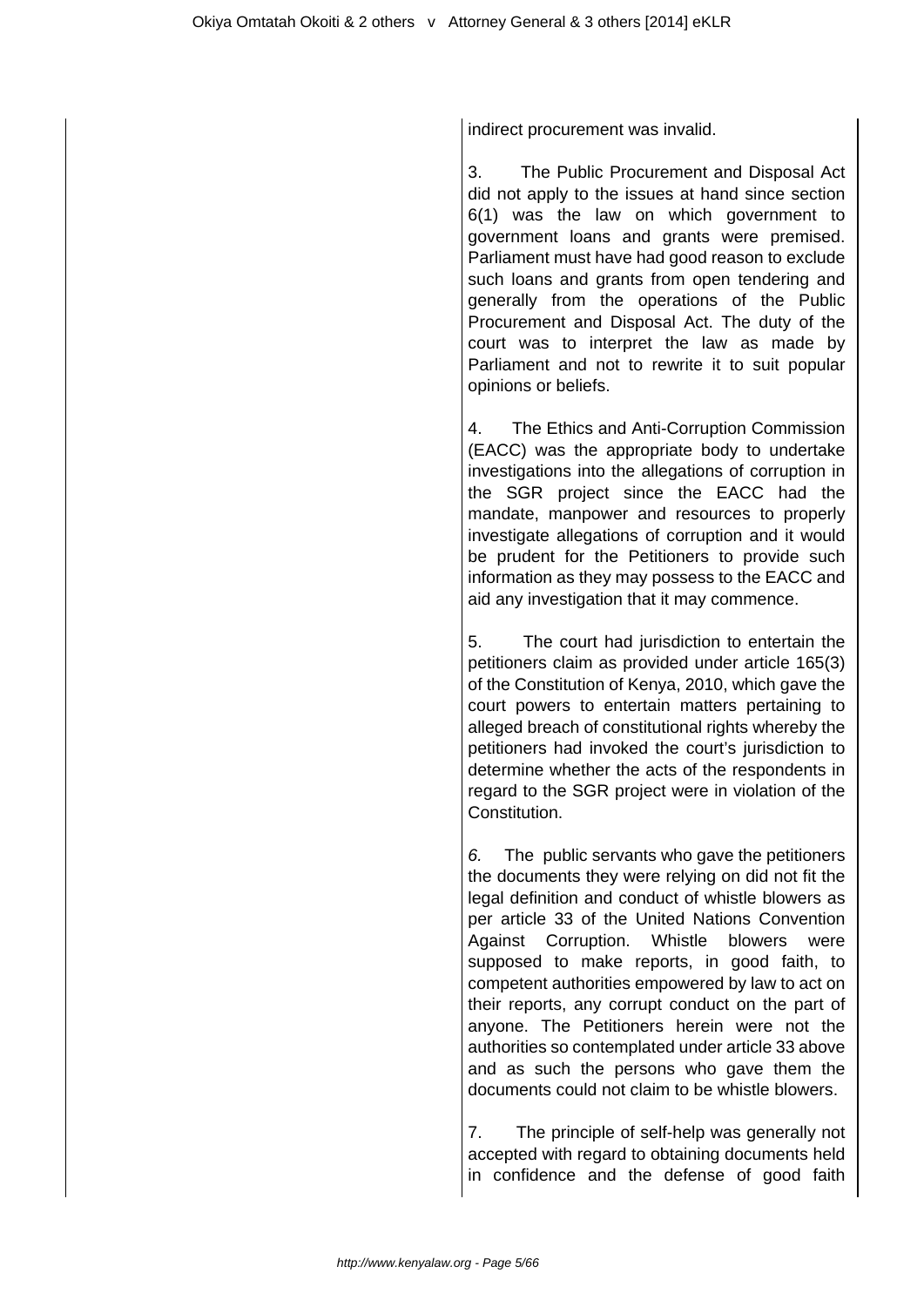offered by the Petitioners would not stand in the current case since the Constitution of Kenya, 2010 under article 35 provided that every citizen including the Petitioners had a right to obtain information held by the State. Article 22 of the Constitution of Kenya, 2010 placed the obligation of requesting for that information on the Petitioners, which was to be disclosed to them unless there was sufficient reason for nondisclosure thus use of self-help clandestine means to gain information in the face of clear constitutional mechanisms was unwarranted.

8. The documents produced and relied on by the Petitioners were meant for the Respondents and the Exim Bank of China with certain confidential communication between the parties, for instance where the  $2^{nd}$  Respondent and the  $3^{rd}$ Respondent had sought advice from the Attorney General (1<sup>st</sup> Respondent), during the negotiations leading to the impugned contracts.

9. It was a principle of public interest that such advise ought to be written with utmost confidence and if such communication were to be availed to members of the public in unclear circumstances, then it would be prejudicial to public interest, however pertinent the issue may appear. The Petitioners could not simply rely on information that they obtained in unclear circumstances and to allow them to do so would, defeat the very essence of article 35 of the Constitution of Kenya, 2010 and the purposes it intended to achieve as well as the rights of privacy enshrined in article 31 of the Constitution of Kenya, 2010.

10. Article 35(3) of the Constitution of Kenya, 2010 had mandated the State to publish information affecting the Nation. The Petitioners could properly compel the Government to publish the information relating to the SGR project in the event that it failed to do so and if that information affected the Nation, they could properly seek the court's intervention.

11. Article 31 of the Constitution of Kenya, 2010 granted every person the right to privacy which right included the right not to have the privacy of their communication infringed. In obtaining the documents which the Petitioners were relying on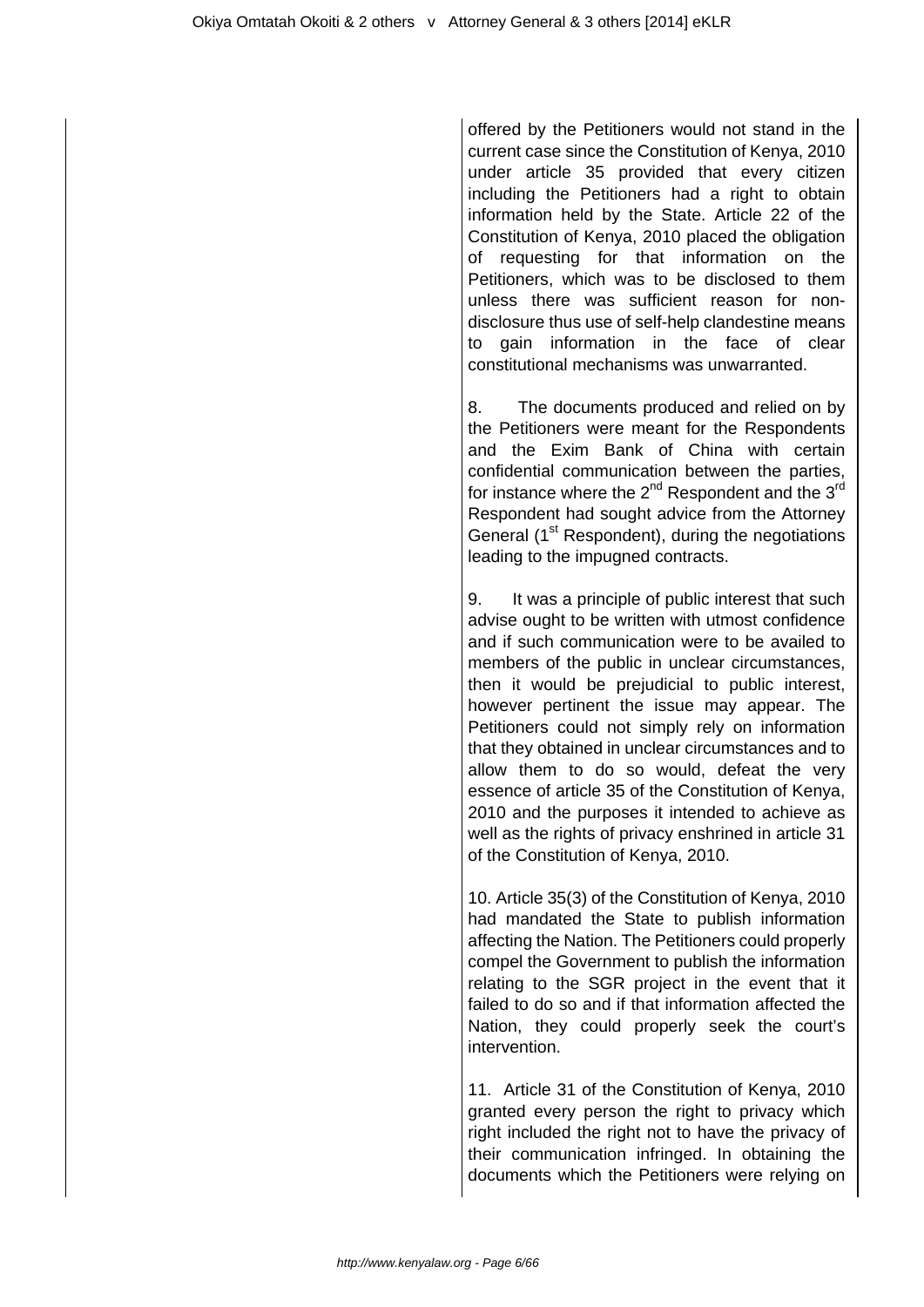in the present petition, they violated the  $2<sup>nd</sup>$ Respondent's right to privacy and also the privacy of the communication between the State and the Exim Bank of China. The public servants who indeed clandestinely gave the Petitioners the documents acted in violation of their Code of Conduct and the Public Officers Ethics Act. Thus the documents were all to be expunged from the record.

12. Parliament was involved in the budgeting of the funds to be utilized in the SGR project since it had enacted the law that established a Railway Development Levy Fund which would be administered in accordance with the provisions of section 25 of the Public Financial Management Act, 2012. Thus the Public Finance Management Act was not violated in the procurement of the SGR project.

13. An Environmental Impact Assessment (EIA) License was issued to the  $4<sup>th</sup>$  Respondents on February 5, 2013. The Government had also conducted an autonomous environment impact assessment on the SGR project and concluded that the SGR project should proceed thus the contention by the Petitioners that the SGR project was detrimental to the environment lacked merit.

14. The Petitioners failed to state the law under which the National Museums and Kenya Wildlife Service (KWS) would have had to be specifically consulted. They also failed to state how the SGR project would have had an irreversible damage to the environment and impact on cultural rights so that the court could determine the issue appropriately. Having expunged from the record the letters the Petitioners were relying upon in that regard, the court did not have reports from either KWS or National Museums showing how the environment, the ecosystem and cultural rights would be affected by the SGR report thus there was insufficient material upon which to determine that aspect of the petition.

15. On the allegations by the Petitioners that the SGR project had not ensured value for money since the  $1<sup>st</sup>$  and  $2<sup>nd</sup>$  Respondents had failed to exercise due diligence, the argument was related more to policy than clear issues of the law. The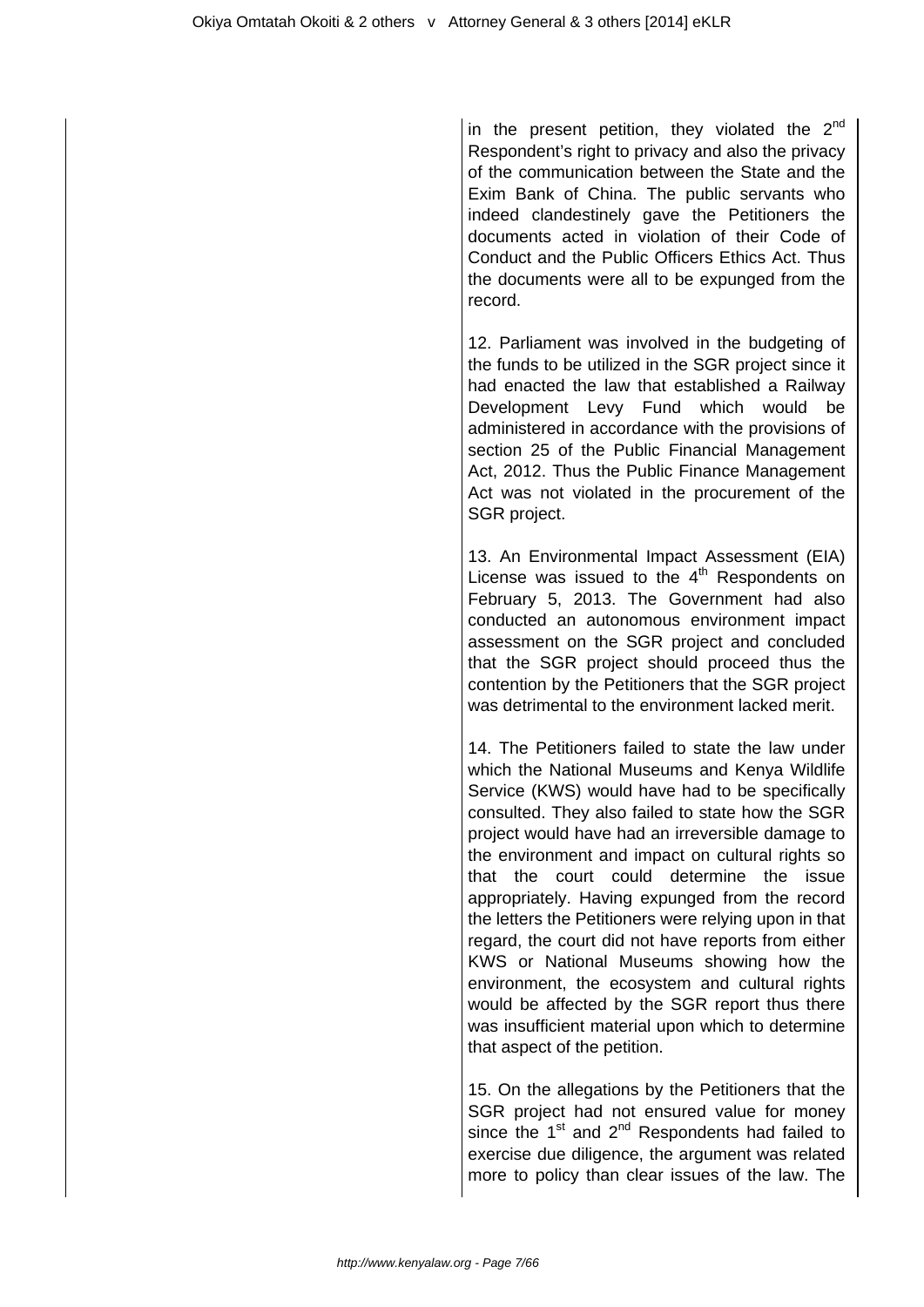| Court had no mandate to make policy decisions       |  |  |
|-----------------------------------------------------|--|--|
| nor could it direct the Executive on the manner in  |  |  |
| which the project was to be managed save that it    |  |  |
| could, in the some instances, issue such directives |  |  |
| as were necessary in that regard. The instant case  |  |  |
| was not one in which the Court could issue any      |  |  |
| such directive.                                     |  |  |

16. If indeed there was corruption in the procurement of the project or that value for money had not been achieved, there were other bodies which had been established to look into such issues, among them the Ethics and Anti-Corruption Commission, the Office of the Auditor General, the Controller of Budget and the Parliamentary Committees on Finance, which were well clothed with jurisdiction on the subject.

17. The Court had the responsibility of ensuring that parties did not file petitions in the guise of public interest for ulterior motives. To countenance such actions would be to promote an abuse of the Court process. A party with a genuine claim had to endeavour to make its claim known to the Court for an appropriate redress. It was now time to guard against parties who made reckless claims and who thus ended up wasting judicial time and dragging parties in court in unwarranted litigation. Parties which approached the court in the name of public interest litigation had to demonstrate that they were acting bona fide and not for personal gain or private motivation or other oblique considerations. The Court would not therefore allow its process to be abused by persons having clandestine motives.

Petition dismissed, 2<sup>nd</sup> Respondent's cross petition allowed in part, each party to bear their own costs.

| <b>Court Division:</b>        | <b>Constitutional and Human Rights</b> |
|-------------------------------|----------------------------------------|
| <b>History Magistrates:</b>   | ۰                                      |
| County:                       | Nairobi                                |
| Docket Number:                |                                        |
| <b>History Docket Number:</b> | -                                      |
| Case Outcome:                 | Both petitions dismissed               |
| <b>History County:</b>        | ٠                                      |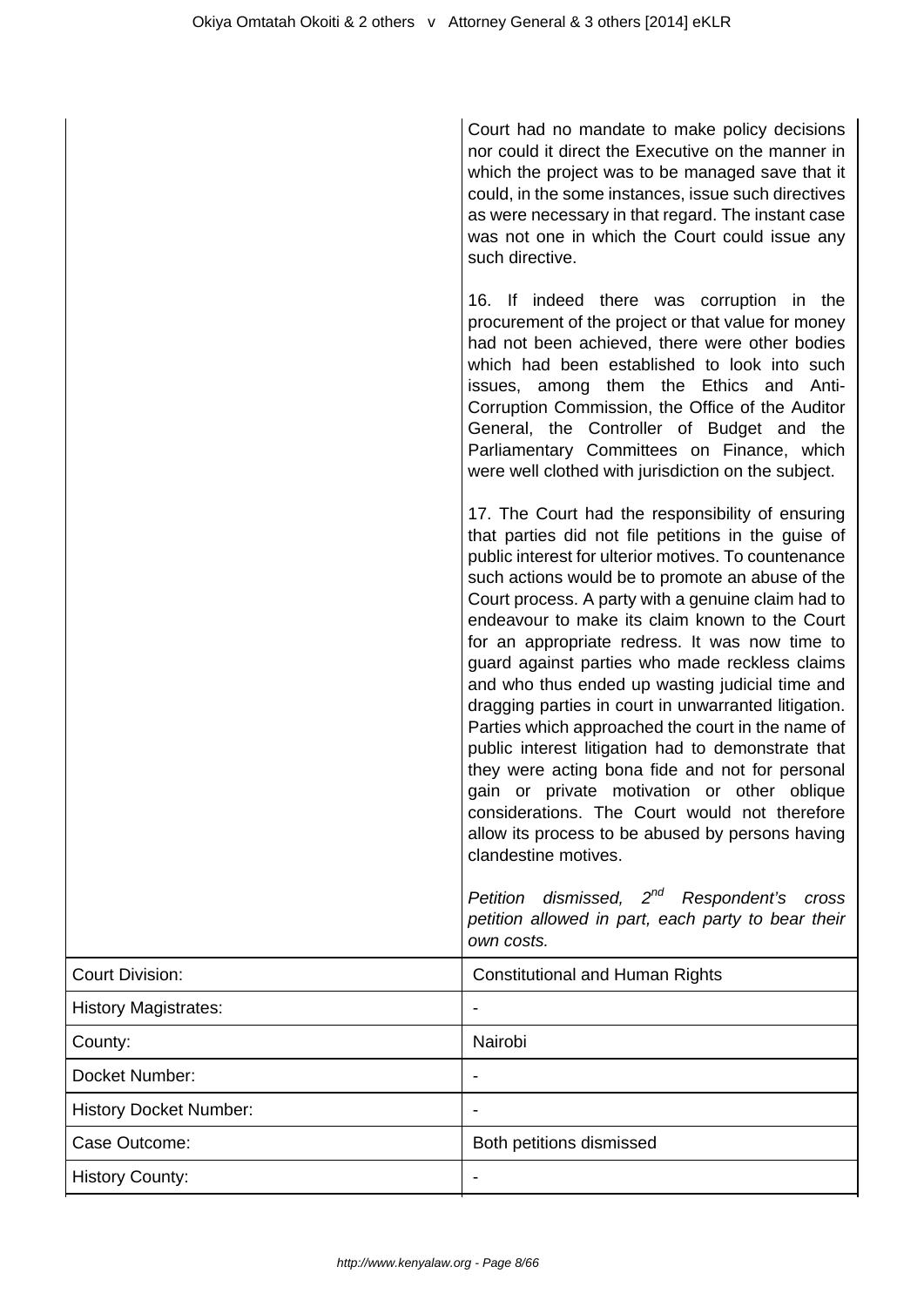| <b>Representation By Advocates:</b>                                                                                                                    | One party or some parties represented |  |
|--------------------------------------------------------------------------------------------------------------------------------------------------------|---------------------------------------|--|
| Advocates For:                                                                                                                                         |                                       |  |
| Advocates Against:                                                                                                                                     | -                                     |  |
| Sum Awarded:                                                                                                                                           |                                       |  |
| The information contained in the above segment is not part of the judicial opinion delivered by the Court. The metadata has been prepared by Kenya Law |                                       |  |

 The information contained in the above segment is not part of the judicial opinion delivered by the Court. The metadata has been prepared by Kenya Law as a guide in understanding the subject of the judicial opinion. Kenya Law makes no warranties as to the comprehensiveness or accuracy of the information.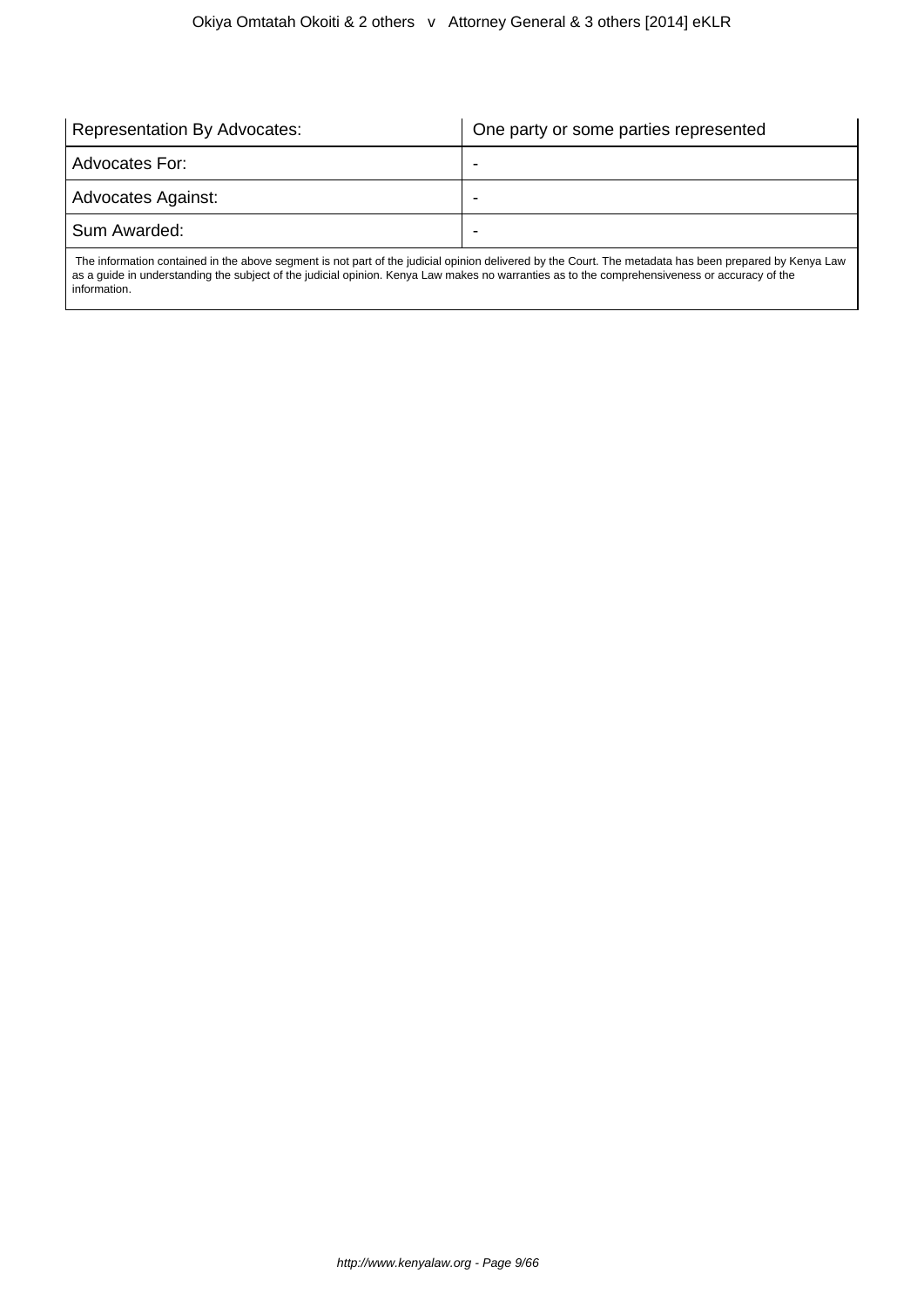## **REPUBLIC OF KENYA**

## **IN THE HIGH COURT OF KENYA AT NAIROBI**

## **CONSTITUTIONAL AND HUMAN RIGHTS DIVISION**

## **PETITION NO. 58 OF 2014**

## **CONSOLIDATED WITH PETITION NO. 209 OF 2014**

|--|--|

|--|--|

**LAW SOCIETY OF KENYA…….………...……………...……………….….3rd PETITIONER**

## **AND**

| THE PUBLIC PROCUREMENT OVERSIGHT AUTHORITY3RD RESPONDENT |  |
|----------------------------------------------------------|--|
| CHINA ROAD AND BRIDGE CORPORATION4TH RESPONDENT          |  |

## **JUDGMENT**

## **Introduction**

1. The Petitioners have filed the consolidated Petitions challenging the legality and constitutionality of the construction of the Standard Gauge Railway (hereinafter project the **"SGR project"**) in Kenya although the project is intended to benefit the larger East African Community. In their respective Petitions, they are seeking various reliefs for breaches of the Constitution and the law in implementing the said project.

2. In **Petition No. 58 of 2014**, the 1<sup>st</sup> and 2<sup>nd</sup>Petitioners, Okiya Omtatah Okoiti and Wycliffe Nyakina Gisebe in their said Petition dated  $5<sup>th</sup>$  February 2014 and supported by the Affidavit of the 1<sup>st</sup>Petitioner sworn on the same date, describe themselves as law abiding citizens of Kenya, public spirited individuals and human rights defenders. They are also members of Kenyans for Justice and Development Trust, a legal trust incorporated in Kenya and founded on republican principles and set up with the purpose of promoting democratic governance, economic development and prosperity. In their Petition, they state that they are opposed to the SGR project owing to the manner in which it was procured and is being implemented. They are particularly aggrieved that the Government allegedly failed to exercise due diligence as it failed to independently carry out a feasibility study and design of the project before seeking contractors to implement it. They also claim that the Government erred in single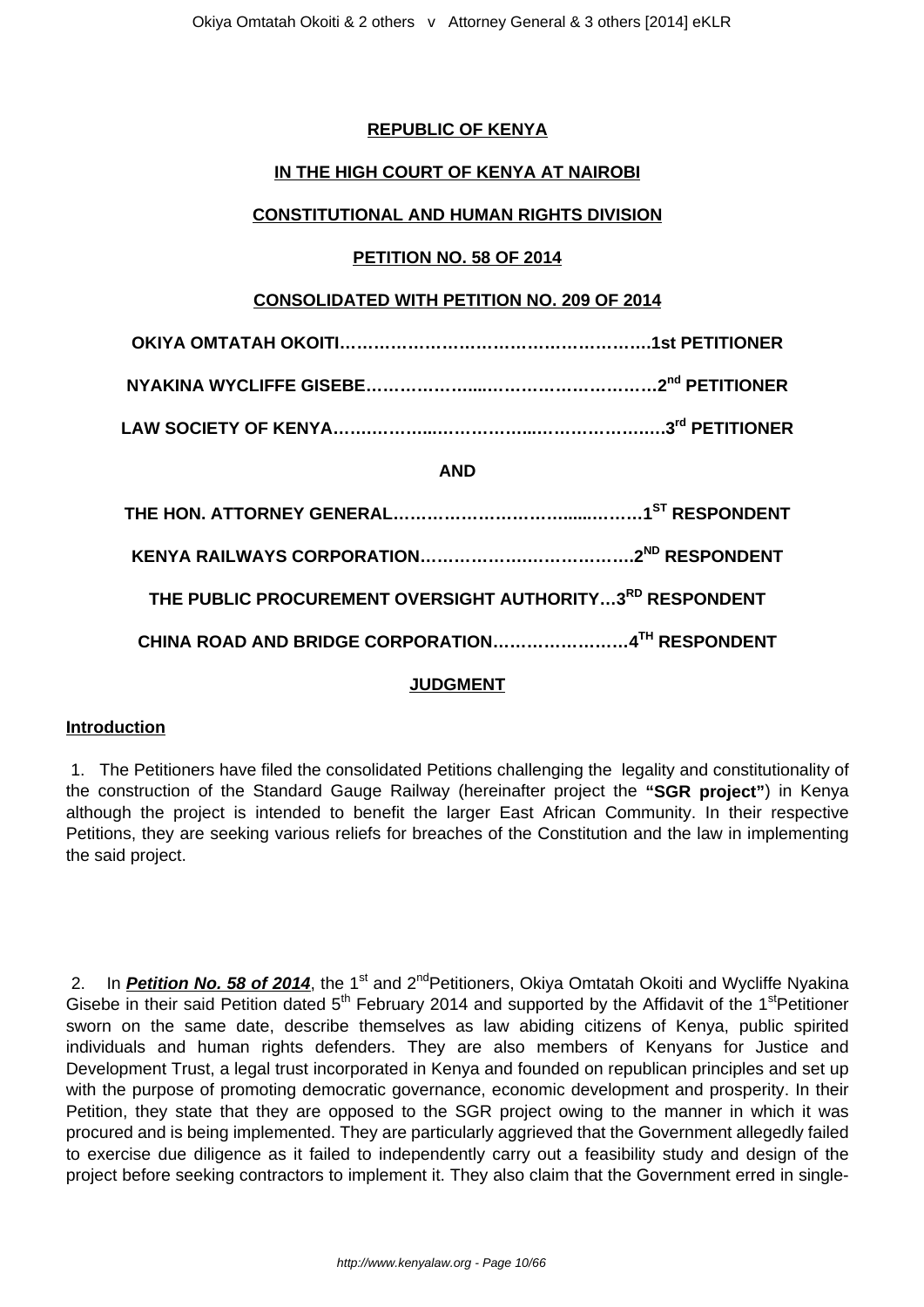sourcing for the project and allowing the use of locomotives from the  $4<sup>th</sup>$  Respondent which is not a manufacturer of the same. They also allege that there is a conflict of interest in the implementation of the project and lastly, that the Government failed to undertake due diligence in contracting the  $4<sup>th</sup>$ Respondent which has been blacklisted by the World Bank and been declared ineligible to engage in any road and bridge construction funded by the World Bank .

3. In the Petition aforesaid they are seeking that this Court do determine the following questions;

**"(a) Whether the 1st, 2nd, and 3rd Respondents willfully or carelessly failed to comply with Article 227 of the Constitution, the Public Procurement and Disposal Act, the Anti-Corruption and Economic Crimes Act, the Public Officer Ethics Act, and the any other laws or applicable procedures and guidelines relating to the procurement, tendering of contracts, management of funds or incurring of expenditures by single sourcing the 4th Respondent to conduct feasibility studies, design of the project then supply and install facilities, locomotives and rolling stock for the Mombasa-Nairobi-Malaba/Kisumu standard gauge railway project.**

**(b) Whether the so-called Government to Government contract has the capacity to oust the application of and adherence to procurement laws and constitutional provisions on public procurement and provisions on integrity.**

**(c) Whether being blacklisted by the World Bank, the 4th Respondent lacks the integrity required to enter contracts with the Government of Kenya and/or its agencies and commissions.**

**(d) Whether the 1st, 2nd, and 3rd Respondents failed to conduct due diligence evaluation of the 4 th Respondent.**

**(e) Whether integrity is a mandatory virtue to any entity which intends or qualifies to contract with the Government of Kenya or its agencies and commissions.**

f. **Whether the rights of the Petitioner and those of other Kenyans were violated by the failure of the Respondents to uphold the Constitution and other laws of Kenya.**

g. **Whether in contracting with the 4th Respondent, the 1st, 2nd, and 3rd Respondents were under obligation but failed to meet the constitutional threshold in public procurement which is prescribed in Article 227, i.e. to be fair, equitable, transparent, competitive and cost-effective.**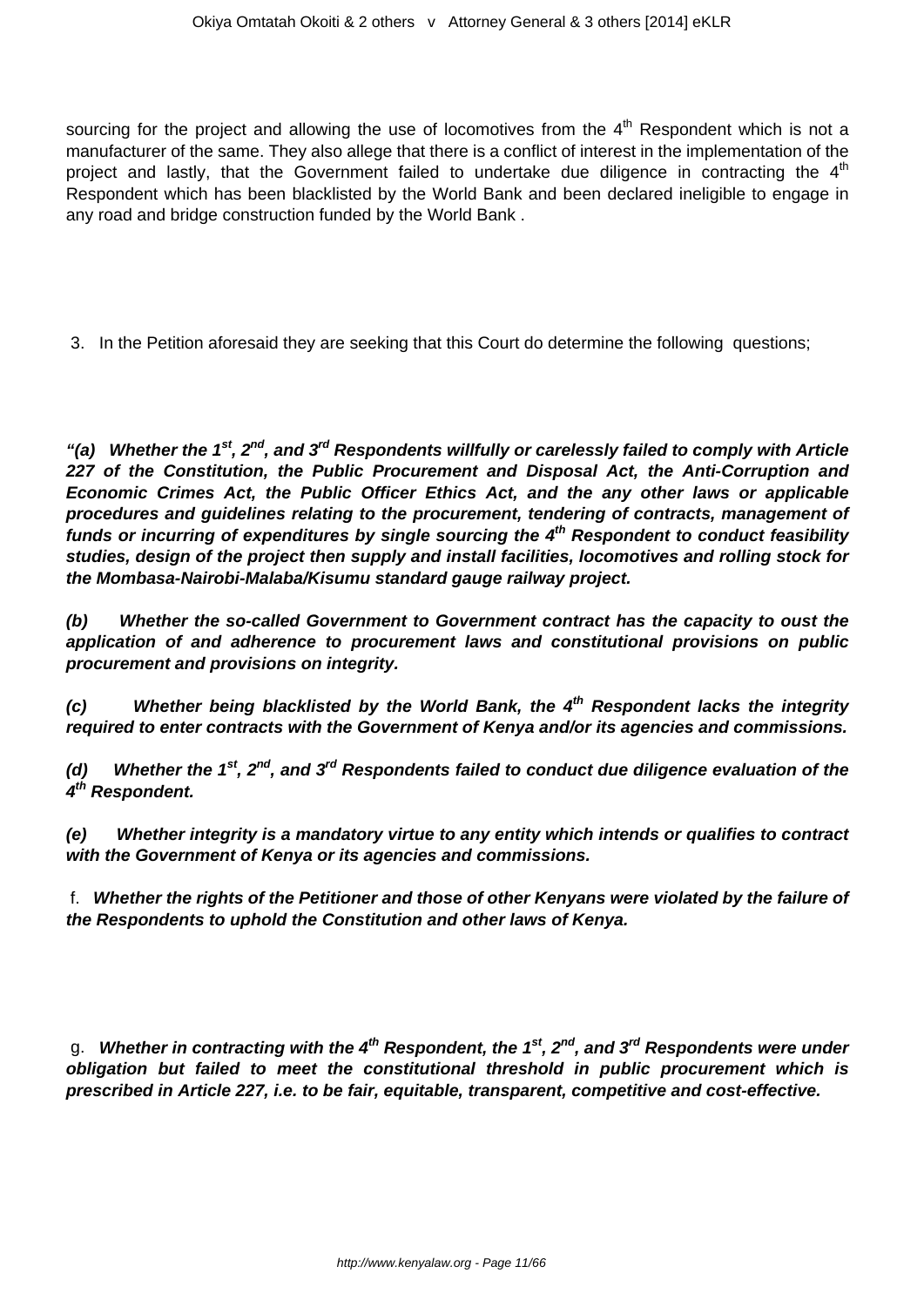h. **Whether the 1st, 2nd, and 3rd Respondents discharged their mandate constitutionally and in accordance with the procurement laws when they single sourced the 4th Respondent to supply and implement the standard gauge railway project."**

4. Upon the determination of the above mentioned questions, they have sought the following orders;

**"(a) A declaration that there is no valid contract between the Government of Kenya and the 4th Respondent.**

**(b) A declaration that the 1st, 2nd, and 3rd Respondents were required to but failed to safeguard the public interest and the common good by ensuring the procurement for the railway was done according to the law.**

c. **A declaration that the Government should not conduct business with the 4th Respondent because it is an entity blacklisted along with its subsidiaries by the World Bank.**

d. **A declaration that the railway should be procured through competitive bidding as required by the Laws of Kenya.**

e. **An order of injunction restraining the 1st, 2nd, and 3rd Respondents, by themselves or through their agents or representatives, or any person claiming through them, from transacting any business with the 4th Respondent until the Chinese corporation is cleared by the World Bank.**

f. **An order of injunction restraining the Respondents, by themselves or through their agents or representatives, or any person claiming through them, from continuing with the contract they awarded to the 4th Respondent.**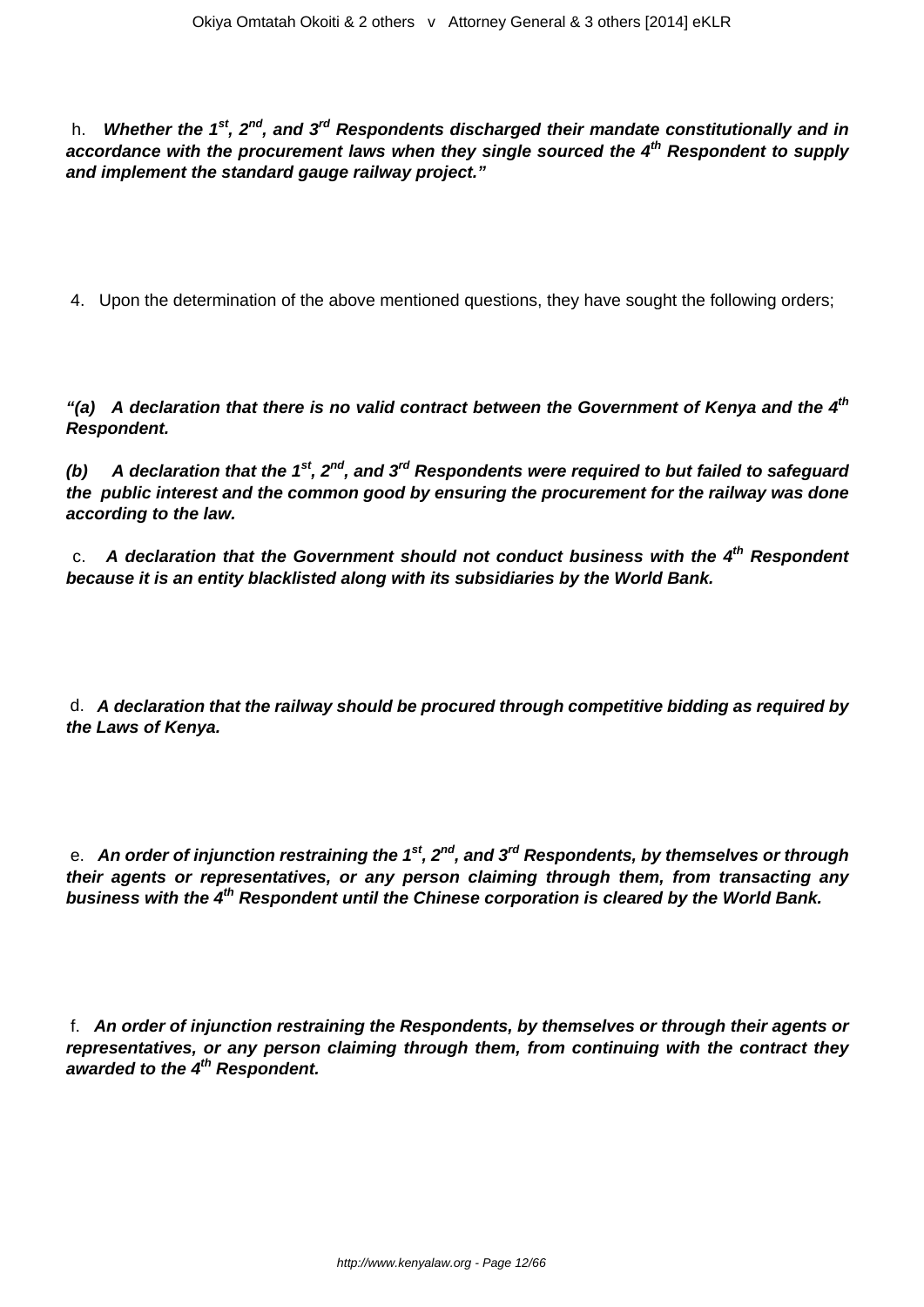g. **A mandatory order to the 1st Respondent directing the Police to criminally investigate and, if culpable, criminally prosecute any public officers, including officers and officials of the 1st, 2nd and 3rd Respondents who were involved in the shambolic and fraudulent procurement process that led to the contracting of the 4th Respondent to deliver the railway project.**

h. **A mandatory order to the 1st Respondent directing the Police to criminally investigate and, if found culpable, criminally prosecute the officials and officers of the 4th Respondent, who facilitated the shambolic and fraudulent contracting of the 4th Respondent.**

i. **A mandatory order directing the 1st, 2nd, and 3rd Respondents to ensure that there will be no single sourcing in the procurement of the Mombasa-Nairobi-Malaba railway project.**

j. **That this Honourable Court gives any other orders required to advance the cause of justice and the rule of law in this case.**

k. **That the costs of this Petition be borne jointly and severally by the Respondents."**

5. In **Petition No. 209 of 2014**, the 3<sup>rd</sup> Petitioner, the Law Society of Kenya states that it is established by the **Law Society of Kenya Act, Chapter 18 Laws of Kenya. Under Section 4 (e)** of the said **Act**, one of the objectives of the Law Society is **"to protect and assist the public in Kenya in all matters touching, ancillary or incidental to the law".** In its Petition dated 2<sup>nd</sup> May 2014 therefore and supported by the affidavit of Apollo Mboya, its Secretary/C.E.O. sworn on the same date, it claims that the manner of procurement of the contract for the construction of the SRG was in contravention of the Provisions of **Articles 10, 42, 69, 201** and **227** of the **Constitution.** It has therefore sought the determination and interpretation of the following questions;

**"(a) "Whether the 1st Respondent in the lawful discharge of its mandate under Article 227 of the Constitution of Kenya lawfully awarded Tender No. KRC/PLN/31/2012 for the supply and installation of facilities, locomotives and rolling stock for the Mombasa – Nairobi Standard Gauge Railway.**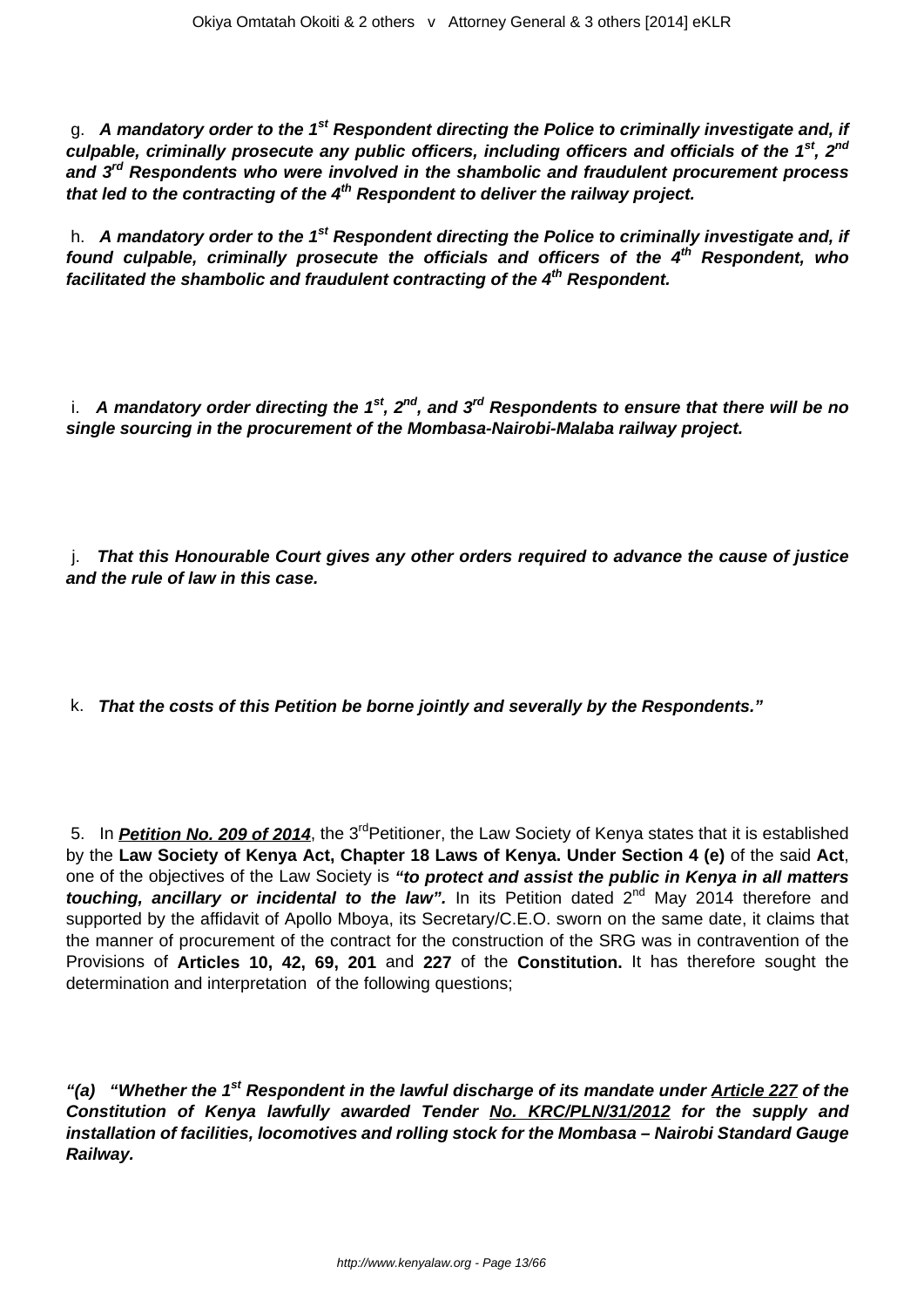**(b) Whether the 1st Respondent in awarding the contract No. KRC/PLN/13/2012 violated the Constitutional provisions of Article 201 that require that in all aspects of public finance in the Republic, there shall be openness and accountability, including public participation in financial matters.**

**(c) Whether the 1st Respondent observed the national values and principles of governance as set out in Article 10 of the Constitution in the award of the contract No. KRC/PLN/31/2012 to China Road and Bridges Corporation.**

**(d) Whether the 1st Respondent in awarding contract No. KRC/PLN/31/2012 to China Road and Bridges Corporation ensured that there was sustainable exploitation, utilization, management protection and conservation of the environment.**

**(e) Whether the 1st Respondent ensured that there was public participation in the management, protection and conservation of the environment.**

**(f) Whether the 1st Respondent ensured that it established a system of environmental impact assessment, environment audit and monitoring of the environment.**

**(g) Whether the 1st Respondent eliminated processes and activities that are likely to endanger the environment.**

**(h) Whether the 1st Respondent in awarding the contract No. KRC/PLN/31/2012 to China Road and Bridges Corporation which entailed use of a colossal amount of Kshs.400,000,000,000 (Four Hundred Billion Shillings) of public money ensured that the money shall be used in a prudent and responsible way.**

**(i) Whether it is open to the 1st Respondent as the procuring entity to pick and choose alternate procurement methods over the same subject matter without public participation as set out under the Constitution of Kenya, 2010.**

**(j) Whether the provisions of the Public Procurement and Disposal Act, 2005 as read with Article 227 apply to the Procurement and Award of Tender No. KRC/PLN/31/2012 by the 1st Respondent to China Road and Bridge Corporation.**

**(k) What is the meaning, extent and scope of public participation in financial matters with regard to public finance as set out under Article 201 of the Constitution"**

**(l) What is the meaning of public participation as set out under Article 69 of the Constitution""**

6. Upon the above questions being answered, it has then sought the following orders;

**"(i) A declaration that the 1st Respondent as a procuring entity is subject to the provisions of Articles 10, 201, and 227 in the lawful discharge of its {Constitutional duties}.**

**(ii) A declaration that the 1st Respondent as a state entity is subject to the provisions of Articles 42, 69 and 70 of the Constitution.**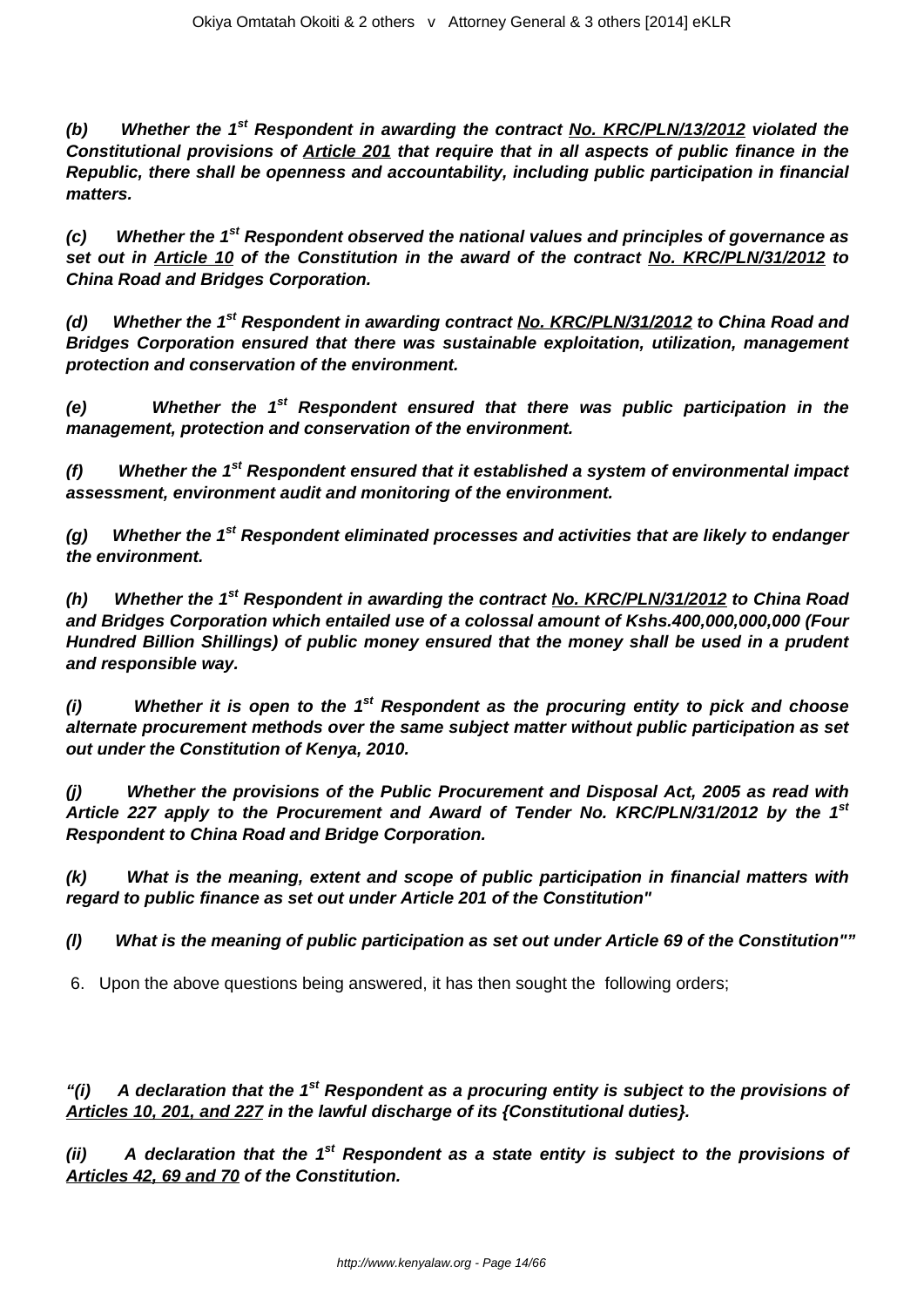iii. **A declaration that the award of contract No. KRC/PLN/31/2012 for the supply and installation of facilities and diesel powered engines which are outdated and pollute the environment violates Article 42 and 69 of the Constitution**.

iv. **A declaration that the award of contract No. KRC/PLN/31/2012 for the supply and installation of facilities, locomotives and rolling stock for the Mombasa – Nairobi Standard Gauge Railway by the 1st Respondent to China Road and Bridges Corporation violates Articles 10, 201 and 207 of the Constitution.**

v. **A declaration that the purported withdrawal of the above award No. KRC/PLN/31/2012 and to christen the same as a Government to Government contract is unlawful and was a belated attempt to sanitize a Constitutional infringement.**

vi. **An order of certiorari to remove to the High Court and quash the award of contract No. KRC/PLN./31/2012 for the supply and installation of facilities, locomotive and rolling stock for the Mombasa – Nairobi Standard Gauge Railway or any Agreement for the supply of the same.**

vii. **The Respondents to pay the Petitioner costs of the Petition in any event".**

7. On 27<sup>th</sup> June 2014, by consent, Petition No.58 and Petition No.209 of 2014 were consolidated with Petition No. 58 of 2014 as the parent file.

## **The factual background to the Petitions**

8. The factual background leading to the Petitions has been set out in the two Petitions as well as in the Affidavits of Apollo Mboya and Okiya Omtatah Okoiti in support thereof, and is briefly as follows;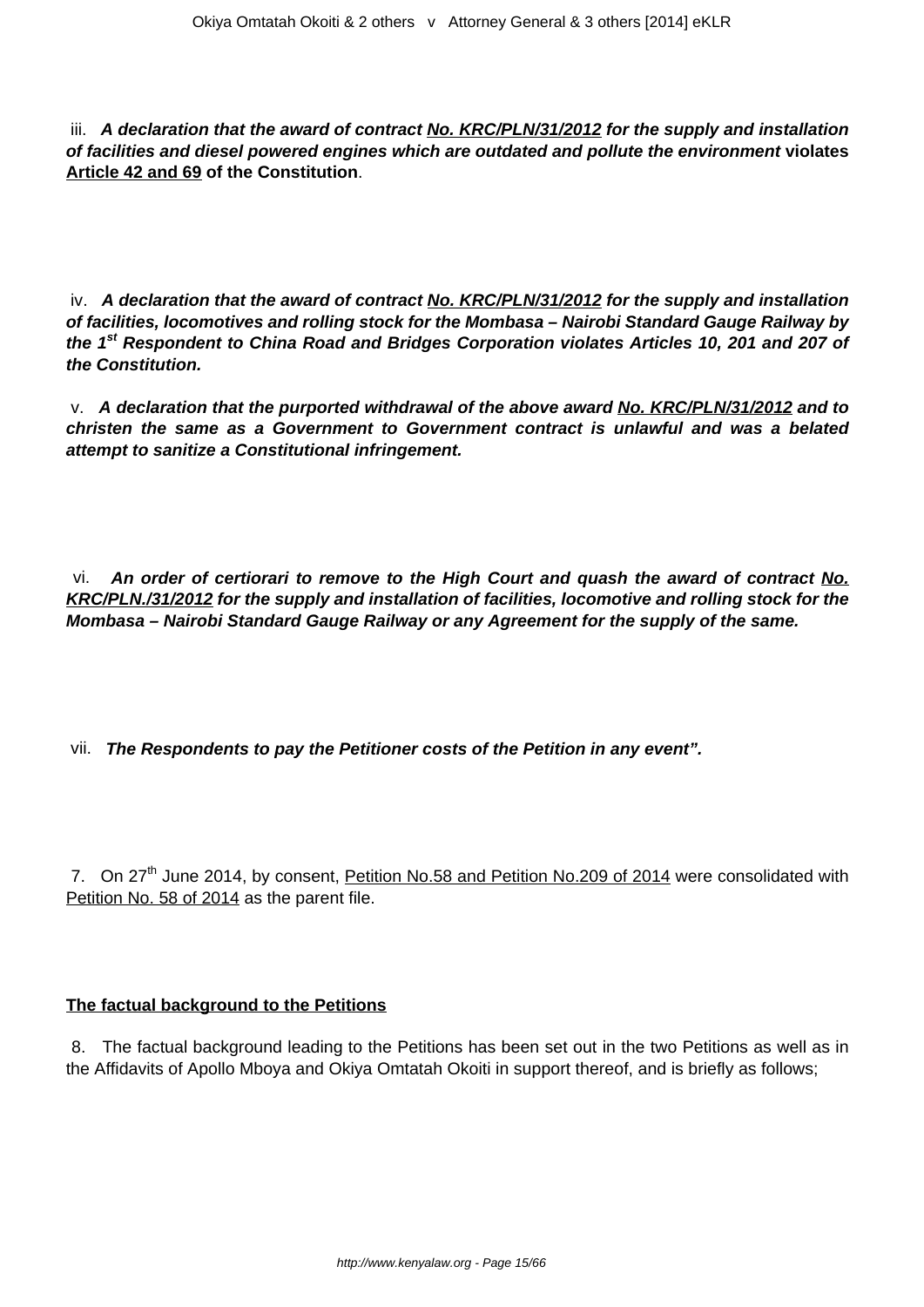9. The Ministry of Transport, realizing the necessity of the construction of a railway, entered into a Memorandum of Understanding (MoU) dated  $12<sup>th</sup>$  August 2009 with the 4<sup>th</sup> Respondent, China Road and Bridges Corporation, in which the latter was to undertake a feasibility study on the construction of an efficient Mombasa-Nairobi Electric Railway system with a total length of 500km. The MoU also provided that the  $4<sup>th</sup>$  Respondent would undertake the studies at its own cost and that if the project turned out to be feasible, the  $4<sup>th</sup>$  Respondent would help identify the sources of its financing. The  $4<sup>th</sup>$  Respondent submitted its report to the Government in February 2011 and the Ministry of Transport directed the 2<sup>nd</sup> Respondent, as the State entity charged with the statutory mandate of developing the project, to review the Feasibility Study Report, which it did. Following several discussions between the 2<sup>nd</sup> Respondent's engineers and the  $4<sup>th</sup>$  Respondent's technical personnel, the  $2<sup>nd</sup>$  Respondent approved the Feasibility Study and Preliminary Design Report dated 26<sup>th</sup> June 2012.

10. On 3<sup>rd</sup> August 2012, following an exchange of correspondence between the National Treasury and the Government of China, the Cabinet decided that the financing of the project would be sourced from the Government of China and therefore the project would be undertaken under Government to Government terms. The discussions between the National Treasury and the Government of China were to the effect that part of the financing would be a concessional loan from the Government of China while another part would be a commercial loan from the Exim Bank of China. Accordingly, the  $2^{nd}$  and the  $4^{th}$ Respondents negotiated and signed two commercial contracts; one for the SGR line and the second one for the supply and installation of facilities, locomotives and rolling stock.

11. On 10<sup>th</sup> July 2012, the 2<sup>nd</sup> Respondent awarded the 4<sup>th</sup> Respondent a contract for the construction of civil works of the Mombasa-Nairobi SGR project for the amount of Kshs.220,921,502,221.08 (Kenya Shillings Two Hundred Twenty Billion, Nine Hundred and Twenty One Million, Five Hundred and Two Thousand, Two Hundred Twenty One and Eight Cents) in accordance with the terms and conditions of the contract. Subsequently, by a contract dated  $4<sup>th</sup>$  October 2012, the  $2<sup>nd</sup>$  Respondent entered into an agreement with China Road and Bridges Corporation to purchase from it, facilities, locomotives and rolling rock for the SGR project at a sum of USD 1, 146,791,008.75 (United States Dollars One Billion, One Hundred and Forty Six Million, Seven Hundred and Ninety One Thousands, Eight and Seventy Five Cents) on terms. The total contract sum for civil works and purchase and installation of locomotives and rolling stock was agreed in the sum of Kshs.327,000,000,000(Kenya Shillings Three Hundred and Twenty Seven Billion) and it was also a term of the contract that the 4<sup>th</sup> Respondent was to source and obtain financing for the said part of the project. It is all the above actions that triggered the filing of the above Petitions.

## **The 1st and 2nd Petitioners' Case**

12. Mr. Okoiti Omtatah presented the  $1<sup>st</sup>$  and  $2<sup>nd</sup>Petitioners'$  case and he submitted that the Respondents had failed to comply with the provisions of the law regarding procurement. That by single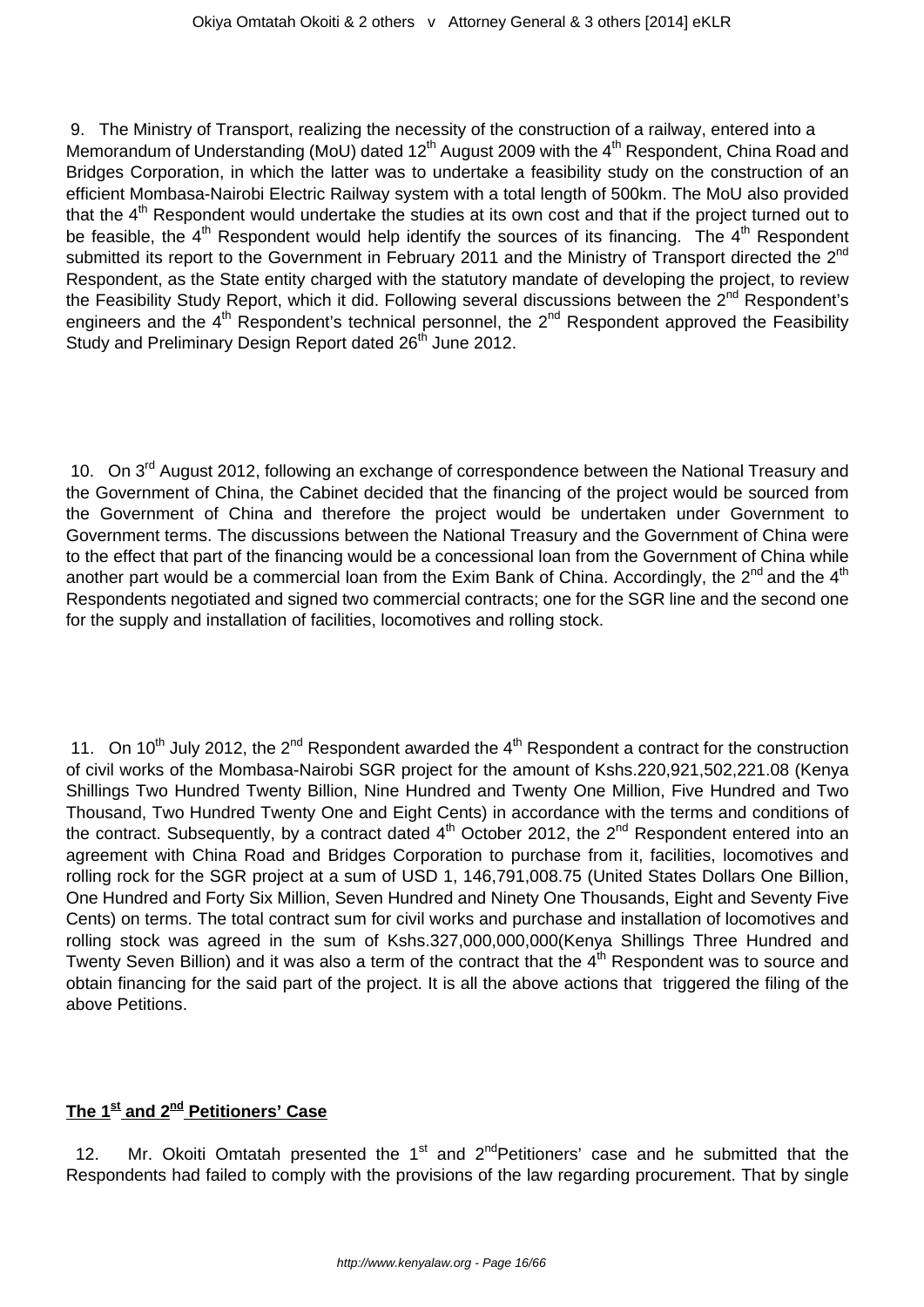sourcing the 4<sup>th</sup> Respondent, as implementer of the project, the said Respondents violated **Section 29** of the **Public Procurement and Disposal Act** which requires the use of open tendering in all contracts involving use of public funds. And even if they had decided to single source, they violated **Sections 74** and **75** of that **Act** in regard to direct procurement. As to funding, he claimed that the SGR project was being funded by the tax payer because the Government is paying 15% of the whole contractual sum upfront and the balance of 85% is to be paid through the use of a loan from EXIM bank of China which will have to be repaid back to it. He thus submitted that the contract is in fact 100% funded by Government and therefore **Section 6** of the **Public Procurement and Disposal Act** applies fully to the SGR project contract and the Act was violated because projects funded through loans and grants are not exempted from competitive bidding. In any event, he claimed that **Section 6** would only apply after the signing of a negotiated loan agreement and not before the award of the SGR project and that Government money is not subject to lender's terms and conditions. It was also his contention that the procurement of the SGR project did not comply with **Regulation 114** of the **Public Procurement Regulations** which requires that 40% of the contract value should be used for sourcing supplies/services from local citizen contractors.

13. As to the alleged violations of the Constitution, Mr. Omtatah contended that the Respondents violated **Articles 2, 3(1), 19, 46, 47, 206, 214, 220, 221, 227** and **259** of the **Constitution;** that they ousted Parliament's role in procuring the SGR by contravening the mandatory stages of incurring Government expenditure established under Chapter Twelve of the Constitution; that the funds forming the consideration of the contract will have to be paid directly to the  $4<sup>th</sup>$  Respondent instead of the same being paid out of the Consolidated Fund and therefore the Controller of Budget has been left out of the payment system; that the SGR loan is subject to **Article 206** of the **Constitution** because it is a public debt and public debt is charged on the Consolidated Fund unless otherwise provided for by an Act of parliament; that the SGR project loan was a public debt because it was raised and guaranteed by the National Government and further that it is to be repaid using general taxes including the railway levy; that under **Articles 220** and **221** of the Constitution, the funds can only be withdrawn using an Appropriation Act or as a charge against the Consolidated Fund and that the SGR project money has neither been included into any national budget nor any Appropriation Act and so the funds cannot be used at all under the law.

14. It was his further submission that the Respondents violated **Section 6** of the **Public Finance Management Act, 2012** for having failed to seek Parliament's approval of the SGR project via the budget process. That they also violated **Section 15** of that Act which empowers the National Treasury to manage the National Government's public finances and also **Section 25** thereof which requires the National Government to procure its goods and services in accordance with **Article 227** of the **Constitution. Section 50(3)** of the same **Act** was similarly violated because money was borrowed money without the approval of Parliament as provided for under the said Section.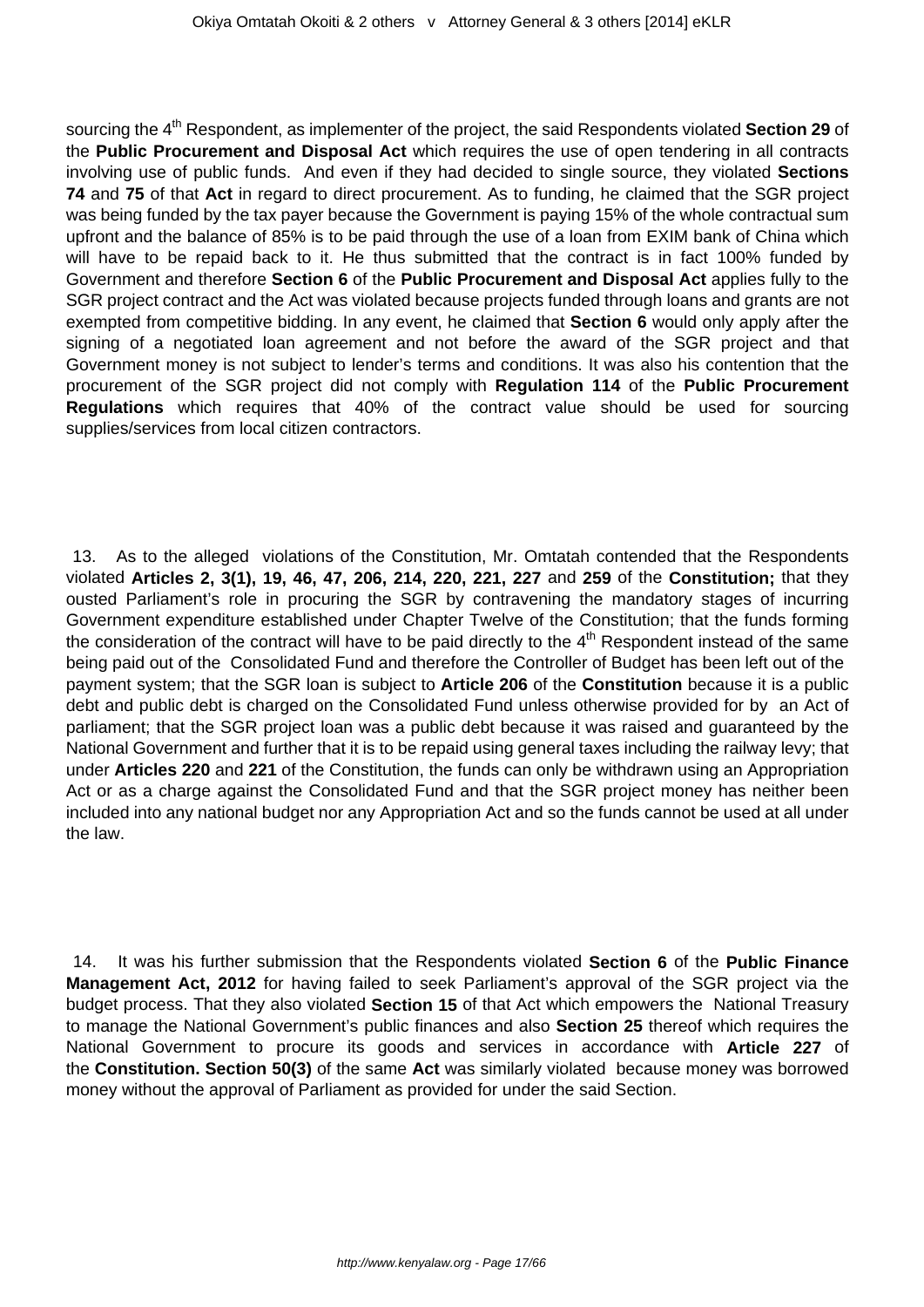15. Further, he submitted that the Respondents violated the provisions of the **Public Officer Ethics Act** for having failed to observe the rule of law and comply with the requirements of **Section 45(2) (b)** of the said **Act** which concerns the administration, custody and management of public revenue or public property.

16. It was also his contention that in contracting the  $4<sup>th</sup>$  Respondent who had been blacklisted by the World Bank for its alleged acts of corruption, the Respondents compromised Kenya's obligations to the fight against corruption by contracting a corrupt entity.

17. That the Respondents have also failed to guard against conflict of interest in allowing the same entity, which had carried out the feasibility study and with a prior understanding that it would be awarded the contract on its terms, if it is established that the project was feasible. That the international norm in the consultancy world is that whoever provides consultancy services cannot be the contractor for the same works and in any event, the feasibility study done by the 4<sup>th</sup> Respondent was not professional and competent as it did not cover all the specifics of the detailed terms of reference for the consultancy.

18. It was also Mr. Omtatah's claim that there is no value for money on the SGR project because it was conceived, approved and is being implemented as a fraud on the public for the direct benefit of the 4<sup>th</sup> Respondent. That the Respondents did not in that regard put in place any measures or exercise due diligence to ensure value for money in undertaking the SGR project and the  $4<sup>th</sup>$  Respondent has no capacity to undertake a project of such magnitude because it is undercapitalized and has a very limited annual turnover which is lower than the cost of the SGR project.

19. It was the 1<sup>st</sup> and 2<sup>nd</sup>Petitioner's further contention that the SGR project has failed to take into account environmental and cultural considerations and the Respondents failed to consult stakeholders such as the Kenya Wildlife Service, Kenya Forest Service and the National Museums of Kenya before undertaking the said project and they thus claim that it was irregular and illegal for the Respondents to have approved the SGR project without a valid Environmental Assessment Report as is required by law.

20. As to the objection raised about the manner in which the evidence before the Court was obtained,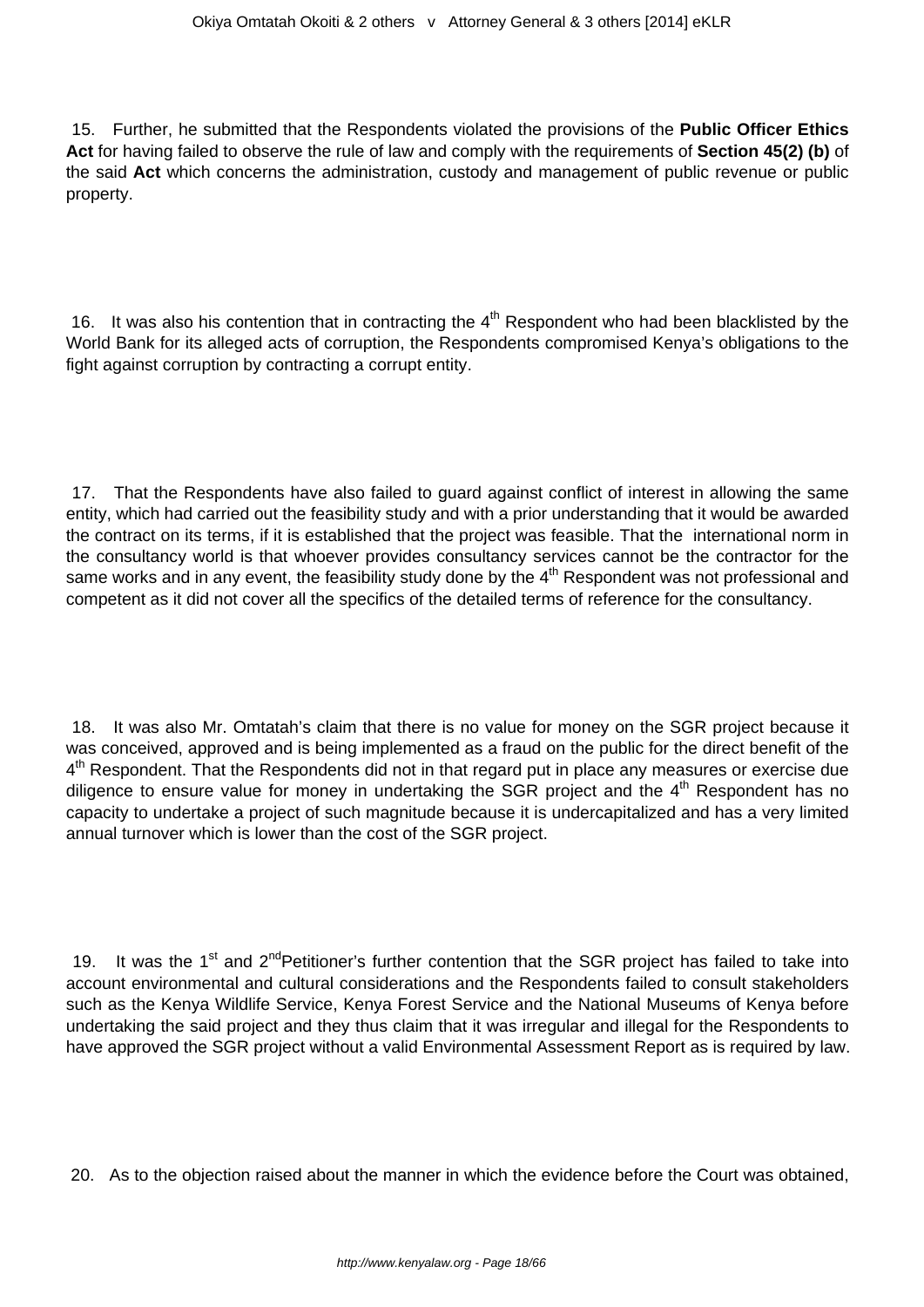it was the 1<sup>st</sup> and 2<sup>nd</sup> Respondents' case that they obtained it legally from whistle blowers and that a report has not been made that the documents placed before Court were stolen and that the Respondents have not contested the authenticity of the evidence at all. That the evidence was not obtained in any manner that has breached the fundamental rights and freedoms of any person and was instead obtained from civil servants who have been authorized to possess it. It was also their case that it does not matter how evidence was obtained but that what matters is that it is before the Court and they relied on the case of **R vs Leatham** (no citation or authority provided) in support of that proposition.

21. They thus urged the Court to allow their Petition and grant the orders sought as it was a public interest case filed for the benefit of the larger public.

## **The 3rd Petitioner's Case**

22. The 3<sup>rd</sup> Petitioner contended that the procurement of the SGR project was in utter contravention of the provisions of **Articles 10, 42, 69, 201 and 277** of the **Constitution. That Article 227** of the **Constitution** does not envisage that a public entity would contract for goods without compliance with a procurement system that is fair, equitable, transparent, competitive and cost effective. In addition, that **Section 29** of the **Public Procurement and Disposal Act** has established the steps to be undertaken in procuring goods and services and that the  $2^{nd}$  Respondent had failed to comply with the aforesaid constitutional and statutory provisions because it had declined to tender for the supply and construction of the SGR in either an open tender or through direct sourcing as provided by law. That the  $4<sup>th</sup>$ Respondent was awarded the contract for the construction of the SGR in an opaque and discriminatory manner in violation of the Constitution and it referred the Court to the cases of **Kenya Transport Association vs The Municipal Council of Mombasa and Another Petition No. 6 of 2011** and **Erick Okeyo vs County Government of Kisumu Petition No. 1"A" of 2014, where the Courts held that a** contract involving substantial amounts of public money must be procured in accordance with the Constitution and the Public Procurement and Disposal Act and also after public participation.

23. It was the 3<sup>rd</sup> Petitioner's further submission that the contract for the construction of civil works and supply and installation of locomotives and services between the  $1<sup>st</sup>$  and  $4<sup>th</sup>$  Respondent was marred with malpractices as it contravened the provisions of **Section 87** of the **Public Procurement and Disposal Act** which prohibits a firm from entering into a procurement contract after it initially carried out any works including a feasibility study related to the original contract.

24. The 3rd Petitioner added that **Article 201** of the **Constitution** has put in place measures to ensure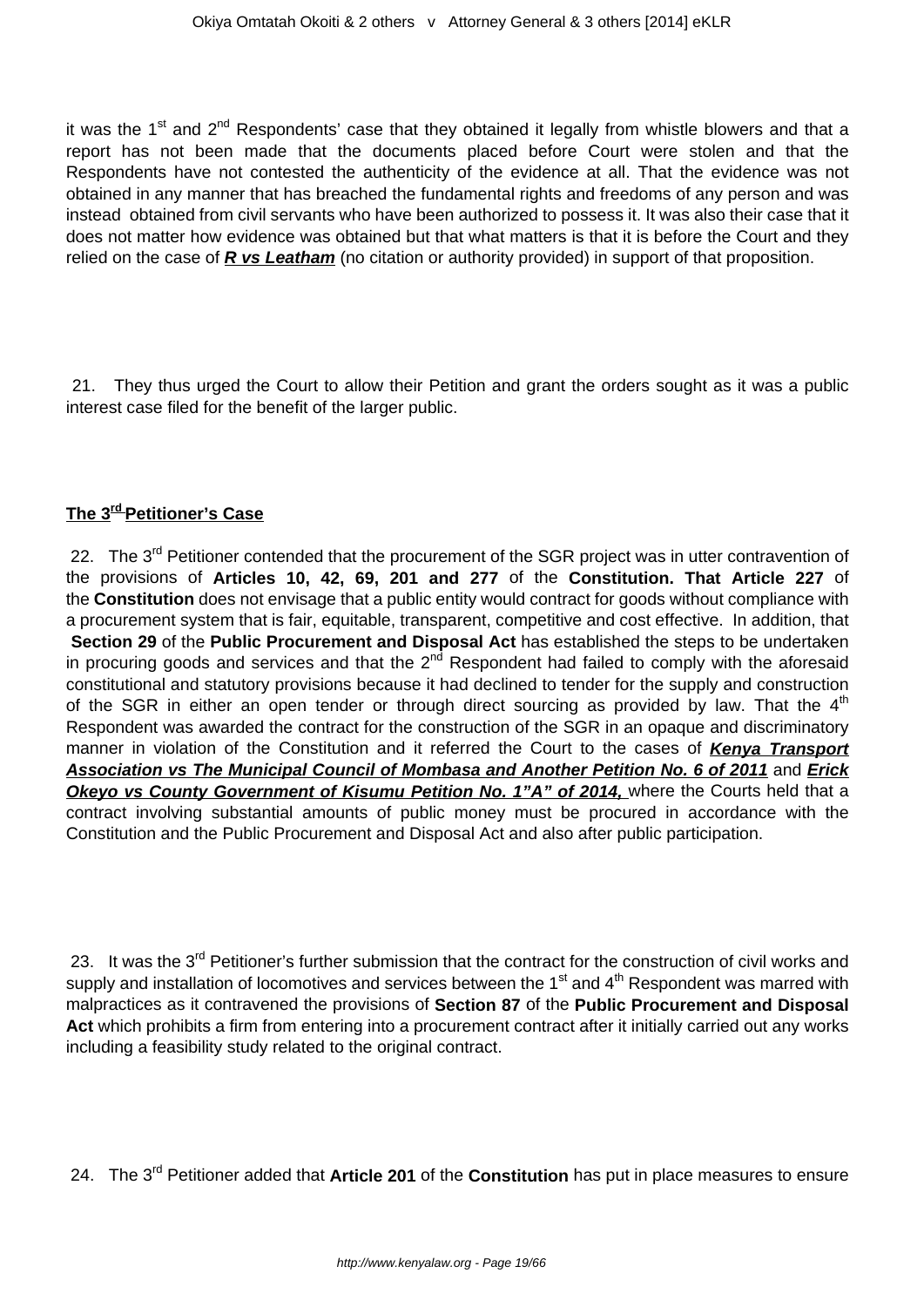value for money when any project is undertaken for and on behalf of the public. That the Respondents failed to ensure value for money because, firstly, China Road and Bridges Corporation was awarded the contract when it does not have the necessary qualifications, capacity, experience, resources, equipment and facilities to ensure the construction of the SGR. Secondly, the entire procurement was ridden with conflict of interest because the  $4<sup>th</sup>$  Respondent was the only party commissioned to conduct a feasibility study for the construction of the SGR; was solely responsible for determining the contract price and was the sole tenderer in an arrangement that had flouted procurement law and processes. Thirdly, the whole procurement process was tailor- made for an award of the contract to the 4<sup>th</sup> Respondent in exclusion of all others thus in violation of the provisions of the Constitution and the Public Procurement and Disposal Act. Fourthly, the contract between the  $1<sup>st</sup>$  and the  $4<sup>th</sup>$  Respondent is for the supply of diesel powered engines the operation of which will pollute and poison the environment through noxious and dangerous emissions thus a violation of **Articles 42** and **69** of the **Constitution**. Lastly, that costs of the construction of the SGR is 49% higher than the cost of construction of a comparative electrically powered railway gauge which is more economical to run, more efficient and environmental friendly. For instance, it stated that it will cost Ethiopia USD 5.25 Million to construct a kilometer of an electronically powered railway while it would cost Kenya USD 7.84 million to construct a kilometer of a railway line that is not electronically powered.

25. It was the  $3<sup>rd</sup>$  Petitioner's further submission that the  $2<sup>nd</sup>$  Respondent failed to undertake a mandatory Environmental Impact Assessment (EIA) as provided for under **Section 58** and **69** of the **Environment Management and Coordination Act** and in the circumstances construction of the SGR without on EIA will violate the citizens' right to a clean environment as provided for under **Article 42** of the **Constitution**. They relied on the case of **African for Network for Anima Welfare vs The Attorney General of Tanzania, EACJ Reference No. 9 of 2010** where it was held that the Government of Tanzania in undertaking its development obligations must consider the damage that those projects may cause on the environment as it has an obligation to preserve the environment for the purposes of future generations. In that regard they claimed that the proposed SGR runs through the Tsavo National park and yet an EIA had not been conducted by the  $2^{nd}$  Respondent as required by the law in that regard. It was thus the 3<sup>rd</sup> Petitioner's view that the SGR project is not ecologically sustainable as envisaged under **Article 69(2)** of the **Constitution** and should be stopped.

26. As to how the documents the Petitioners have relied on were obtained, the 3<sup>rd</sup> Petitioner claimed that they were lawfully obtained and were submitted to it by a public spirited citizen and in any event, it claimed that under **Article 35** of the **Constitution** it has a right to information held by the State. Further, that the  $2<sup>nd</sup>$  Respondent has failed to demonstrate that the documents relied upon are false and has failed to call the maker of the document to denounce the same and the makers of those documents have not instituted criminal proceedings alleging the theft of those documents. That the documents relied upon are therefore valid and give a candid exposition of the matters and facts surrounding the procurement process of the SGR thus providing the Court with information it needs in the determination of the Petition. In addition, that the Petition herein is in public interest and it cannot be a defense for the Respondents to claim that the documents were stolen and thus that the Court ought not to consider them. Lastly, that the Cross-Petition filed was intended to convolute the matters further and it referred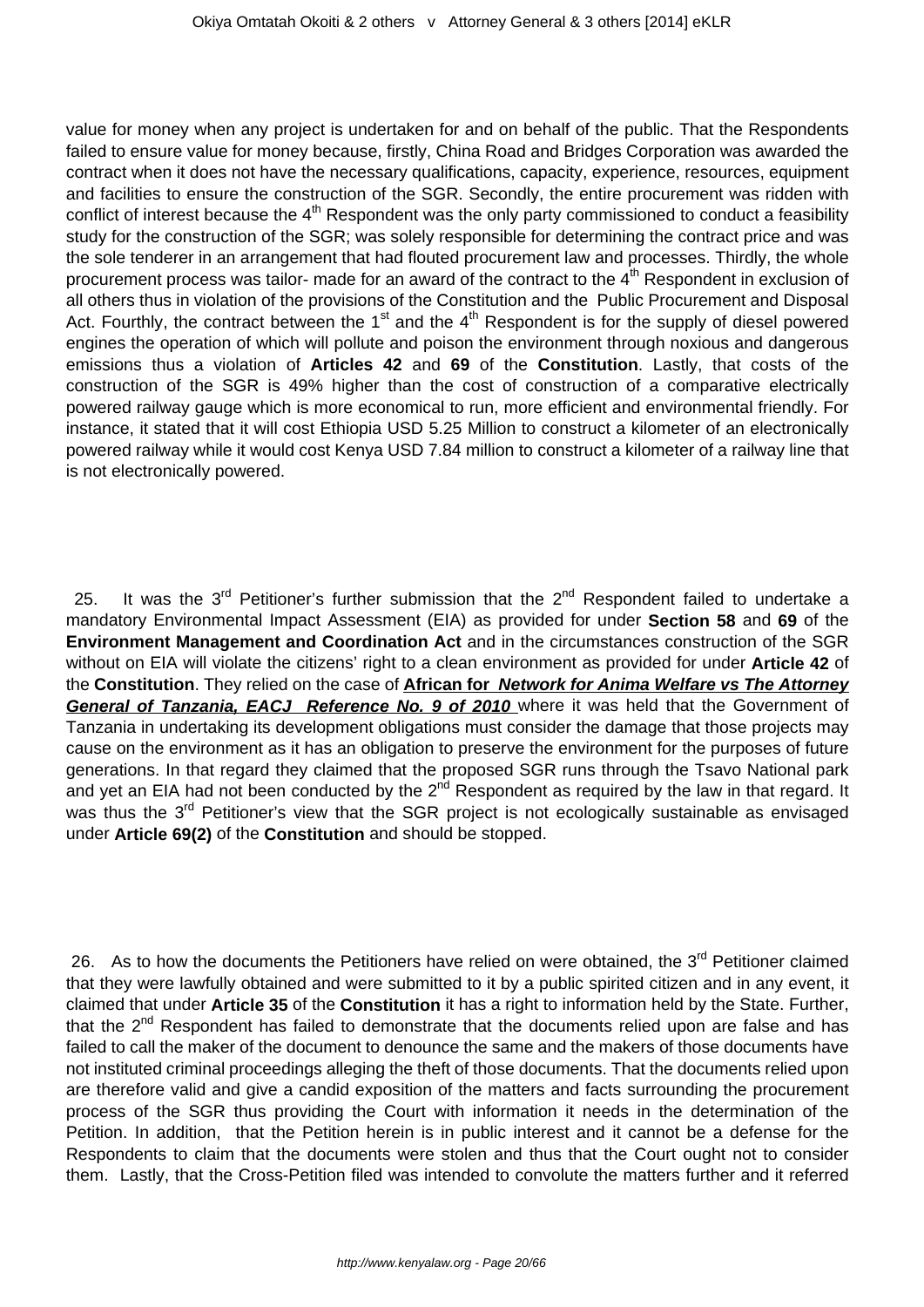the Court to the case of **Njuguna S. Ndungu vs Ethics Anti-Corruption Commission & 3 Others Petition No. 73 of 2014** where Odunga J. held that **Article 35(1)** does not impose conditions precedent to the disclosure of information by the State.

27. The 3<sup>rd</sup> Petitioner thus prayed that the Petition be allowed with costs.

# **The 1st and 3rd Respondents Case**

28. The  $1<sup>st</sup>$  Respondent, the Attorney General and the  $3<sup>rd</sup>$  Respondent, the Public Procurement Oversight Authority, adopted the contents of the Cross-Petition filed by the 2<sup>nd</sup> Respondent dated 4<sup>th</sup> July 2014. In response to the Petition they filed an affidavit sworn on 2<sup>nd</sup> February 2014 by Maurice Juma, the Director General of the 3<sup>rd</sup> Respondent.

29. In his Affidavit, Mr. Juma deponed that the 3<sup>rd</sup> Respondent executed and discharged its mandate as provided by the Constitution and the **Public Procurement and Disposal Act** in regard to the SGR project. He stated that the Authority had warned the 2<sup>nd</sup> Respondent on the dangers of engaging a contractor or service provider through direct procurement method as it was not competitive and advised it on the need to carry out a market survey pursuant to the provisions of **Regulation 8(3)** of the **Public Procurement and Disposal Regulations 2006** so as to ensure that it obtained value for money expended on the subject procurement. That subsequently, it was informed by the  $2^{nd}$  Respondent that the contract signed between it and the  $4<sup>th</sup>$  Respondent was a result of a negotiated grant between the Kenyan Government and the Chinese Government on a government to government funding. That there was therefore an error in referring to the project as a direct procurement. In that case a government to government ousted the applicability of the **Public Procurement and Disposal Act** in procuring the project and also its review by the 3<sup>rd</sup> Respondent. He thus stated that the Petition and allegations made against the 3rd Respondent ought to be dismissed.

30. It was further the submission of Mr. Njoroge for the  $1<sup>st</sup>$  and  $3<sup>rd</sup>$  Respondents that the evidence presented in the Petition ought to be struck out because the Petitioners have failed to disclose the source of that information. He relied on the cases of Rossage vs Rossage(1960) 1 ALL ER 600, A.N **Phakey vs World Wide Agencies X V EACA 1 and Blunt vs Park Lane Hotel (1942) 2. K. B 253** where it was held that there was need to provide the source of information in an Affidavit failure to which the Affidavit would be struck out. He thus urged the Court not to admit the authenticity of the documents unless the Petitioners revealed the source of the same because there is a real likelihood that they may not be genuine or may have been altered for the Petitioners' benefit. Further, that the alleged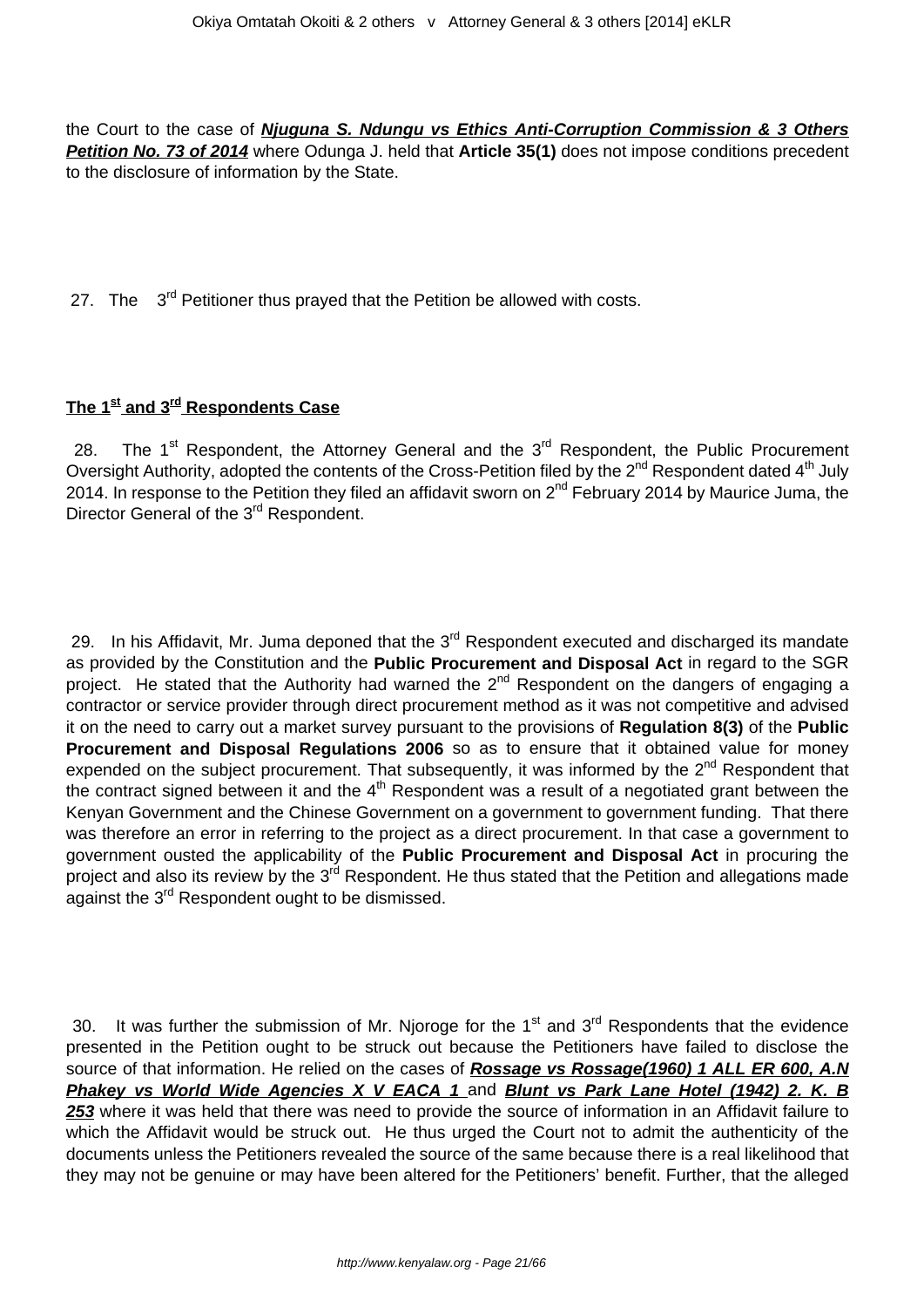makers of the documents have not produced the said documents and they contain neither primary evidence nor secondary evidence. He thus contends that under **Section 35** of the **Evidence Act (Cap 80 Laws of Kenya),** the documents are not admissible. He further submitted that the pleadings as filed are scandalous for the same reasons. He relied on the case of **Royal Media Services Ltd vs Attorney General Petition No. 557 of 2013** where the Court stated that it had the powers to strike out pleadings it considered scandalous.

31. As to the ramification of permitting the use of such documents in a case such as the present one, Mr. Njoroge contended that it depicted badly of public servants and public institutions and the Court must safeguard the general interest of the public. That there cannot be said to be values of good governance, integrity, transparency, accountability, honesty and discipline in the persons who illegally gave the vital documents as is required under **Articles 10** and **73** of the **Constitution** and there is also a reasonable expectation that privilege/privacy of communication must be protected. On the right to information, he submitted that the said right was not an absolute right and there was a need to safeguard information in public officers' custody and he gave an analogy of how information may end up in terrorists' hands in the same way the Petitioners have obtained the current information. He thus claimed that the procedure anticipated in procuring information must be followed in gathering such information.

32. It was the 1<sup>st</sup> and 3<sup>rd</sup> Respondents' further contention that the Petitioners have not shown how the constitutional provisions they claim to be violated have been violated. That the Petitions for that reason offend the doctrine of pleading particularity of breach as was stated in the case of **Anarita Karimi Njeru vs Republic (1976-1980**) **14** and **Mumo Matemu vs Trusted Human Rights Society Petition No. 229 of 2012.** In any event, they submitted that not every breach of the law amounts to a breach of the Constitution and there are other procedures laid down in law to remedy such breaches.

33. As regards the alleged failure to engage the procurement process to public participation, Mr. Njoroge submitted that the subject agreement was an international bilateral agreement and as such there has not been any structure laid down to ensure public participation.

34. As to whether there has been a breach of any law in dealing with an allegedly 'corrupt'  $4<sup>th</sup>$ Respondent, Mr. Njoroge submitted that there has not been a competent Court that has determined that issue and the alleged World Bank report cannot be relied upon since it lacks the requisite probative value.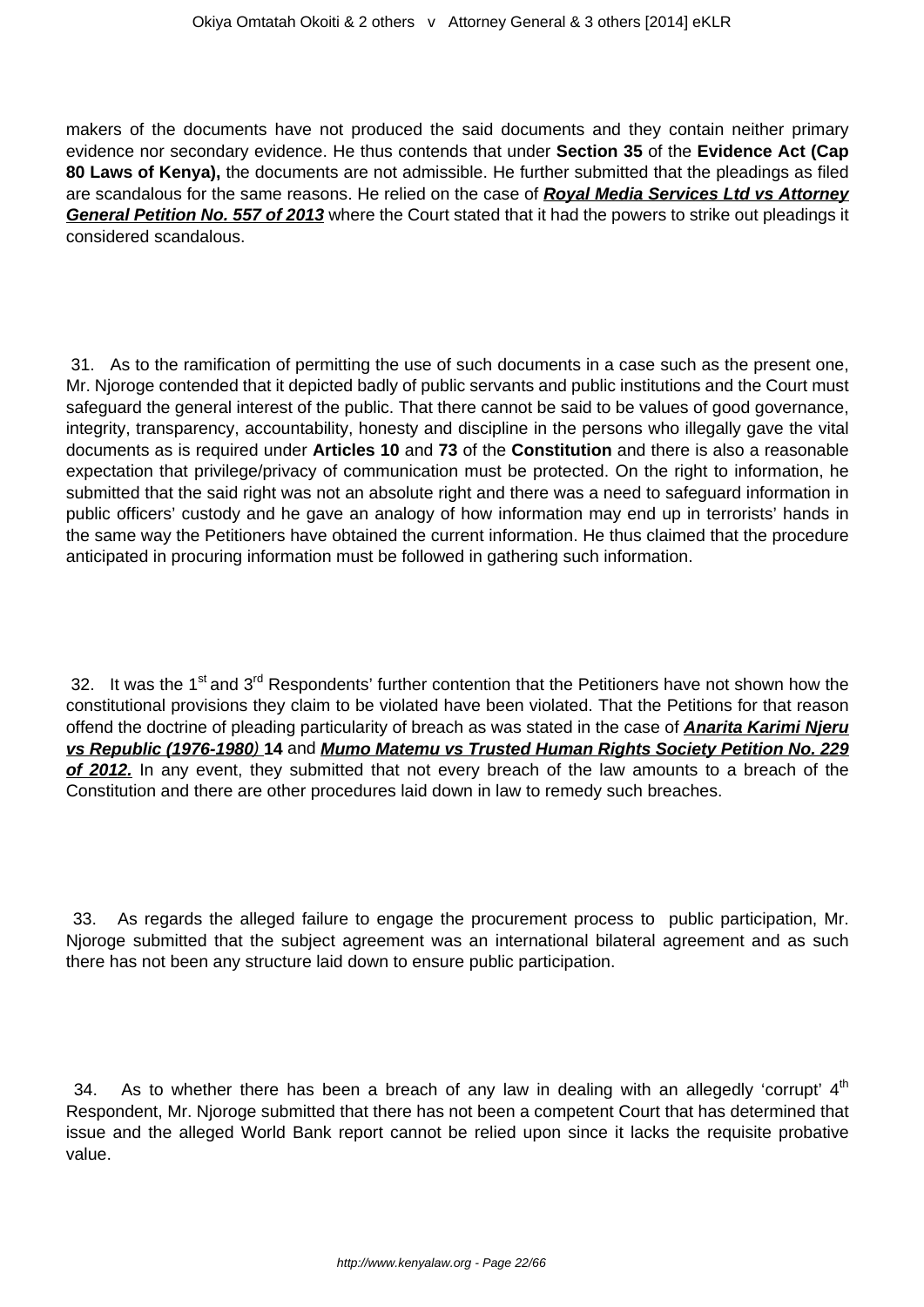35. It was Mr. Njoroge's further submission that there has not been any breach of the **Public Procurement and Disposal Act** because the subject of the Petitions herein is excluded from the applicability of that statute. He claimed in that regard that the funds for the SGR project will be furnished by the Exim Bank of China which is owned by the Government of the Republic of China and that the  $4<sup>th</sup>$ Respondent is a China Government owned Corporation and not a private company. That therefore, the Petitioners' suggestion of competitive bidding under the Act cannot arise in the circumstances of the procurement in issue where the Government is bound by an international bilateral agreement between itself and the Chinese Government. That the open tendering procedure under Part VI of the Public Procurement and Disposal Act as suggested by the Petitioners is therefore inapplicable and he thus stated that the Petitioners have failed to demonstrate any provisions of the said Act that have been breached.

36. It was his additional submission that this Petition ousts and upsets the mandatory provisions of **Article 79** of the **Constitution** and the provisions of **Section 11** of the **Ethics and Anti-Corruption Commission Act( EACC Act )** and that the Petitioners have failed to state what provisions of the **Public Procurement and Disposal Act, 2005,** the **Public Officers Ethics Act** and the **EACC Act** have been violated. In any event, he submitted that the breach of such provisions would lead to action on the part of the agencies constitutionally endowed with the power to handle the issues arising and the Petitioners are therefore bound under the provisions of **Section 42** of the **Public Officers Ethics Act** to lodge a complaint with the relevant public entity. He claimed that for the Court to entertain this matter, it would in essence be breaching the doctrine of separation of powers and relied on the case of **Mumo Matemu (supra)** in that regard.

37. As to whether the  $2^{nd}$  Respondent put measures in place to ensure value for money, they submitted that the Petitioners had failed to lead evidence to show that money was being lost in the project because of using the same company to construct and provide rolling stock. That the project is in any event a turnkey project and that is the best way to proceed since it ensures that all works are done to standard.

38. On the issue as to whether environmental impact assessment of the project was conducted before the project was commenced, Mr. Njoroge submitted that the 2nd Respondent carried out the said impact assessment and in any event, the Petitioners had failed to prove how the diesel engine would cause pollution to the environment.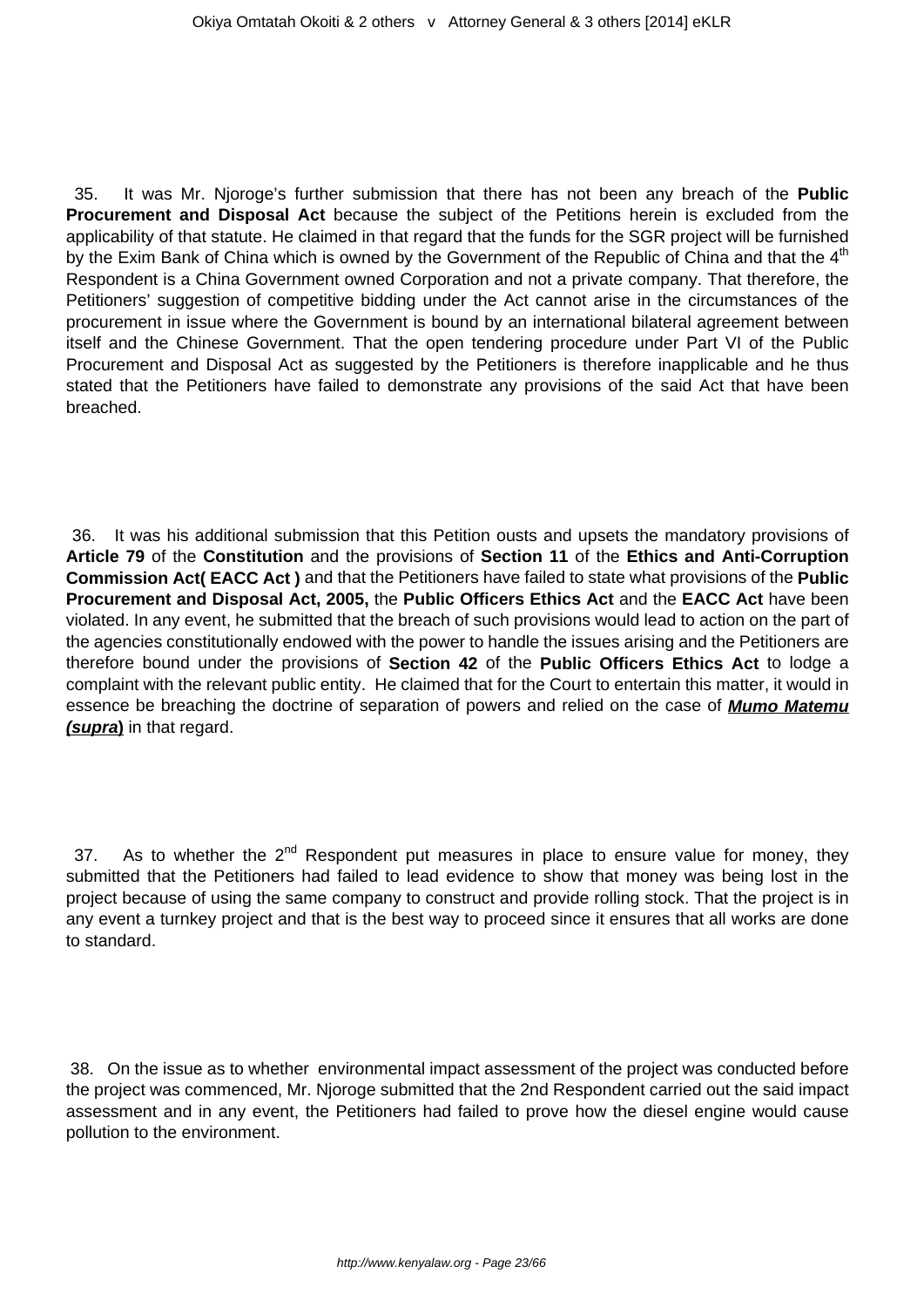39. In the end, the 1<sup>st</sup> and 3<sup>rd</sup> Respondents sought the dismissal of the Petitions and like the 2<sup>nd</sup> Respondent, prayed for orders as set out herebelow;

**"(a) A declaration that the Honourable Court can only rely on Public documents when the same have been legitimately obtained in compliance with Article 35 of the Constitution and produced before Court in accordance with Section 80 of the Evidence Act.**

**(b) A declaration that the use and production of alleged public documents by the Petitioners herein without disclosing their source and/or authenticity is a breach of the Cross-Petitioner's right to a fair hearing as guaranteed by Section 50 of the Constitution.**

**(c) An order expunging from the record all the documents comprising the Annextures marked AM 1, 2, 3, 5, 6, 7 and 8 to the Supporting Affidavit of Apollo Mboya sworn on 2nd May, 2014 and filed on the same day and Annextures marked AM 1, 3, 5, 6, 7, 8 and 10 to the Supplementary Affidavit of Apollo Mboya sworn on 6th June, 2014 and filed on the same date.**

d. **An order expunging from the record all the documents comprising Annextures titled "Exhibit 000-1" marked A, B, C, D, E, F, G, H, I, J, K, L, M, N and P to the Supporting Affidavit of Okiya Omtatah Okoiti sworn on 5th February, 2014 and the Annextures to the Replying Affidavit of Okiya Omtatah Okoiti sown on 6th March 2014 and filed herein on 10th March 2014.**

**(e) A declaration that the subject Standard Gauge Railway Project herein was carried out within the law and in compliance with the Constitution, the Procurement and Disposal Act and all other attendant laws.**

f. **The Petition No.209 of 2013 dated 2nd May, 2014 together with the Application thereon dated 2 nd May, 2014 and Petition NO. 58 of 2014 dated 5th February, 2014 be struck out.**

g. **A declaration that this Honourable Court cannot review the findings and recommendations of a Parliamentary Committee carried out in compliance with the Constitution and within the law.**

h. **Costs of the two Petitions from each of the Petitioners respectively."**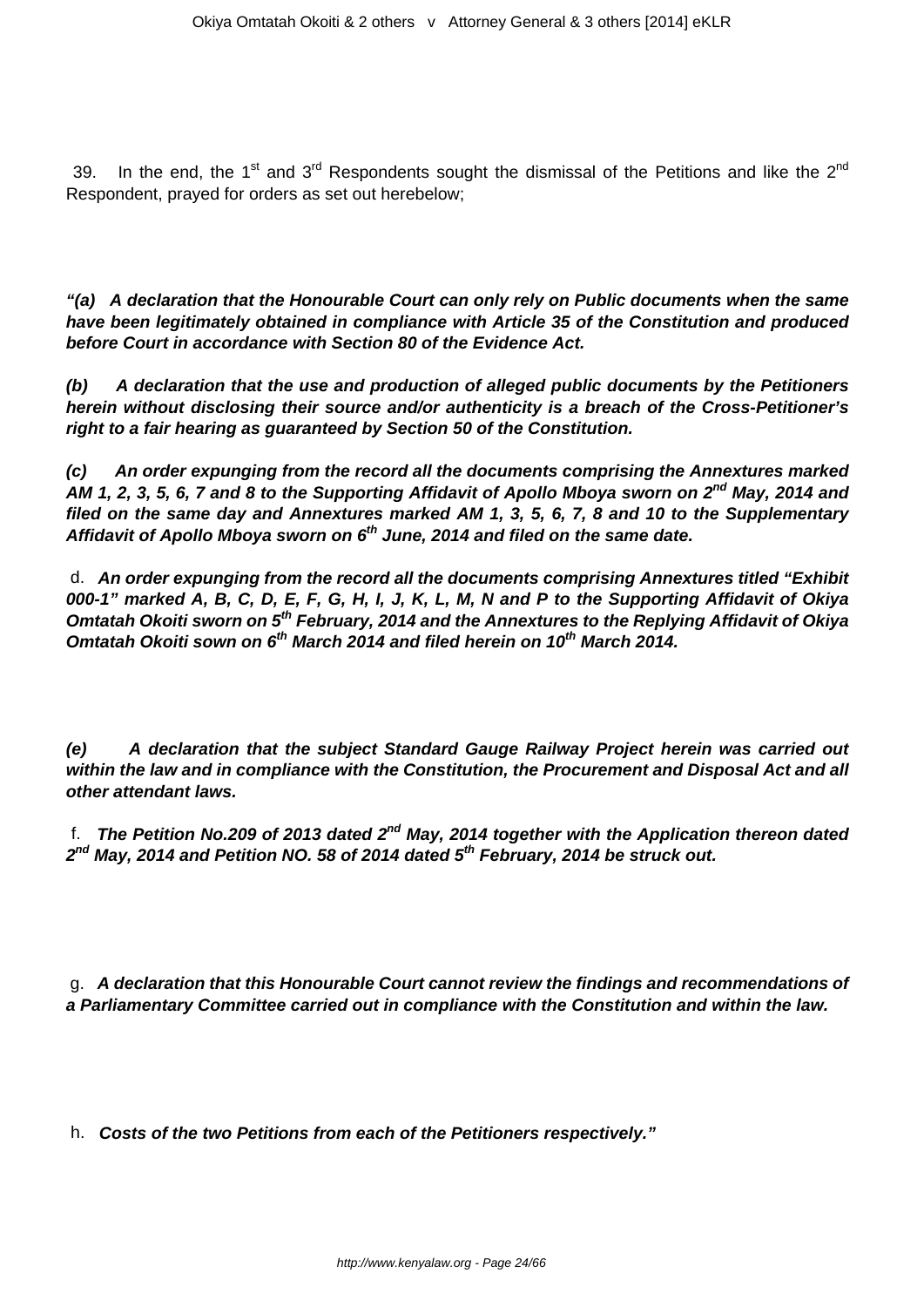## **The 2nd Respondent's/Cross-Petitioner's Case**

40. The 2<sup>nd</sup> Respondent/Cross-Petitioner, the Kenya Railways Corporation is a state corporation established under the **Kenya Railways Corporation Act (Chapter 397) Laws of Kenya**. It is charged with the key mandate of *inter-alia*, planning and development of the rail transport systems and promotion and facilitation of national railway network development. It is the sole Government corporation in-charge of railway transport in Kenya.

41. In response to the to the Petition, it filed a Cross-Petition dated  $4<sup>th</sup>$  July 2014 and in a substantive reply to the Petition, It filed a Replying Affidavit sworn on 6<sup>th</sup> May 2014 and 20<sup>th</sup> February 2014 by Mr.A.K. Maina, its Managing Director.

42. In the Cross-Petition, it stated that the current meter gauge railway in Kenya cannot achieve the country's development aspirations of Vision 2030 and that as a result of that limitation, a railway master plan based on the standard railway gauge technology was developed by the East Africa Community countries and Kenya is supposed to implement the said plan within its borders. Subsequently, the Government directed that the railway line was to be developed through a government to government arrangement which would be supported by a Government budget, a railway development fund as well as the signing of a Tri-lateral agreement between Uganda, Kenya and Rwanda. That pursuant to the foregoing, the  $2^{nd}$ Respondent developed a master plan and embarked on the procurement of consultants to undertake a feasibility study for the construction of the SGR and an international tender process was undertaken in that regard. It therefore invited tenders for consultancy services for the preliminary design and environmental and social impact assessment for the development of a modern high capacity SGR line. Bids were submitted and the lowest evaluated cost was approximately Kshs.1 Billion but efforts to procure a consultant for the feasibility study of the SGR were frustrated through numerous Court cases filed by Interested Parties.

43. Subsequently, that the Government signed an MoU on  $12<sup>th</sup>$  August 2009 with the 4<sup>th</sup> Respondent and it was a term of the MoU that the 4<sup>th</sup> Respondent would undertake the feasibility study. A report was submitted to the Government and following elaborate discussions the 2<sup>nd</sup> Respondent approved the Feasibility Study and Preliminary Design Report on 26<sup>th</sup> June 2012. That the need to include the supply and installation of facilities and equipment in a turnkey project was to ensure a seamless development of the railway and for the railway to commence revenue generation immediately the infrastructure is ready as required by the funding conditions. It claimed that subsequently, the contractors for civil works and for the supply and installation of facilities, locomotives and rolling stock were approved by the Ministry of Transport, the Attorney General and the 2<sup>nd</sup> Respondent.

44. It was its contention that the Government then had discussions with Exim Bank of China based on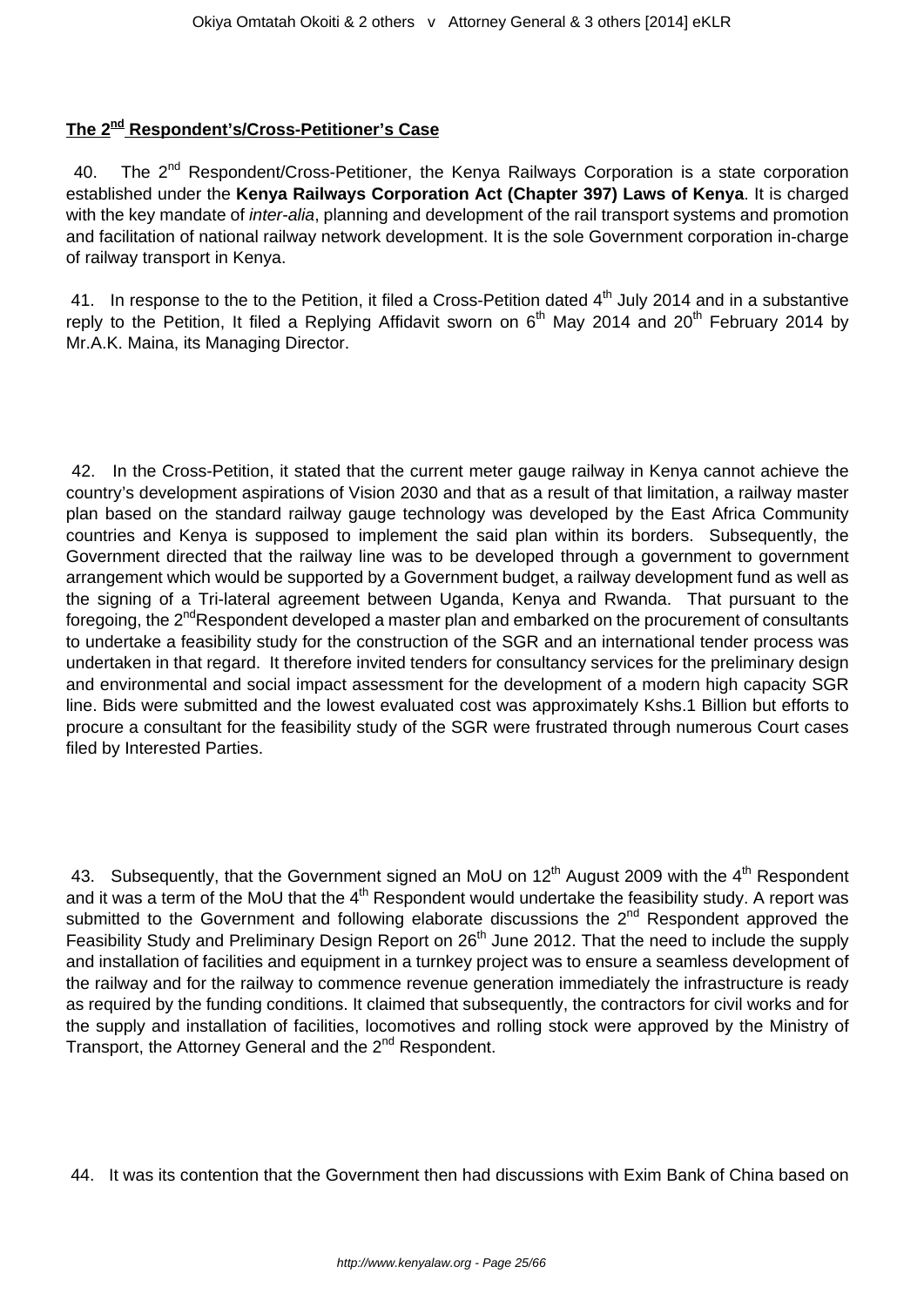a government to government framework and obtained a concessional and a commercial loan to support the project. That under the said government to government agreement, the  $4<sup>th</sup>$  Respondent was to be engaged as the engineering procurement and construction contractor in line with **Section 6(1)** of the **Public Procurement and Disposal Act**. That the concessional loan agreement is part of the USD 20 Billion which the Government of China has availed for development projects in Africa, Kenya being one of the beneficiaries thereof. It is also term of the loan agreement that China Exim Bank's financing will cover 85% of the project cost while the Government of Kenya will provide 15% of the project cost. It claimed that the Government has put in place adequate measures to ensure that adequate funds will be available to meet its obligation.

45. It was its claim that the ground breaking ceremony of the project was presided over by the President of the Republic of Kenya on 28<sup>th</sup> November 2013 and the implementation of the project is currently underway and the contractual obligations of the parties under the various commercial contracts therein have crystallized. It was therefore the 2<sup>nd</sup> Respondent's contention that the SGR project was procured within the law and the process does not in any way contravene the Constitution or any other written law and further claimed that Parliament in exercise of its oversight authority has investigated the legal compliance of the project and found no irregularity in it and contended that the Parliamentary findings and recommendations therein cannot be challenged or reviewed by a court of law.

46. Prof. Mumma who presented the 2<sup>nd</sup> Respondent's case submitted further that the documents relied upon by the Petitioners were illegally obtained and their source, origin, legitimacy and authenticity has not been disclosed and as such cannot be relied upon by the Court. That those documents were also produced in violation of **Articles 31** and **35** of the **Constitution** and **Section 80** of the **Law of Evidence Act** and therefore they all ought to be expunged from the record. Reference was made to the case of **Robert Techquiz & Others vs Vivian Imermam Case No. A2/2009/2133 (2010) EWCA Civ 908, Prince Albert vs Strange (1849) 1 Mac & G 25 and Morison vs Moat (1851) 9 Hare 241**in support of that point. It was his further submission that the 2<sup>nd</sup> Respondent's right to fair administrative action and fair hearing would be violated if this Court were to rely on documents whose origin and authenticity is questionable.

47. It was his further argument that the Petitioners ought to have raised all their complaints with the EACC under **Article 79** of the **Constitution**, as the EACC is the body mandated to investigate and establish the legality of the procurement of the SGR project. That the Petitioners. by rushing to Court in the guise of public interest litigation, were acting in bad faith and have disparaged constitutionally established avenues and organs of oversight over public affairs. Reliance was placed on the cases of **Janata Dal vs H.S Chowdhry & Others AIR (1993) SCV 892** and **Sachidan and Pandey vs State of West Bengal (1987) SCC 295 and 331**where it was stated that public interest litigation is a weapon which has to be used with great care and circumspection.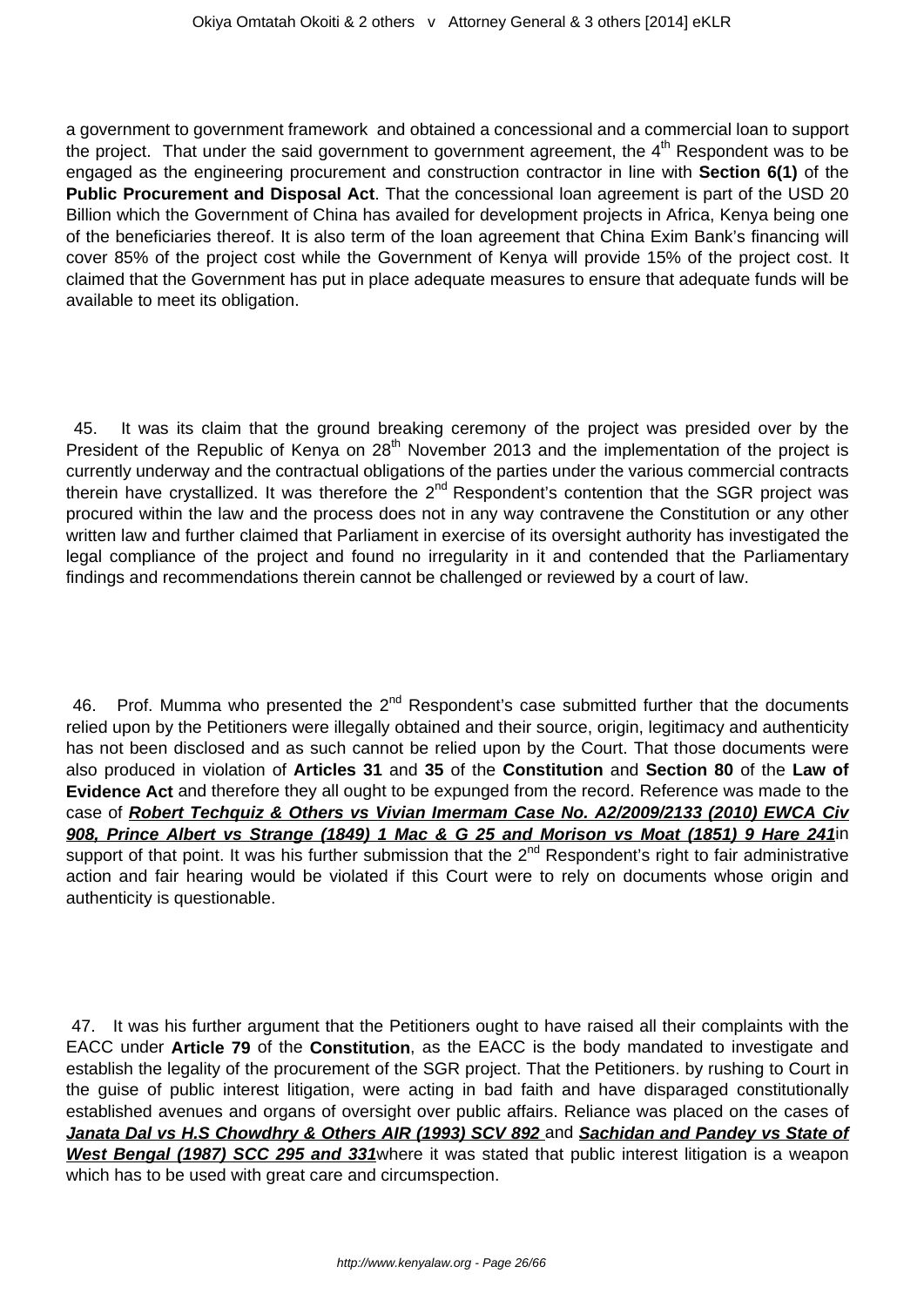48. He added that the Petitioners are using the Court process to derail the SGR project and frustrate the Government's efforts to perform its constitutional mandate and the 2<sup>nd</sup> Respondent's mandate of performing its lawful mandate of building and operating a modern railway system for the country. It was therefore Prof. Mumma's submission that this Court should allow the procedure established under the law to reach its logical conclusion before it can intervene in any other way. He relied on the case of **Stephen Nyarangi Onsomu &Another vs George Magoha & 7 Others (2014) e KLR** and that of **Judicial Service Commission vs Speaker of the National Assembly & Others Petition No. 518 of 2013** which espoused the point that where a procedure for addressing any complaint in any law has been established in any law, the Applicant must first extinguish that procedure before rushing to Court.

49. In its Cross-Petition therefore, the  $2<sup>nd</sup>$  Respondent seeks the following orders;

a. **A declaration that a Constitutional Petition cannot be founded on alleged "public documents" obtained and produced in breach of the Constitution of Kenya, 2010, the Evidence Act, Chapter 80 Laws of Kenya, and the Cross Petitioner/2ndRespondent's constitutional right to a fair hearing and fair administrative action.**

b. **A declaration that a Constitutional Petition cannot be founded on documents whose source and or origin has not been disclosed by the Petitioner and whose authenticity therefore cannot be vouched for.**

c. **A declaration that the use and production of alleged "public documents" by the Petitioners herein without disclosing their source and/or authenticity is a breach of the Cross Petitioner's right to a fair hearing as guaranteed by Section 50 of the Constitution.**

d. **An order expunging form the record all the documents comprising the Annextures marked**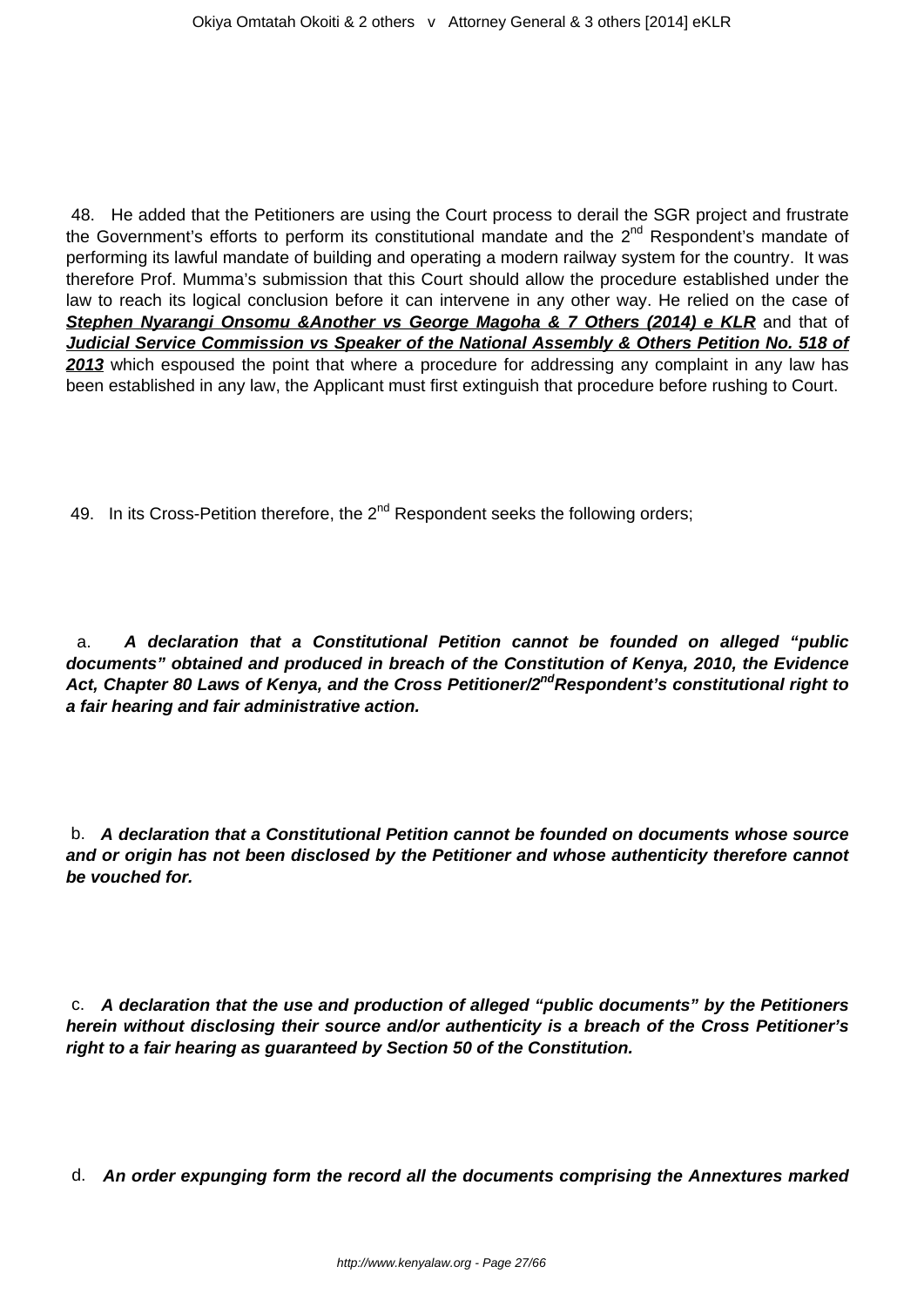**AM 1, 2, 3, 5, 6, 7 and 8 to the Supporting Affidavit of Apollo Mboya sworn on 2nd May, 2014 and filed on the same day and Annextures marked AM 1, 3, 5, 6, 7, 8 and 10 to the Supplementary Affidavit of Apollo Mboya sworn on 6th June, 2014 and filed on the same date.**

e. **An order expunging from the record all the documents comprising Annextures titled "Exhibit 000-1" marked A, B, C, D, E, F, G, H, I, J, K, L, M, N and P to the Supporting Affidavit of Okiya Omtatah Okoiti sworn on 5th February, 2014 and the Annextures to the Replying Affidavit of Okiya Omtatah Okoiti sworn on 6th March 2014 and filed herein on 10th March 2014.**

f. **A declaration that in light of the investigations of the Departmental Committee on Transport and Infrastructure and the Public Investments Committee and the findings thereon in Petition No.209 of 2013 dated 2nd May, 2014 together with the Application thereon dated 2nd May 2014 and Petition No.58 of 2014 dated 5th February, 2014. The Petitions cannot be sustained and ought therefore to be struck out.**

g. **A declaration that the Petitions filed herein are filed in bad faith and motivated by ulterior motives, devoid of the alleged public interest and/or protection of the constitutional rights and freedoms.**

- h. **An Order condemning the Petitioners to pay the costs of the Cross Petitioner/Respondent.**
- i. **Any other reliefs the Honourable Court may deem fit and expedite to grant."**

## **The 4th Respondent's Case**

50. The 4<sup>th</sup> Respondent, China Road and Bridge Corporation opposed the Petition through the Affidavit of Xiong Shiling, its Deputy General Manager, sworn on 20<sup>th</sup> February 2014.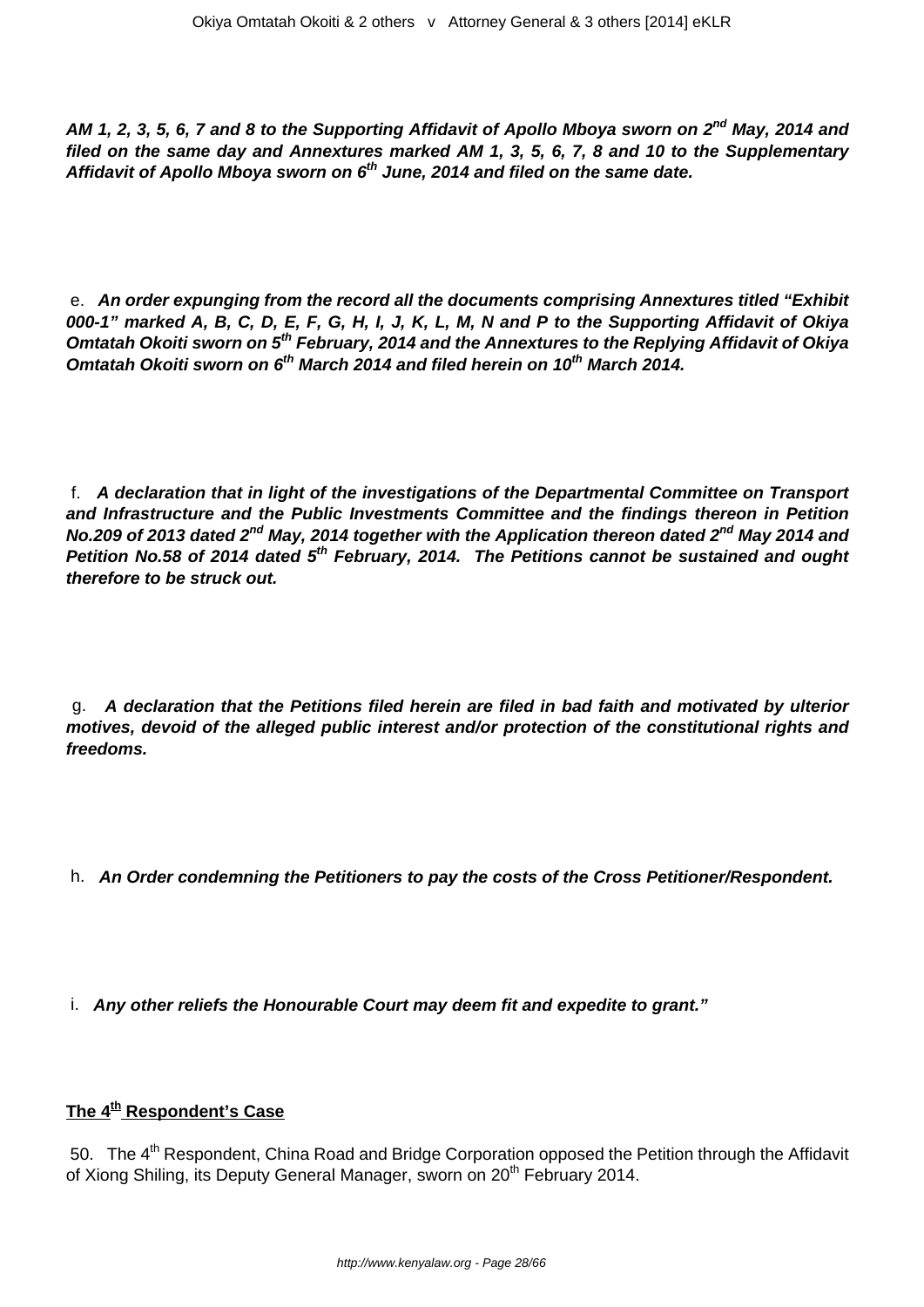51. He stated that the  $4<sup>th</sup>$  Respondent is a subsidiary of China Communications Construction Company and is a state owned company of the People's Republic of China. That it has participated in international projects for several decades and it mainly focuses on projects such as construction of roads, bridges, ports, railways, airports, tunnels, water conservancies, municipal works and dredging works. It claimed that railway construction therefore is one of the projects it has severally undertaken in the past and that it has established itself as a top international contractor and has received several awards including the China Africa Friendship Award for its outstanding contribution on the African Continent.

52. Its case was presented by Mr. Kimani who submitted that the Petitioners have made blanket violations that the 4<sup>th</sup> Respondent has violated mandatory provisions of the law such as the provisions of the **Public Procurement and Disposal Act, the Public Finance Management Act, the Public Officers Ethics, the Ethics and Anti-Corruption Commission Act** and the **Penal Code** but failed to demonstrate how those particular provisions had been violated. Further, that the Petitioners have not provided any credible evidence to support the allegations of the alleged violation of the statutes and the Constitution. In any event, he claimed that the procurement of the SGR was not in violation of the **Public Procurement and Disposal Act** because the applicability of that Act to the SGR project has been exempted by the provisions of **Section 6(1)** of the **Act** because the SGR project is being financed by a loan from China Exim Bank which is owned by the Government of China. He relied on the cases of **Power Technics Ltd vs Kenya Power and Lighting Company Ltd App No. 3 of 2010, Victory Construction Company Ltd vs Ministry of Regional Development Authorities (2008-2010) PPLR 749, Intex Consortium Ltd vs Ministry of Roads (2008-2009) PPLR 418 and Areva Td-Viscas Consortium and Another vs Kenya Power and Lighting Co Ltd Application No. 4 and 6 of 2007**where the Public Procurement Administrative Review Board has upheld that position. He argued further, that since the loan is being granted by the Exim Bank, it is the terms and conditions of the financing agreement and not the provisions of the PPDA that would govern the procurement of the SGR project.

53. As to whether there is a conflict of interest in the  $4<sup>th</sup>$  Respondent being awarded the SGR contract, he submitted that under **Section 43** of the **Public Procurement and Disposal Act,** conflict of interest could not be imputed since the feasibility study was reviewed by the  $2^{nd}$  Respondent as well the Exim Bank and independent consultants were engaged by the  $2^{nd}$  Respondent to oversee the  $4^{th}$ Respondent's work and that the  $2^{nd}$  Respondent also has in place personnel with technical abilities to oversee the work undertaken by the  $4<sup>th</sup>$  Respondent. Mr. Kimani thus claimed that the allegation of conflict of interest was made without any legal basis. In any case, he submitted that **Section 87** of the **Public Procurement and Disposal Act** provides for alternative procurement procedures and that the procedures relied on by the Petitioners do not apply in the present circumstances.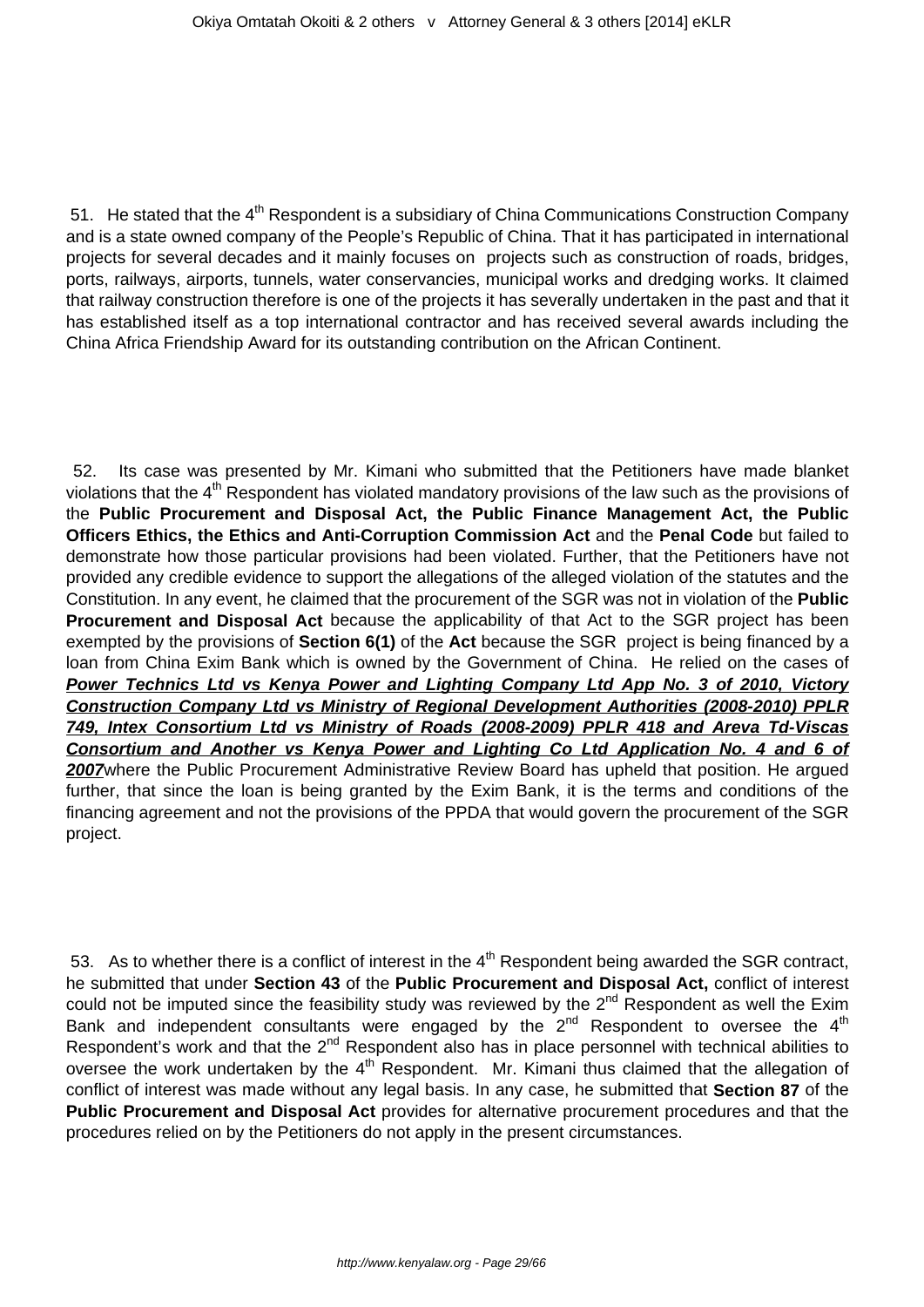54. As to whether the  $4<sup>th</sup>$  Respondent should be barred from participating in the procurement because it has allegedly been blacklisted and barred by the World Bank, Mr. Kimani submitted that the  $4<sup>th</sup>$ Respondent has not been barred from participating in procurement proceedings under **Part IX** of the **Public Procurement and Disposal Act** and as such it does not fall under the category of persons who have been disqualified from being awarded contracts by the Public Procurement Oversight Authority. And in any case, that the blacklisting by the World Bank was meant for the projects funded by the World Bank and it was not a blanket debarment against the 4<sup>th</sup> Respondent in all its undertakings. That if the  $4<sup>th</sup>$  Respondent was to be debarred from participating in any procurement in Kenya, then the lawful procedure has to be followed as provided under the **Public Procurement and Disposal Act** and where the provisions of the Public Procurement and Disposal Act do not apply due to the financing agreement, as is the case in the instant Petitions, a person would not be disqualified from participating in the procurement.

55. As to whether the taxpayer was to get value for money, it was the  $4<sup>th</sup>$  Respondent's position that the construction of a railway line cannot be standard and depends on several factors and that the Petitioners have not provided any evidence to show that the SGR would be cheaper if it was to be procured through competitive bidding. That there is no basis therefore for the argument that for a party to be awarded a contract for an infrastructure, its annual turnover must be equal or more than the value of the project and the Petitioners have also failed to provide evidence of their claim that the prices offered by the  $4<sup>th</sup>$  Respondent are highly inflated.

56. In regard to the argument that the contracts awarded to the  $4<sup>th</sup>$  Respondent are illegal because it is in charge of both construction and providing the locomotives and rolling stock, Mr. Kimani submitted that the project was being undertaken under the Engineering Procurement Construction (EPC) mode which is a mode of contracting which ensures that the total cost of engineering, construction and procurement of a project form a lump sum. That EPC contracts therefore ensure that the final product is delivered to the owner in a fully functional and whole state.

57. As regards the issue whether the project has taken into account environmental considerations, The 4<sup>th</sup> Respondent contended that it was granted approval by the requisite body to undertake the SGR project and that an EIA license was in fact issued after the National Environment and Coordination Authority (NEMA) had been satisfied that the SGR project was environmental friendly. Mr. Kimani thus submitted that the Petitioners ought to have challenged the EIA license issued to the 4<sup>th</sup> Respondent before the National Environmental Tribunal as provided for under Section 125 of the Environmental Management and Coordination Act. On that point he relied on the case of **Republic vs National Environment Management Authority (2011) e KLR** where it was held that the said Tribunal is a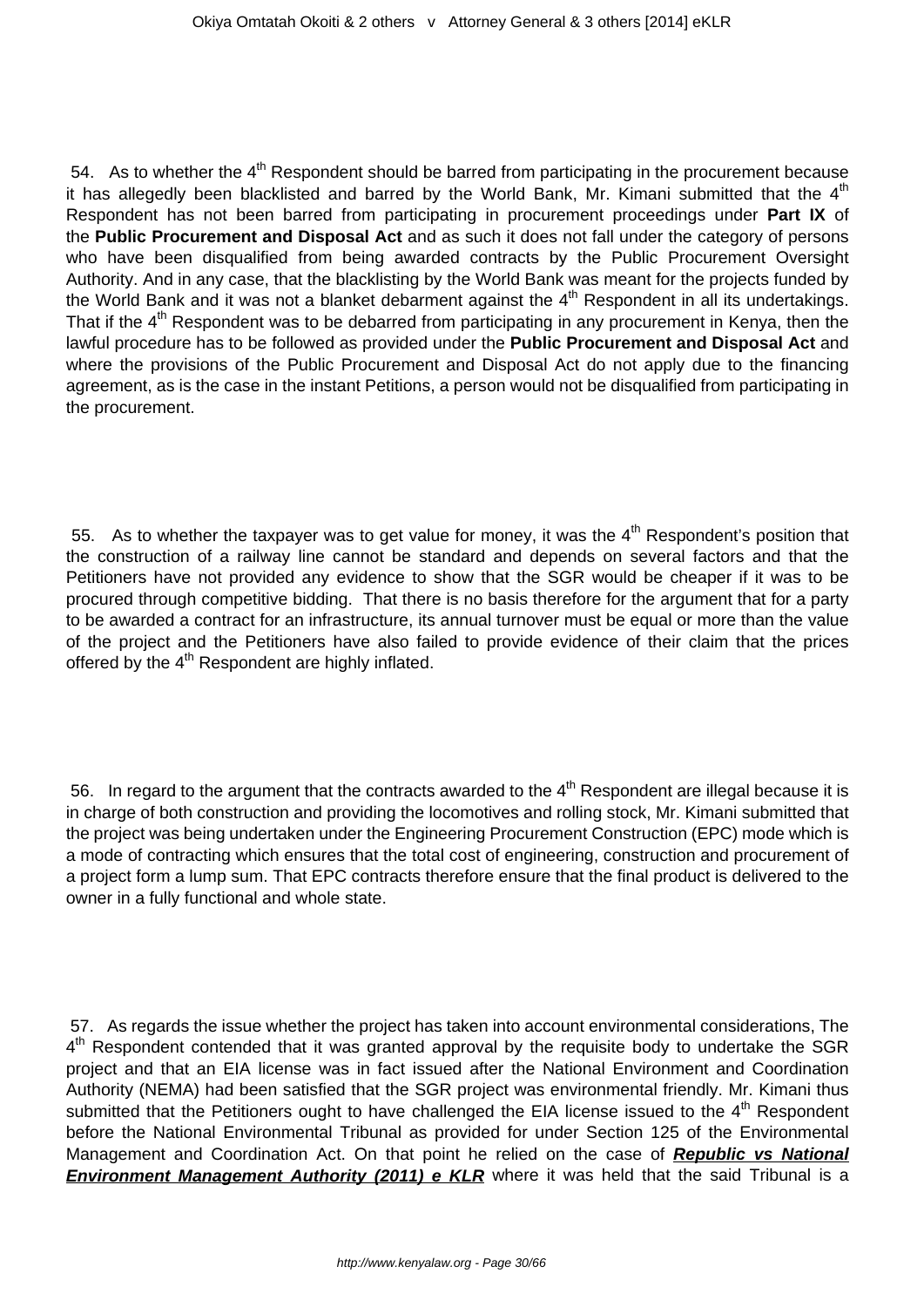specialized body that is acquainted with environmental issues and should have been given the first option to consider the matter. That even if the Court had jurisdiction to review the claim as made by the Petitioner, there was no legal basis for the Court's intervention and in any event, that the Petitioners had failed to tender any evidence in support of the allegation that the environment would be damaged by the SGR traversing the Tsavo National Park or any other place in Kenya.

58. It was the  $4<sup>th</sup>$  Respondent's submission therefore that the Petitions as filed do not disclose any violation of the Constitution or any law and it is a violation of the principles applicable in public interest litigation. Further, that the Petitioners have only made wild and reckless allegations against the Respondents and Mr. Kimani relied on the Indian cases of **State of Uttaranchal vs Balwant Singh Chaufal & Others CA 1134-1135 of 2002** and **Holicious Pictures Pvt Ltd vs Prem Chandra Mishra & Others A12 2008 SC 913** where the Courts stated that public interest litigation must not be abused and that a Court has the duty to protect the noble motive of public interest litigation from the filing of cases for ulterior motives. The 4<sup>th</sup>Respondent thus contended that had the Petitioners intended to assist in the investigations of the SGR project, they ought to have assisted the other constitutional bodies that were investigating the matter and not acted only by instituting these proceedings.

59. The  $4<sup>th</sup>$ Respondent therefore urged the Court to dismiss the consolidated Petitions with costs.

#### **Determination**

60. The parties in these proceedings framed what they considered to be the issues for determination. Looking at those issues as framed and their respective submissions, I am in agreement that the issues for determination in the consolidated Petitions are as following;

**(i) Whether the Court has jurisdiction to hear and determine the Petitions in the face of the ongoing processes before other constitutional bodies.** 

**(ii) Whether the consolidated Petitions are supported by valid evidence.**

iii. **Whether the Petitions demonstrate breaches of fundamental rights or other constitutional provisions.**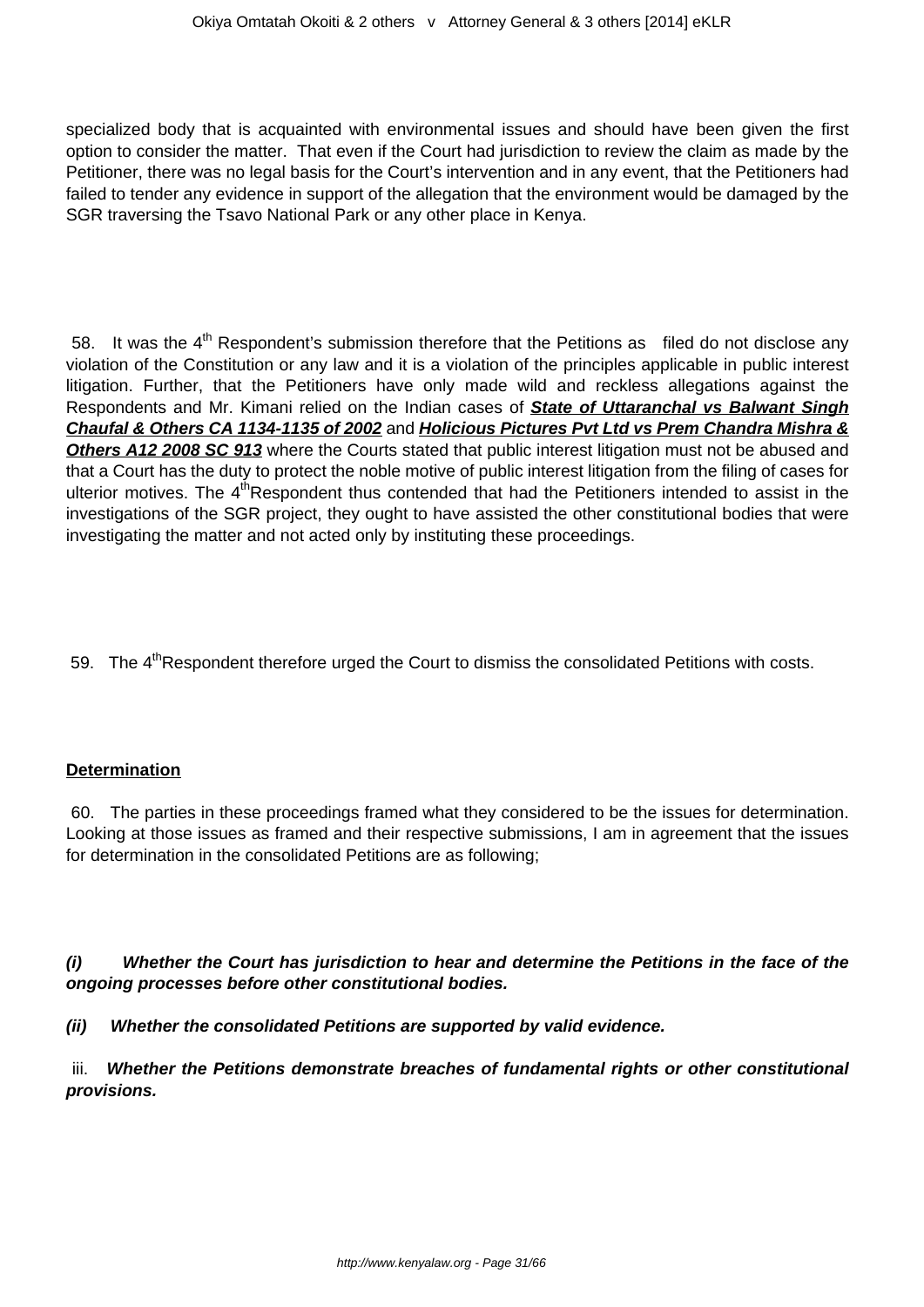iv. **Whether the Respondents complied with the law in the procurement of the SGR.**

v. **Whether the SGR project has taken into account environmental considerations.**

vi. **Whether the Respondents have put in place measures to ensure value for money in undertaking the SGR project.**

## vii. **Who should bear the costs of these proceedings"**

I shall herebelow determine each of them based on the Pleadings, facts, the law and the submissions made with respect thereto.

#### **Whether the Court has jurisdiction to hear and determine the consolidated Petitions**.

61. It was the Respondents' contention that this Court has no jurisdiction to determine the consolidated Petitions because the Petitioners have not exhausted the known procedures in law before filing the said Petitions, to wit the procedures established under the **Ethics and Anti-Corruption Commission Act** and the **Public Procurement and Disposal Act**. In that regard, the issue of jurisdiction once raised is not an idle one. It is now an established and cardinal principle of law that jurisdiction is everything and without it a Court of law must down its judicial tools - See **Owners of the Motor Vessel 'Lilian S' vs Caltex Oil (Kenya) Ltd (1989) 1 KLR 14.**

62. The Petitioners contended *inter alia* that the procurement of the SGR project was in direct violation of the Provisions of the **Public Procurement and Disposal Act** for failure of the Respondents to take it through a competitive bidding process; failure to conduct a feasibility study for the SGR project which created a conflict of interest and for awarding a contract to the  $4<sup>th</sup>$  Respondent after it had been blacklisted by the World Bank.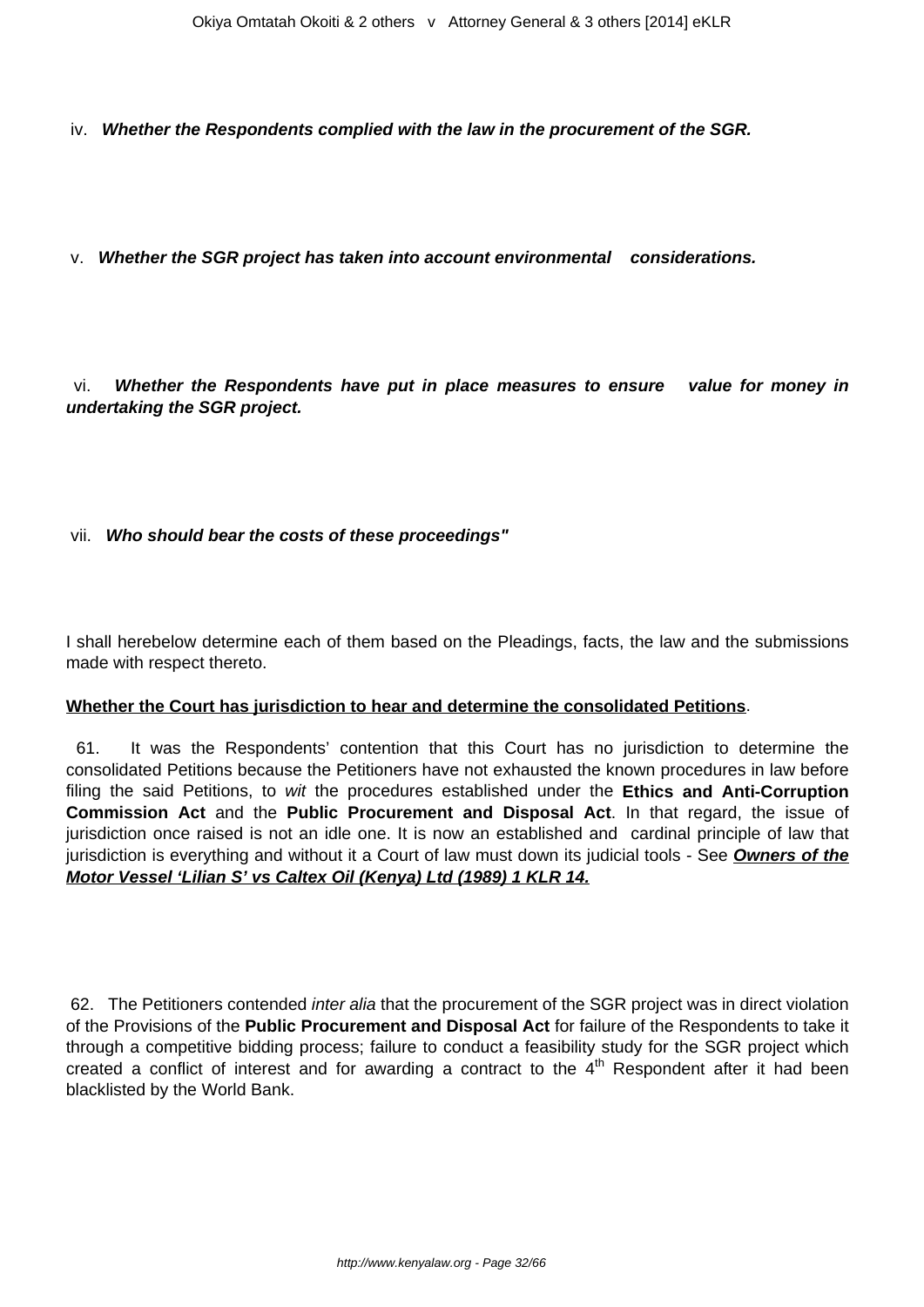63. The 1<sup>st</sup>, 2<sup>nd</sup> and 3<sup>rd</sup> Respondents' contended on the other hand that the Petitioners ought to have filed all the above complaints with the Public Procurement and Administrative Tribunal as established under **Section 93** of the **Public Procurement and Disposal Act,** instead of instituting these proceedings and that therefore proceedings are not ripe for determination by this Court since the Petitioners have not exhausted the remedies available and provided under the relevant law. The  $4<sup>th</sup>$ Respondent's contention in addition to the above was that the **Public Procurement and Disposal Act** does not apply in the procurement of the SGR project because Section 6 of the Act bars the applicability of that Act in instances of negotiated loans or grants between the Kenyan Government and other governments or other international organs or bodies.

64. In addressing the above issue, I note that **Article 227 (1)** of the **Constitution** provides that;

## **"When a state organ or other public entity contracts for goods or services, it shall do so in accordance with a system that is fair, equitable, transparent, competitive and cost-effective".**

**Article 227(2)** then empowers Parliament to prescribe a framework within which policies relating to procurement and disposal of assets shall be implemented. Pursuant to this mandate, Parliament enacted **the Public Procurement and Disposal Act. Section 4(1)** of that **Act** stipulates that the Act applies with respect to;

- a. **Procurement by a public entity**
- b. **Contract management**
- c. **Supply chain management, including inventory and distribution; and**

d. **Disposal by a public entity of stores and equipment that is unserviceable, obsolete or surplus.** 

**Section 6(1)** of that Act however states as follows;

**"Where any provision of this Act conflicts with any obligations of the Republic of Kenya arising from a treaty or other agreement to which Kenya is a party, this Act shall prevail except in instances of negotiated grants or loans."**

In that regard, the  $2^{nd}$  Respondent through the Affidavit of A.K. Maina explained that;

**"The discussions between the National Treasury and the Government of China were to the effect that part of the financing would be a concessional loan from the government of China (through Exim Bank) while another part would be a commercial loan from the Exim Bank of China, which**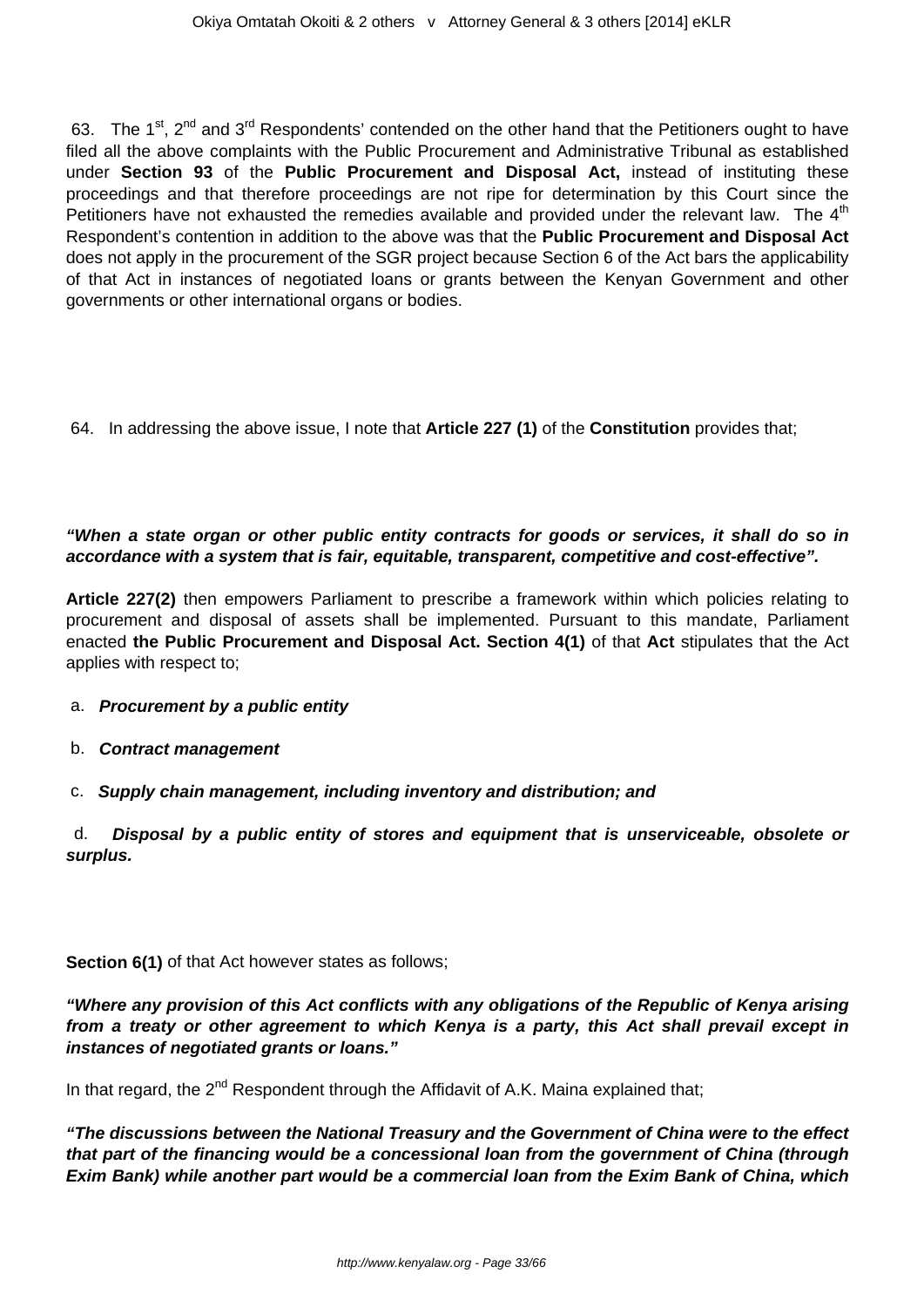**is a state owned financing institution of the Government of China. The financing terms required:**

a. **That the government provide to the financier evidence of an existing commercial contract for the construction of the SGR amounting to the amount of the financing which the government sought from the government of China.** 

b. **That the Government provide counterpart funding of up to 10% of the overall cost of the project; and …"**

It was on those terms that the  $2^{nd}$  Respondent and the  $4^{th}$  Respondent negotiated and signed the two commercial contracts, the subject of these Petitions. One of the contracts was for the construction of the SGR line and the other for the installation facilities including locomotives and rolling stock. Both contracts provided that they shall become effective upon execution of the financing agreement between the Government of Kenya and Exim Bank of China.

65. As is evident, by virtue of the above provision i.e. **Section 6(1)** of the **Public Procurement and Disposal Act** the provisions of the said Act would not apply in regard to the contested procurement and i therefore agree with Mr. Kimani that **Section 6(1)** is clear that the Act does not apply in instances of negotiated loan or grants, because the SGR Project is being financed by a loan from the government of China through Exim Bank of China. This fact is undisputed and being so it follows that the terms and conditions of the loan as negotiated would be applicable in the event there is a conflict with the **Public Procurement and Disposal Act.** The issue that I must therefore address my mind to is whether there is a conflict between the terms of the loan with Exim Bank and the provisions of the **Public Procurement and Disposal Act**. I am clear in my mind that there is no conflict at all. I say so, because the Act has laid down procedures to be followed in public procurement of goods and services. In particular, it demands the use of open tendering in procurement with set down procedures and requirements and matters which ought to be evaluated as well as the notification of successful parties and the unsuccessful parties. I have already stated elsewhere above the conditions which the Government of Kenya had to satisfy before the financing of the SGR project. They include the following; the finances required would be met by the Chinese Government and that the mode of procurement of the SGR project had to be in line with the conditions made by Exim Bank; i.e. the  $4<sup>th</sup>$  Respondent had to be awarded the contract. Whether that term of the contract was oppressive or not is not for this Court to interrogate as in fact all evidence before me points to the fact that Parliament has already done so and found it to be lawful. To my mind therefore, the arguments made by the Petitioners that the Government was involved in a restricted tendering or indirect procurement would not be valid. It is obvious therefore that the **Public Procurement and Disposal Act** does not apply to the issues at hand and I so find.

66. I make that finding well aware of the arguments made by the 1<sup>st</sup> and 2<sup>nd</sup> Petitioners that the funding of the SGR project is 100% by the Government because it has to repay the loan advanced to it by Exim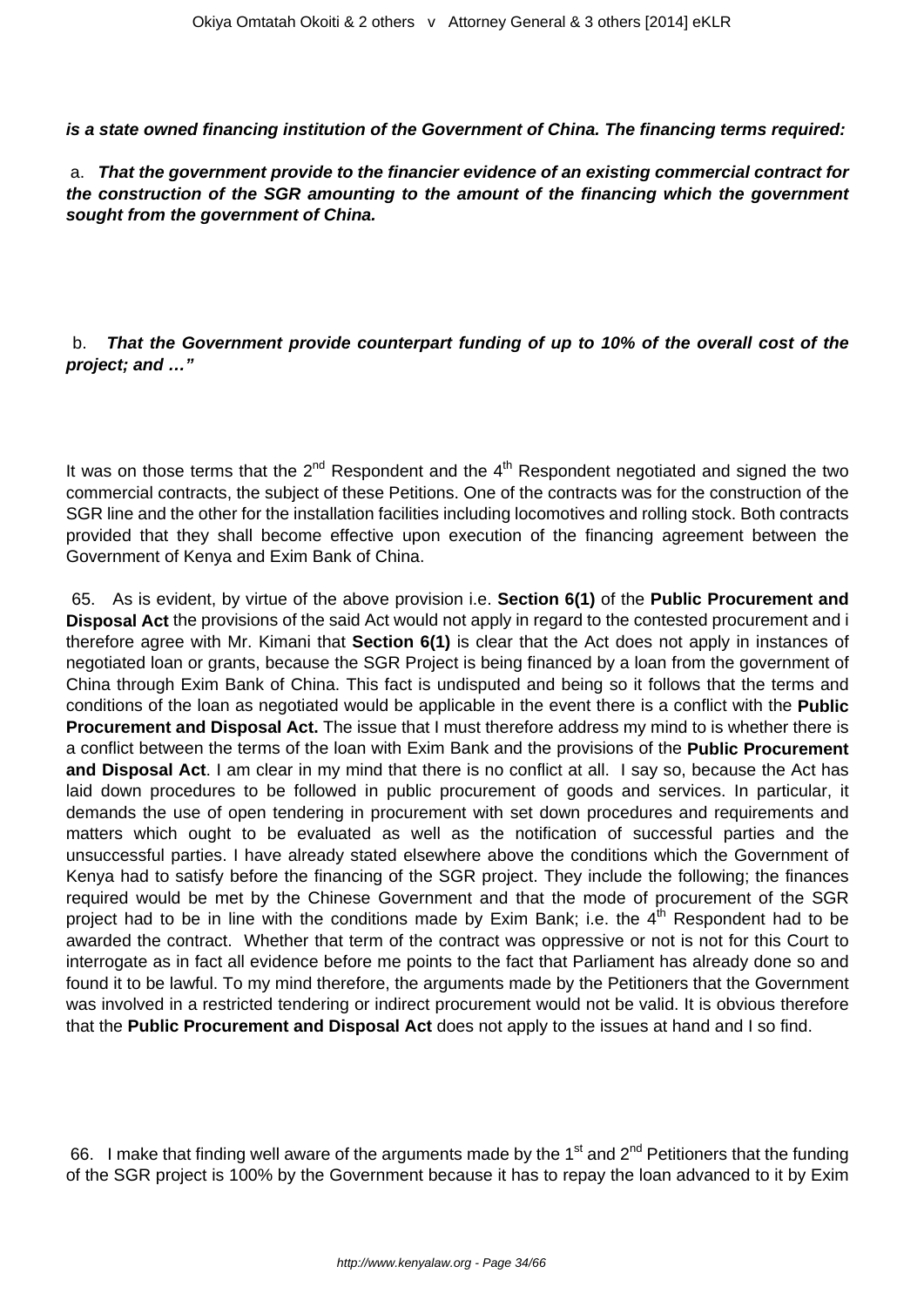Bank and that the proceeds of the loan are to be released per the MoU and the terms and conditions of the agreement. That fact notwithstanding, it means that the guiding principles are those negotiated as between the two entities and **Section 6(1)** of the **Act** is the law on which such loans and grants are based. Parliament must have had a reason to exclude them from open tendering and generally the operations of the **Public Procurement and Disposal Act.** In that regard, my duty is to interpret the law as made by Parliament and not to re-write it to suit popular opinions or beliefs or indeed my own beliefs, strong as they may be in this case.

67. Having found as above, it therefore follows that the arguments that the Petitioners ought to have lodged their complaints with the Public Procurement Administrative Review Board as established under **Section 93** of the **Public Procurement and Disposal Act,** are irrelevant and would not apply in the context of the Petitions before me. See of **Power Technics Ltd vs Kenya Power and Lighting Company Ltd (supra) Victory Construction Company Ltd vs Ministry of Regional Development Authorities(supra), Intex Consortium Ltd vs Ministry of Roads (supra) and Areva Td-Viscas Consortium and Another vs Kenya Power and Lighting Co Ltd (supra)** for a discussion on that subject, generally.

68. It was also the  $2^{nd}$ Respondent's argument that if the Petitioners are complaining about corruption in the procurement of the SGR project, they ought to have filed complaints with the **Ethics and Anticorruption Commission** for investigation.

69. In that regard**, Article 79** of the **Constitution** stipulates that;

**"Parliament shall enact legislation to establish an independent Ethics and Anti-Corruption Commission, which shall be and have the status and powers of a commission under Chapter Fifteen, for purposes of ensuring compliance with, and enforcement of, the provisions of this Chapter".**

Under **Section 11** of the **Ethics and Anti-Corruption Commission Act,** the functions of the Commission are inter-alia:

**"(a) …**

c. **…**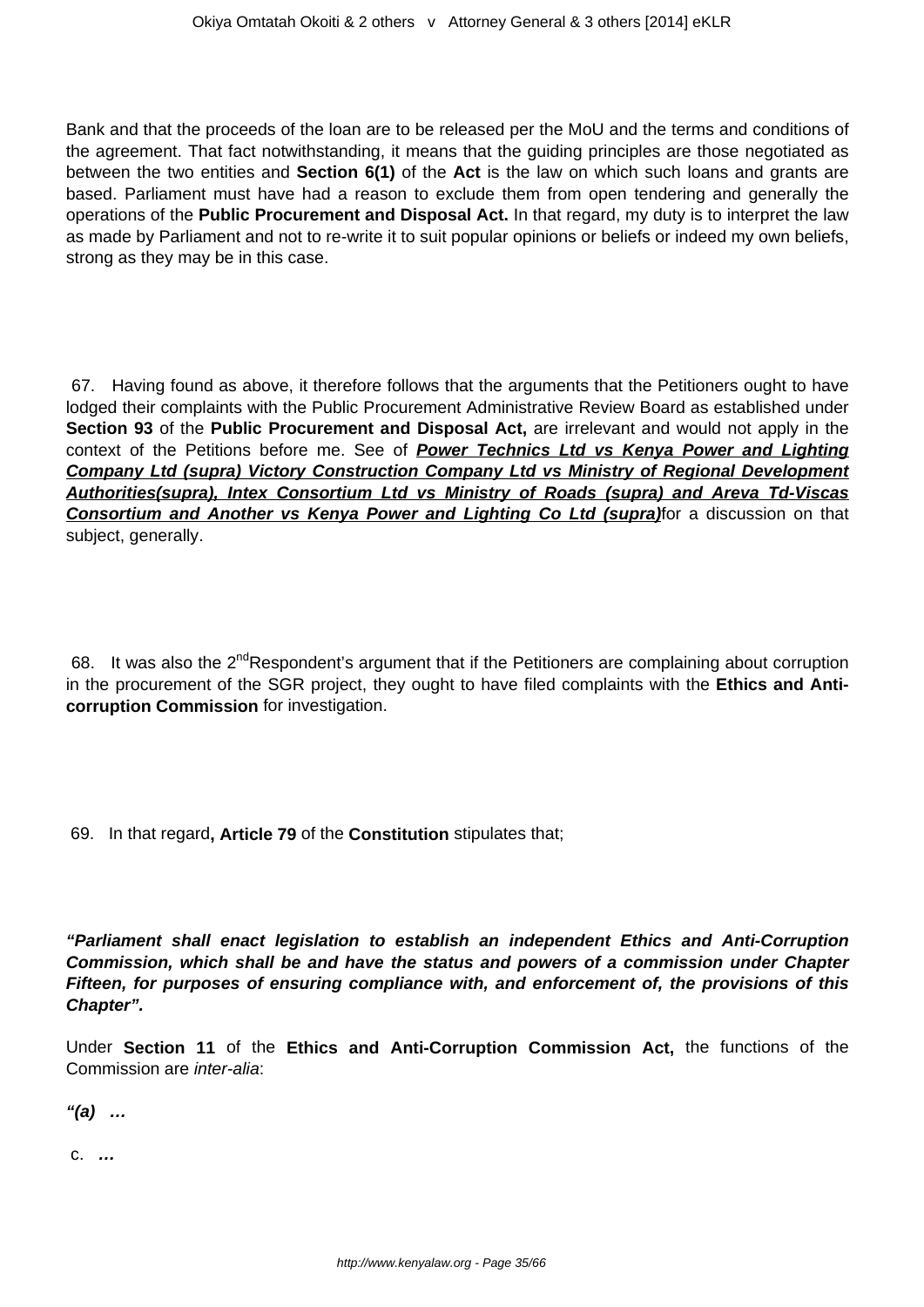## **(c) Receive complaints on the breach of the code of ethics by public officers**

d. **investigate and recommend to the Director of Public Prosecutions the prosecution of any acts of corruption or violation of codes of ethics or other matter prescribed under this Act or any other law enacted pursuant to Chapter Six of the Constitution. "**

It is thus crystal clear that the **Ethics and Anti-Corruption Commission** is the appropriate body to undertake investigations into the allegations of corruption in the SGR project. I must in that case agree with the 2<sup>nd</sup> Respondent that the **EACC** has the mandate, manpower and resources to properly investigate allegations of corruption and it would be prudent for the Petitioners to provide such information as they may possess to the **EACC** and aid any investigation that it may commence.

71. However, if I also understood the Petitioners well, they claimed that the Respondents have violated the provisions of **Articles 206, 214, 220, 221, 222, 223** and **227** of the Constitution dealing with public finances. That being the case, I am aware that **Article 165 (3)** of the **Constitution** sets out the jurisdiction of the High Court and it provides as follows:

- **" 165(3) Subject to clause (5), the High Court shall have—**
- a. **unlimited original jurisdiction in criminal and civil matters;**
- b. **jurisdiction to determine the question whether a right or**

**fundamental freedom in the Bill of Rights has been denied, violated, infringed or threatened;** 

c. **jurisdiction to hear an appeal from a decision of a tribunal** 

**appointed under this Constitution to consider the removal of a person from office, other than a tribunal appointed under Article 144;** 

d. **jurisdiction to hear any question respecting the interpretation of this Constitution including the determination of—**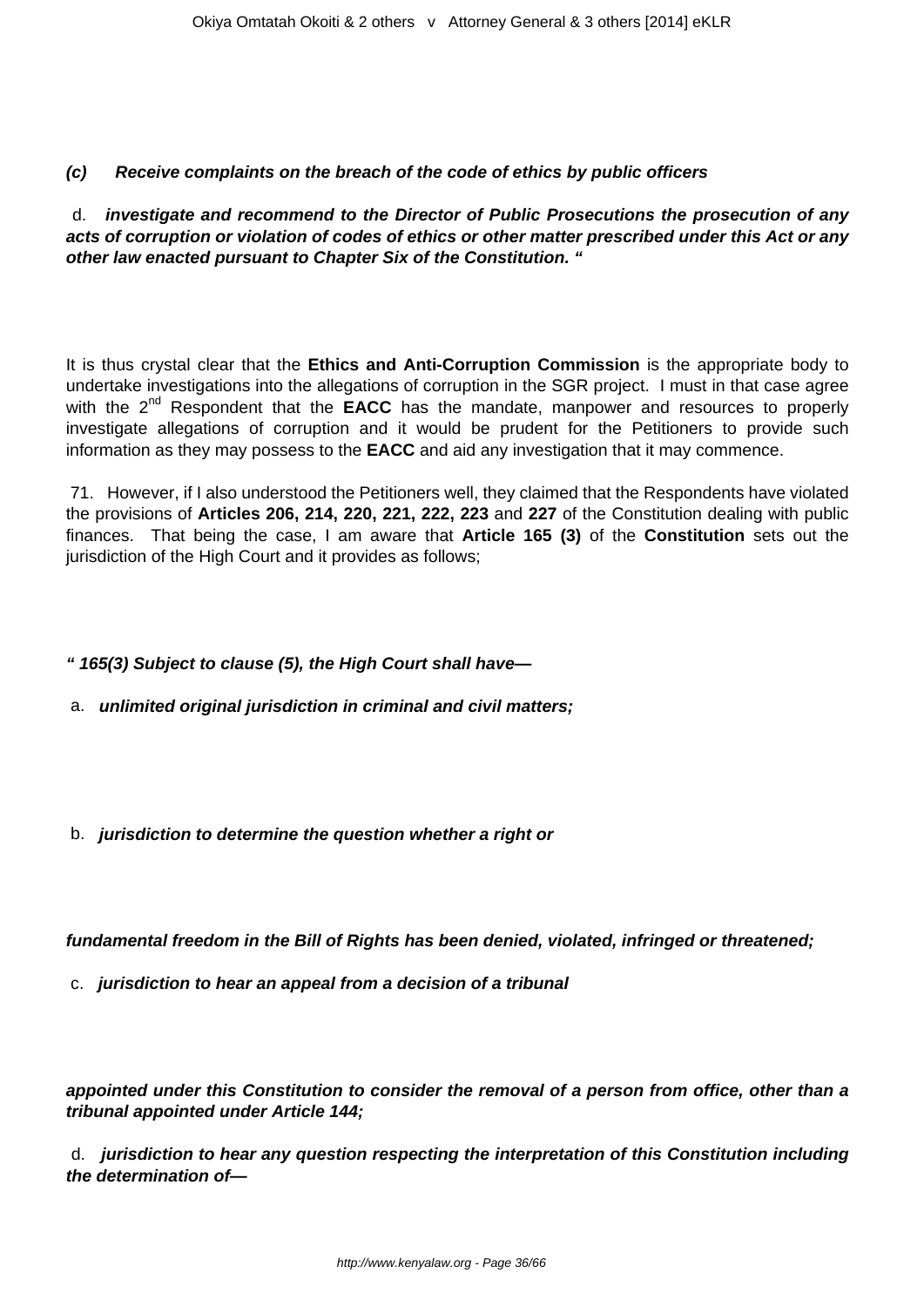## i. **the question whether any law is inconsistent with or in contravention of this Constitution;**

## **(ii) the question whether anything said to be done under the authority of this Constitution or of any law is inconsistent**

#### **with, or in contravention of, this Constitution"**

72. That being so, and seeing that the Petitioners have invoked this Court's jurisdiction to interpret the Constitution and determine whether the acts of the Respondent in regard to the SGR project are in violation of the Constitution, then this Court has jurisdiction to address that issue, the merits or otherwise, notwithstanding. To find otherwise would leave the Petitioners without an avenue to ventilate their grievances and in any event, **Article 258 (1)** of the **Constitution** also grants the Petitioners the right to institute the consolidated Petitions. This Article provides thus;

## **"Every person has the right to institute court proceedings, claiming that this Constitution has been violated, or is threatened with contravention".**

73. The Constitution is thus clear and grants every citizen a right of access to the High Court where there is an allegation of infringement of the Constitution. That is why the Court of Appeal in the case of **Tononoka Steels Limited vs Eastern and Southern Africa Trade Development Bank- Civil Appeal No. 255 of 1998** stated as follows regarding access to Courts;

**"The right of access to courts can only be taken away by clear and unambiguous words of the Parliament of Kenya".**

Similarly, in **Davies & Another vs Mistry- 1973 EA 463** Spry V-P quoting the case of **Pyx Granite & Co. vs Ministry of Housing- 1960 AC 260** stated that:

## **"It is a principle not by any means to be whittled down that the subject's recourse to Her Majesty's Court for the determination of his rights is not to be excluded except by clear words."**

74. I am duly guided and with that clarification in mind, I find that save for the matters raised at the beginning of the determination of this issue, this Court has jurisdiction to entertain the Petitioner's claim and so I will.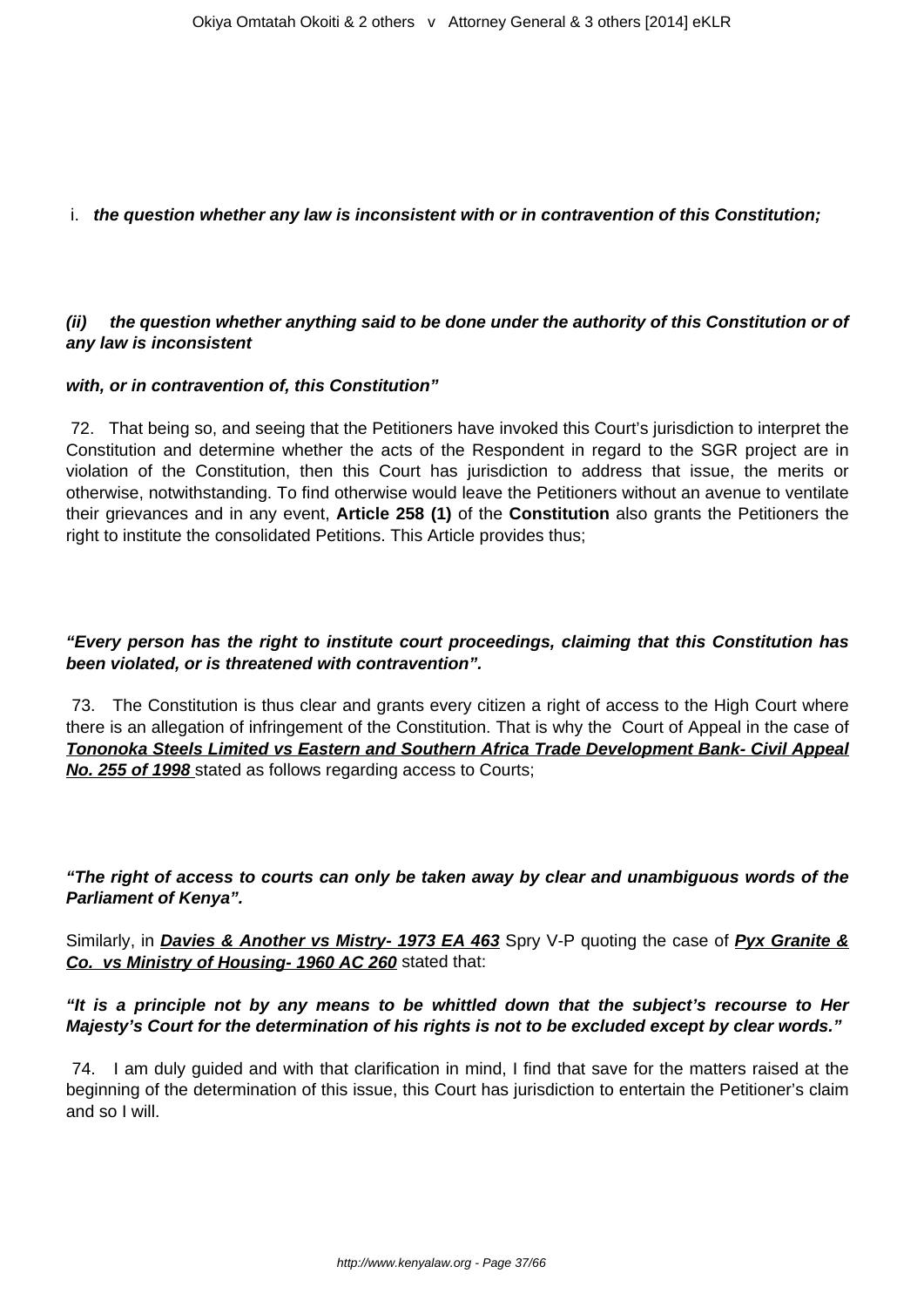#### **Whether the consolidated Petitions are supported by valid documentary evidence.**

75. It was the 1<sup>st</sup>, 2<sup>nd</sup> and 3<sup>rd</sup> Respondents' contention that the Petitioners have failed to disclose the sources of their purported documentary evidence which includes letters and documents apparently from different offices of Government and parastatal institutions regarding the SGR project. They are also apprehensive that the documents/information may have been illegally obtained and contended that those documents, annexed as "Exhibit OOO1" in the Affidavits of the 1<sup>st</sup> Petitioner sworn on 5<sup>th</sup> February 2014 and  $6<sup>th</sup>$  March 2014 and the Affidavit of Apollo Mboya sworn on  $2<sup>nd</sup>$  May 2014 cannot be relied upon by this Court because the alleged makers of those documents have not produced the said documents, neither are they primary nor secondary evidence.

76. On their part, the Petitioners have claimed that they lawfully obtained the documents because they were submitted to them by public spirited citizens and that under **Article 35** of the Constitution they have a right to information held by the State. In any event, that the 2<sup>nd</sup> Respondent had failed to state that the documents produced and relied upon are false. Further, it was their argument that the makers of those documents has not denounced them neither have criminal proceedings alleging the theft of those documents been instituted. They thus contended that the documents relied upon are valid and give a candid exposition of the matters and facts surrounding the procurement process of the SGR project.

77. I have considered the rival arguments placed before me and the issue of the admissibility and the probative value of the documents as raised by the Parties herein is significant, both as a matter of principle and practice. The arguments made require consideration of the law of confidence, both in general and as between public servants and the Government, the power of the court to exclude or admit wrongfully obtained documents and information and lastly, the proper relief a Court should grant when a party is relying on allegedly unlawfully acquired documents. While these issues involve criminal law and the law of evidence, **Articles 31, 35** and **50** of the **Constitution** must also be taken into account when determining the admissibility or otherwise of the named documents.

78. I will start off by considering firstly the submission made by Prof. Mumma that the public servants who disclosed the contested information to the Petitioners are in breach of their public duty and their duty to their employer for clandestinely and secretly removing official documents and handing them to third parties, being the Petitioners. The Petitioners have on the other hand described the persons who gave them the documents and the information as public spirited public servants and also as 'whistle blowers'. With respect to them however, and to my mind, I do not think that those persons fit the legal definition, meaning and conduct of whistle blowers. I say so because **Article 33** of the **United Nations Convention Against Corruption** states as follows in regard to whistle blowers;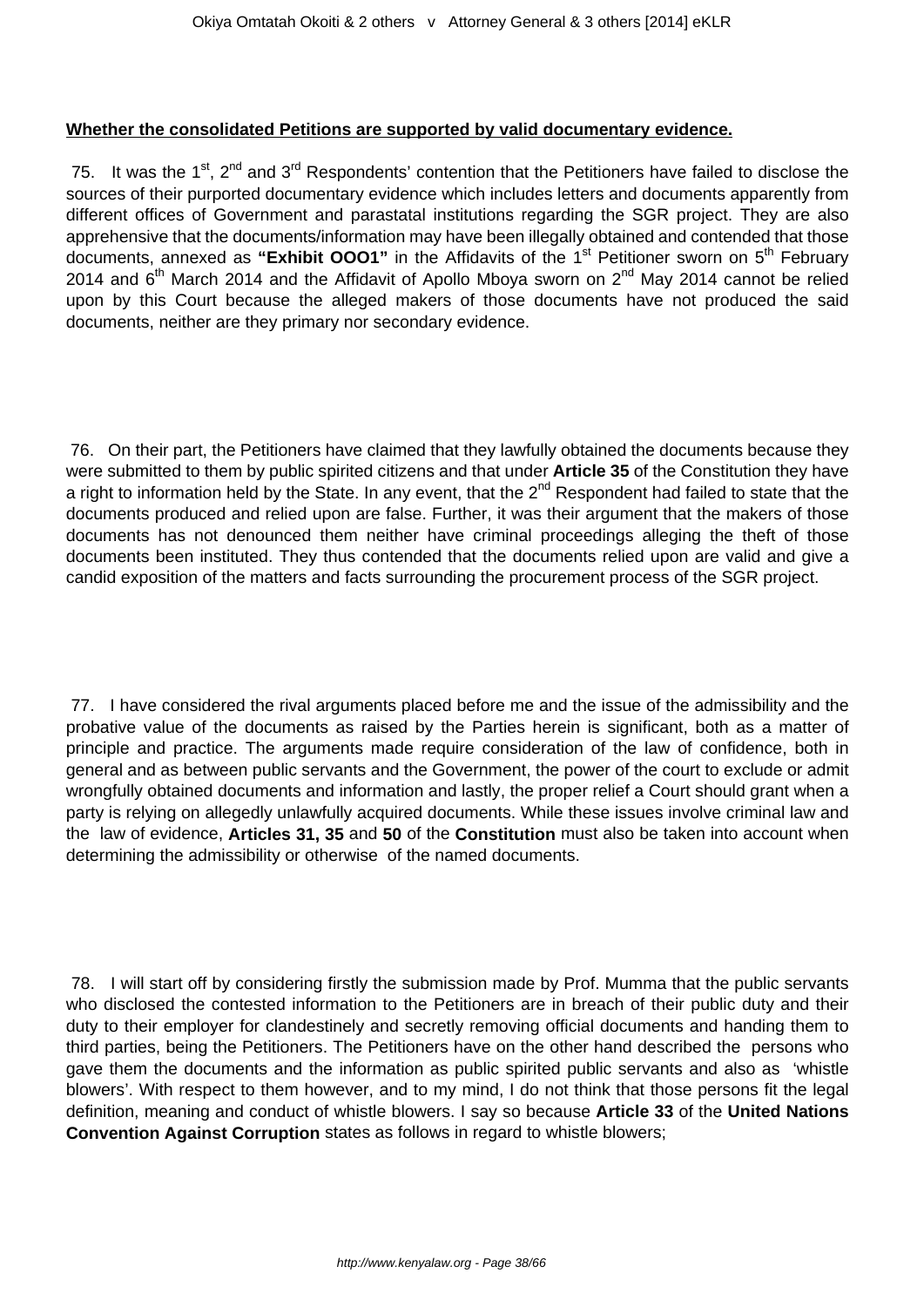**"Each State Party shall consider incorporating into its domestic legal system appropriate measures to provide protection against any unjustified treatment for any person who reports in good faith and on reasonable grounds to the competent authorities any facts concerning offences established in accordance with this Convention."**

79. It is thus clear from the above provisions that whistle blowers are supposed to make reports, in good faith, to competent authorities empowered by law to act on their reports, any corrupt conduct on the part of anyone. The Petitioners herein are not the authorities so contemplated under **Article 33** above and as such the persons who gave them the documents cannot claim to be whistle blowers.

80. Secondly, it was submitted that the public servants who handed over the documents to the Petitioners are in breach of the employees' duty to the employer as provided for under the **Public Officers Ethics Act, 2003. Section 11(2)(c)**of that **Act** states that;

**"a public officer shall not for personal benefit of himself or another use or allow the use of information that is acquired in connection with the public officer's duties …"**

**Section 24** provides further that;

## **"a public officer contravenes the Code of Conduct and Ethics if he causes anything to be done through another person that would, if the public officer did it, be a contravention of the Code of Conduct and Ethics".**

81. On the basis of the arguments made by the Respondents and presented to the Court on the issue before me now, there does seem to be a real possibility that those public servants responsible for handing over the documents to the Petitioners contravened the Code of Conduct and Ethics and violated **Section 11(2) (c)** of the **Public Officers Ethics Act** as stated above. I say so because many of the documents produced in Court, and as I have studied them, are in reference to commercial contracts, professional privilege and may even compromise diplomatic privilege because of the diplomatic communication and correspondence between Government officials. In that regard, in **Robert Tchenguiz & Others vs Vivian Imerman(supra)**, the Court observed as follows:

**"How can the law – how can the judges – countenance recourse to self-help in circumstances where the court itself declines to act, and when to do so would be not merely unprincipled but an unjustifiable invasion of someone's rights" In the instant appeal Mrs Imerman was not entitled to the confidential information at the stage she obtained it. The Family Proceedings Rules prevented it. The law forbids it. She should not be allowed to obtain an advantage over her husband who, for all the court knows, would have been honest when the time came for him to be honest, namely at the time the Rules required him to disclose his assets through Form E."**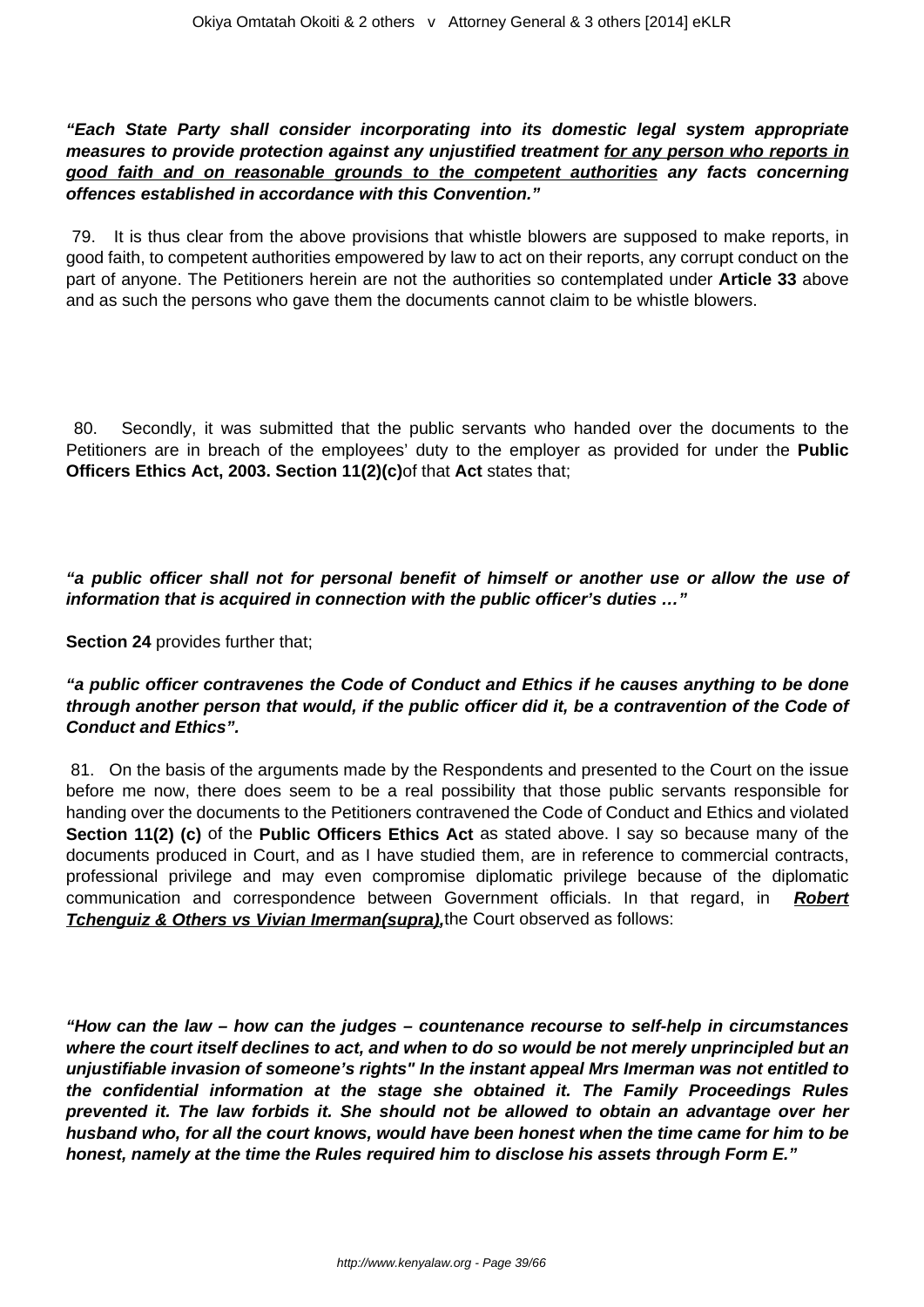82. I am in agreement and self-help is generally not accepted with regard to documents held in confidence. The question in my mind right now therefore is whether the Petitioners were entitled to the documents at the stage they obtained the said documents. I heard the Petitioners to say that the persons who gave them the documents acted in good faith. That is why Apollo Mboya stated in his Affidavit at paragraph 62 that; **"the documents relied upon were submitted to the Law Society of Kenya by conscientious public spirited citizens in lawful possession of the said documents".** That clear averment notwithstanding, in my view, the defence of good faith would not stand in the current case because the Constitution at **Article 35** has provided that every citizen, including the Petitioners, have a right to obtain information held by the State and **Article 22** of the Constitution places on the Petitioners an obligation to request for that information and the State also has an obligation to disclose to them the information sought unless there exist sufficient reasons for non-disclosure - See **Nairobi Law Monthly & Another vs Kengen eKlr 2013**

83. Use of 'self-help' or clandestine means in the face of clear constitutional mechanisms is also, in my view, therefore unwarranted. In that regard in **Tchenguiz vs Imerman (supra,)** the Court observed as follows;

**"Are the courts to condone the illegality of self-help consisting of breach of confidence because it is feared that the other side will itself behave unlawfully and conceal that which should be disclosed" The answer in out judgment can only be: No".** 

At paragraph 138 the Court stated further that;

**"Otherwise the position would be that the party employing the criminal or fraudulent agent would have it entirely within its power to decide which of the criminally or fraudulently acquired information he was willing to rely on and disclose and which he was not. Where such a party will be asking the court to make inferences from such material it is only fair that such material should be seen as a whole".**

84. The point made above in the context of the matter before me is that if litigants choose to use clandestine means to procure information such actions would heavily compromise the need for **Article 35** of the Constitution and would obviously violate the other parties' fundamental right to privacy under **Article 31** of the Constitution. Had the Petitioners followed lawful channels and procedures available in law in obtaining the information, then the question of violation of the Respondents' rights to privacy as alleged in the Cross-Petition would not have arisen. Indeed in **Dubai Aluminium Co Ltd vs Al-Alawi (1999) 1 WLR 1964** where confidential documents had been obtained by a private investigator's agents by making so-called 'pretext calls', the Judge held that there was a strong prima facie case of criminal or fraudulent conduct in obtaining of the information involving breaches of the England Data Protection Act of 1984. Rix J stated thus therefore;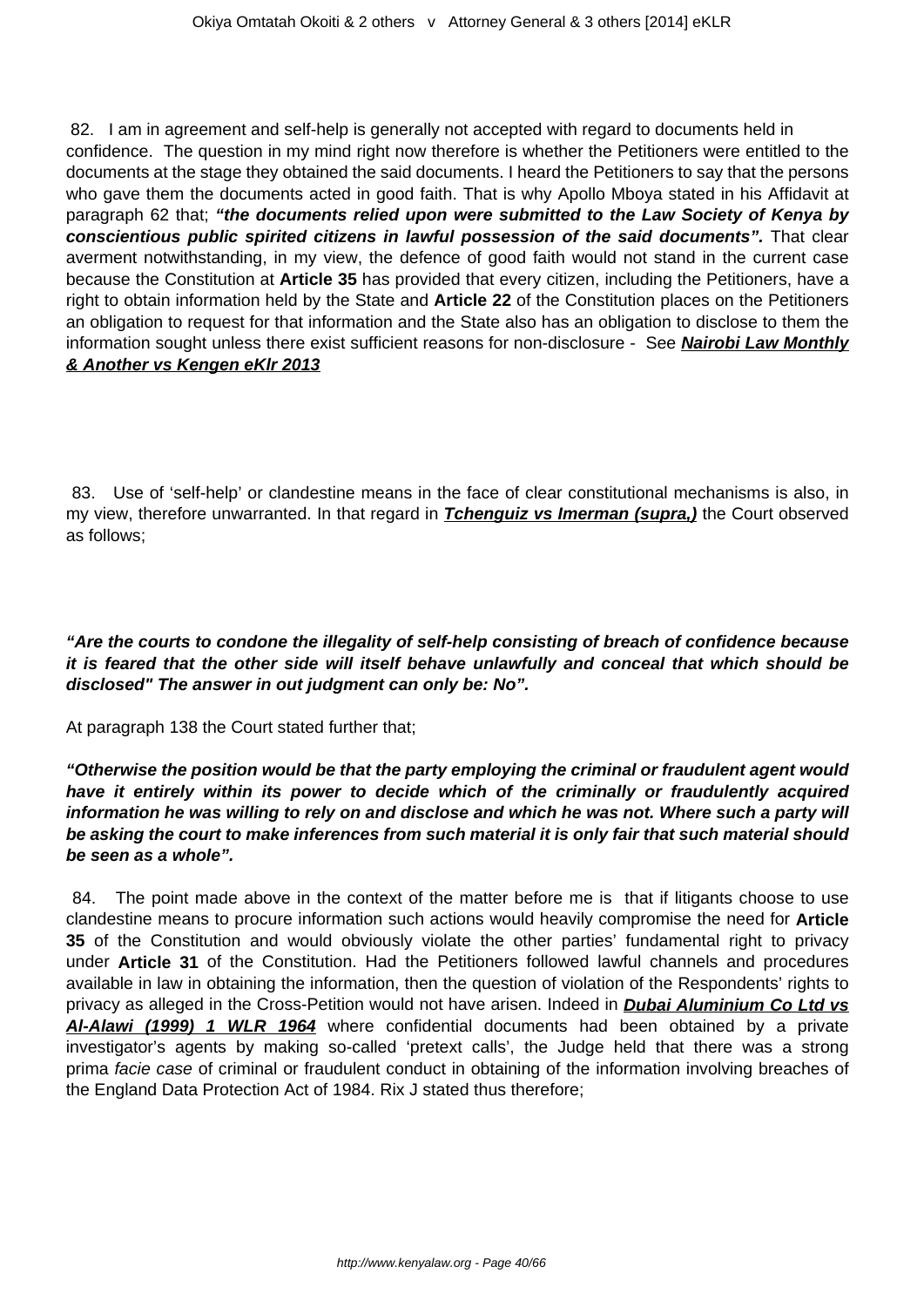**"It seems to me that if investigative agents employed by solicitors for the purpose of litigation were permitted to breach the provisions of such statutes or to indulge in fraud or impersonation without any consequence at all for the conduct of the litigation, then the courts would be going far to sanction such conduct. Of course, there is always the sanction of prosecutions or civil suits, and those must always remain the primary sanction for any breach of the criminal or civil law. But it seems to me that criminal or fraudulent conduct for the purposes of acquiring evidence in or for litigation cannot properly escape the consequence that any documents generated by or reporting on such conduct and which are relevant to the issues in the case are discoverable and fall outside the legitimate area of legal professional privilege. It is not as though there are not legitimate avenues which can be sought with the aid of the court to investigate (for instance) banking documents. That apparently is true in Switzerland as well. In any event, the material being investigated is usually material which falls within the other party's possession or control, and which in all probability he will in due course be obliged to disclose himself."**

85. I agree with the above sentiments and the law in Kenya as regards the procedures for introducing a public document into Court as evidence is also clear. **Section 80** of the **Evidence Act** states thus;

**"Every public officer having the custody of public documents which any person has a right to inspect shall give that person on demand a copy of it on payment of the legal fees thereof, together with certificate written at the foot of such copy that it is a true copy of such document or as the case may be, and such certificate shall be dated and subscribed by such officer with his name and his official title and shall be sealed".** 

86. To my mind, this provision exists in our law books for a good reason; it guarantees the authenticity and integrity of the documents relied upon in Court. The Petitioners in this case have relied on photocopies of several documents to support their case and yet **Section 83** of the **Evidence Act** states that;

**"(1) The court shall presume to be genuine every document purporting to be a certificate, certified copy or other document which is –**

a. **Declared by law to be admissible as evidence of any particular fact; and**

b. **Substantially in the form, and purporting to be executed in the manner, directed by law in that behalf; and**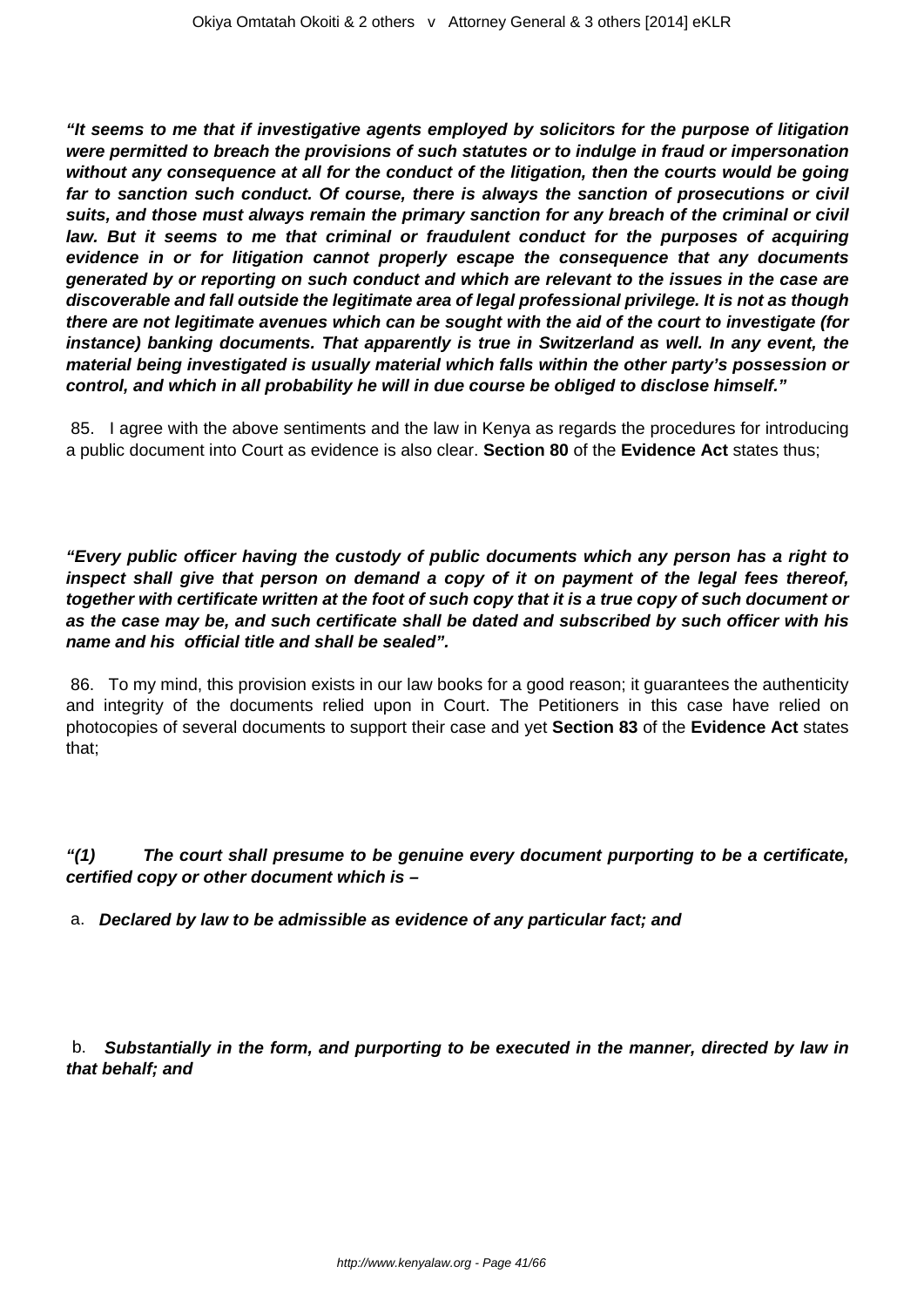c. **Purporting to be duly certified by a public officer.**

**(2) The court shall also presume that any officer by whom any such document purports to be signed or certified held, when he signed it, the official character which he claims in such document."**

87. It is clear therefore that the documents produced in this Court fall short of the criteria established under the Constitution and the Evidence Act. The photocopies of the documents are not certified in accordance with the law and it therefore follows that this Court cannot rely on them because they are not admissible. In addition, **Section 35** of the **Evidence Act** also provides for the admissibility of documentary evidence as follows;

**"(1) In any civil proceedings where direct oral evidence of a fact would be admissible, any statement made by a person in a document and tending to establish that fact shall, on production of the original document, be admissible as evidence of that fact if the following conditions are satisfied, that is to say –**

a. **If the maker of the statement either –**

i. **Had personal knowledge of the matters dealt with by the statement; or** 

ii. **Where the document in question is or forms part of a record purporting to be a continuous record, made the statement (in so far as the matters dealt with thereby are not within his personal knowledge) in the performance of a duty to record information supplied to him by a person who had, or might reasonably be supposed to have, personal knowledge of those matters; and**

b. **If the maker of the statement is called as a witness in the proceedings:**

**Provided that the condition that the maker of the statement shall be called as a witness need not**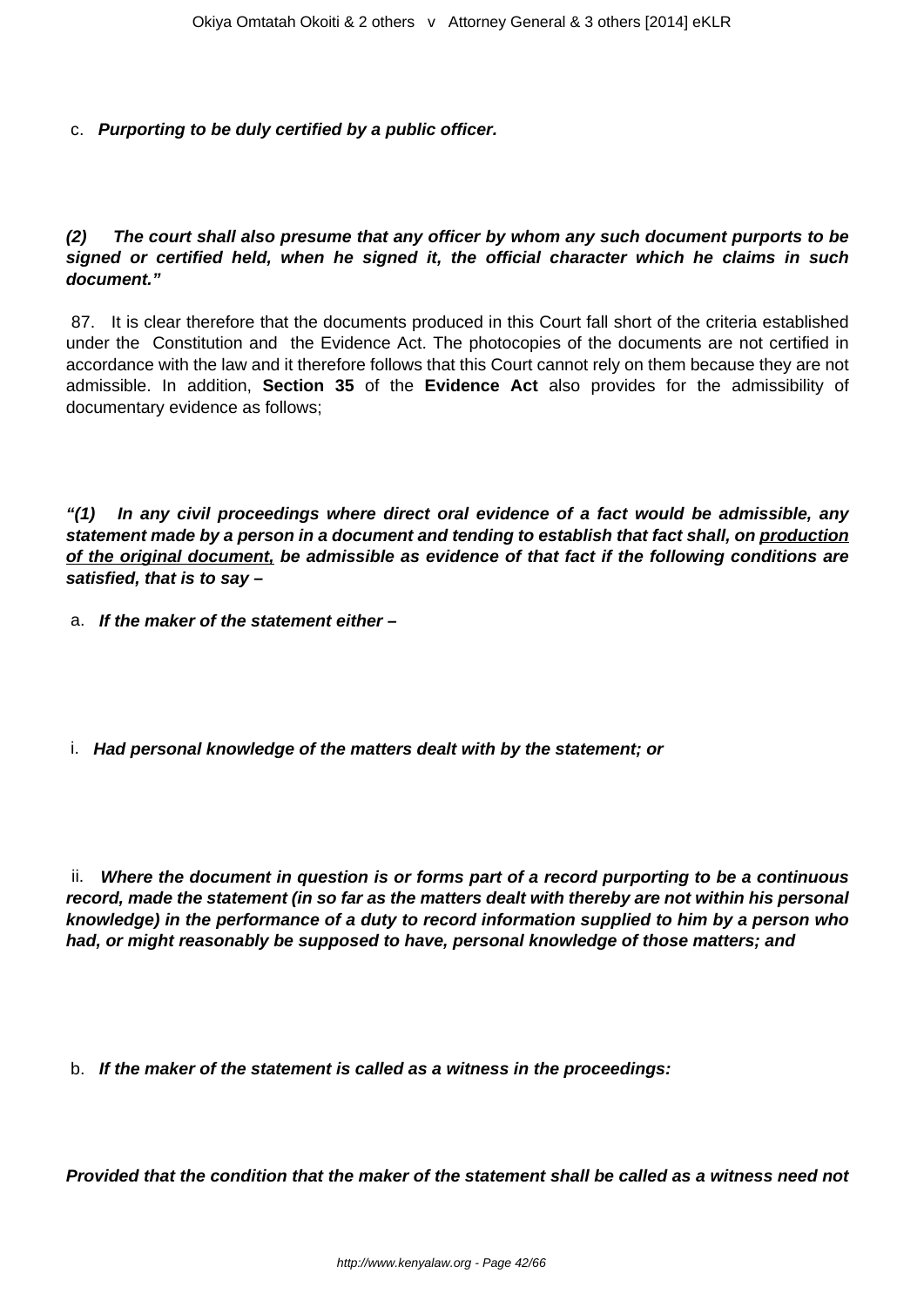## **be satisfied if he is dead, or cannot be found, or is incapable of giving evidence, or if his attendance cannot be procured without an amount of delay or expense which in the circumstances of the case appears to the court unreasonable."**

It is obvious that the documents purportedly relied upon by the Petitioners do not meet the above criteria and are therefore not admissible.

88. I would still have arrived at the same conclusion even if none of the Respondents had denied the existence of those documents or disputed their contents and I say so although i am aware of the decision in **Karuna s/o Kaniu vs Reginam (1995)ALL ER** where it was stated as follows;

## **"In considering whether evidence is admissible, the test is whether it is relevant to the matters in issue, and, if it is relevant, the court is not concerned with the method by which it was obtained or with the question whether that method was tortious but excusable; this principle, however, does not qualify the rule that a confession can only be received in evidence if it is voluntary."**

89. Looking at the reasoning in **Karanu (supra)** I am certain that the same would not apply in the instant Petition. I say so because as will be seen from the provisions of the law as cited above, it is clear how documents are to be admitted as evidence. The law having concerned itself in such a manner, I do not think that is proper for a Court of law to disregard or concern itself with the method by which documents to be relied upon in evidence were obtained. I also say so because **Article 50 (4)** of the Constitution states as follows;

## **"Evidence obtained in a manner that violates any right or fundamental freedom in the Bill of Rights shall be excluded if the admission of that evidence would render the trial unfair or would otherwise be detrimental to the administration of justice".**

The issue therefore and following on that provision is whether allowing the documents to remain on record, would be an action detrimental to the administration of justice.

## In that regard, in **Derby & Co Ltd & Others vs Weldon & Others (1990) 3 ALL ER 672** it was held that;

**"Where privileged documents belonging to one party to an action were inadvertently disclosed to and inspected by the other side in circumstances such that the inspecting party must have realized that a mistake had occurred but sought to take advantage of the inadvertent disclosure, the court had power under its equitable jurisdiction to intervene and order the inspecting party to return all copies of the privileged documents and to grant an injunction restraining him from using information contained in or derived from the documents, even if it was not immediately obvious that the documents were privileged. Since the conduct of the defendants' solicitors made it plain that they were seeking to take advantage of an obvious mistake, the court would order them to return all copies of the privileged documents which they had obtained as a result of the mistake, including the three documents in issue."**

90. I am in agreement with the exposition of the law and I am also in agreement with the decision in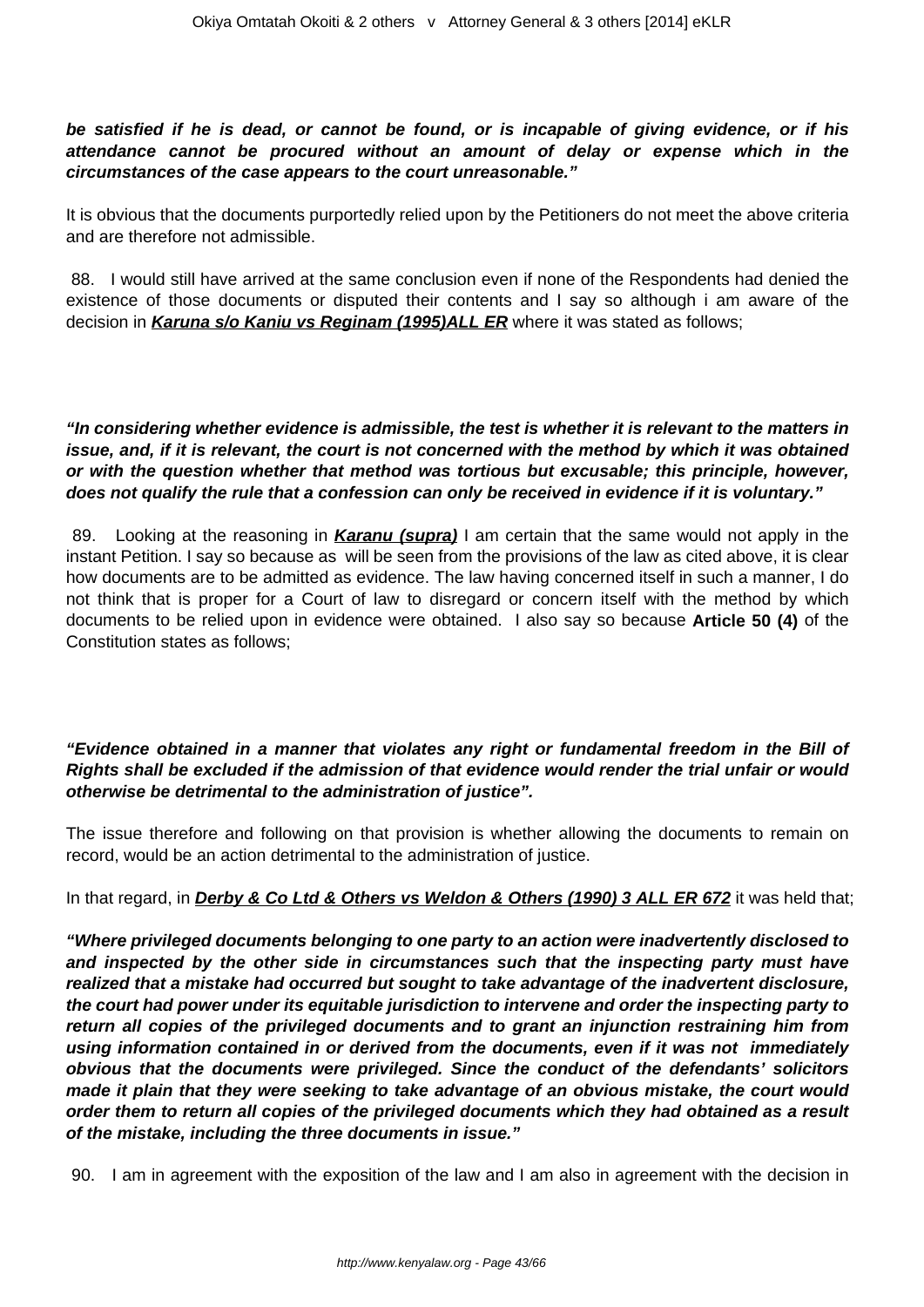**Baseline Architects Ltd & 2 Others vs National Hospital Insurance Fund Board Management (2008) e KLR** where it was stated that;

**"I therefore think [that] the intense criticism leveled against the employees of the applicant in the way the documents attached to the affidavits of the Respondents were obtained is a matter of great concern. Perhaps it shows the lack of respect and trust by the said employees".** 

The Court went on to state that;

**"In my understanding, a party to a litigation is not obliged to produce documents which do not belong to him but which have been entrusted to his company by a third party in confidence. It would be an abuse of that confidence to disclose it, without the permission of the owner of the original documents".**

91. Applying the same reasoning to the present Petitions, I recall that the contention put forward by the Respondents was that the production and use of its documents illegally obtained is likely to be injurious to the public. My humble view is that a possible injury to public interest must be balanced with another risk which is the frustration of administration of justice by such refusal. On that issue, Lord Reid in **Konway vs Limmer (1968) 1 ALL ER 874** expressed himself as follows;

**"It is universally recognized that there are two kinds of public interest which may clash. There is the public interest that harm shall not be done to the nation or the public service by disclosure of certain documents, and there is the public interest that the administration of justice shall not be frustrated by the withholding of the documents which must be produced if justice is to be done. There are many cases where the nature of the injury which would or might be done to the nation or the public service is of so grave a character that no other interest, public or private, can be allowed to prevail over it. With regard to such cases, it would be proper to say, as Lord Simon did, that to order production of the document in question would put the interest of the state in jeopardy, but there are many other cases where the possible injury to the public service is much less and there one would think that it would be proper to balance the public interest involved. I do not believe that Lord Simon really meant that the smallest probability of injury to the public service must always outweigh the gravest frustration or the administration of justice."** 

92. I am in agreement and I must now address the issue whether a party is entitled to use, to his advantage, stolen or irregularly obtained documents in a manner that is prejudicial to other parties in proceedings such as the one before me. As stated elsewhere above, the documents produced and relied on by the Petitioners were meant for the Respondents and the Exim Bank of China. In my understanding, it is necessary to secure some freedom of communication especially in Government offices. The  $2^{nd}$  Respondent and the  $3^{rd}$  Respondent for example had sought advice from the 1<sup>st</sup> Respondent, the Attorney General, during the negotiations leading to the impugned contracts. It is a principle of public interest that such advise ought to be written with utmost confidence and if such communication were to be availed to members of the public in unclear circumstances, then I must agree with Mr. Njoroge for the 1<sup>st</sup> and 3<sup>rd</sup> Respondents that it is prejudicial to public interest, however pertinent the issue may appear and the reasons for that finding are not far to find. As was stated in **Baseline**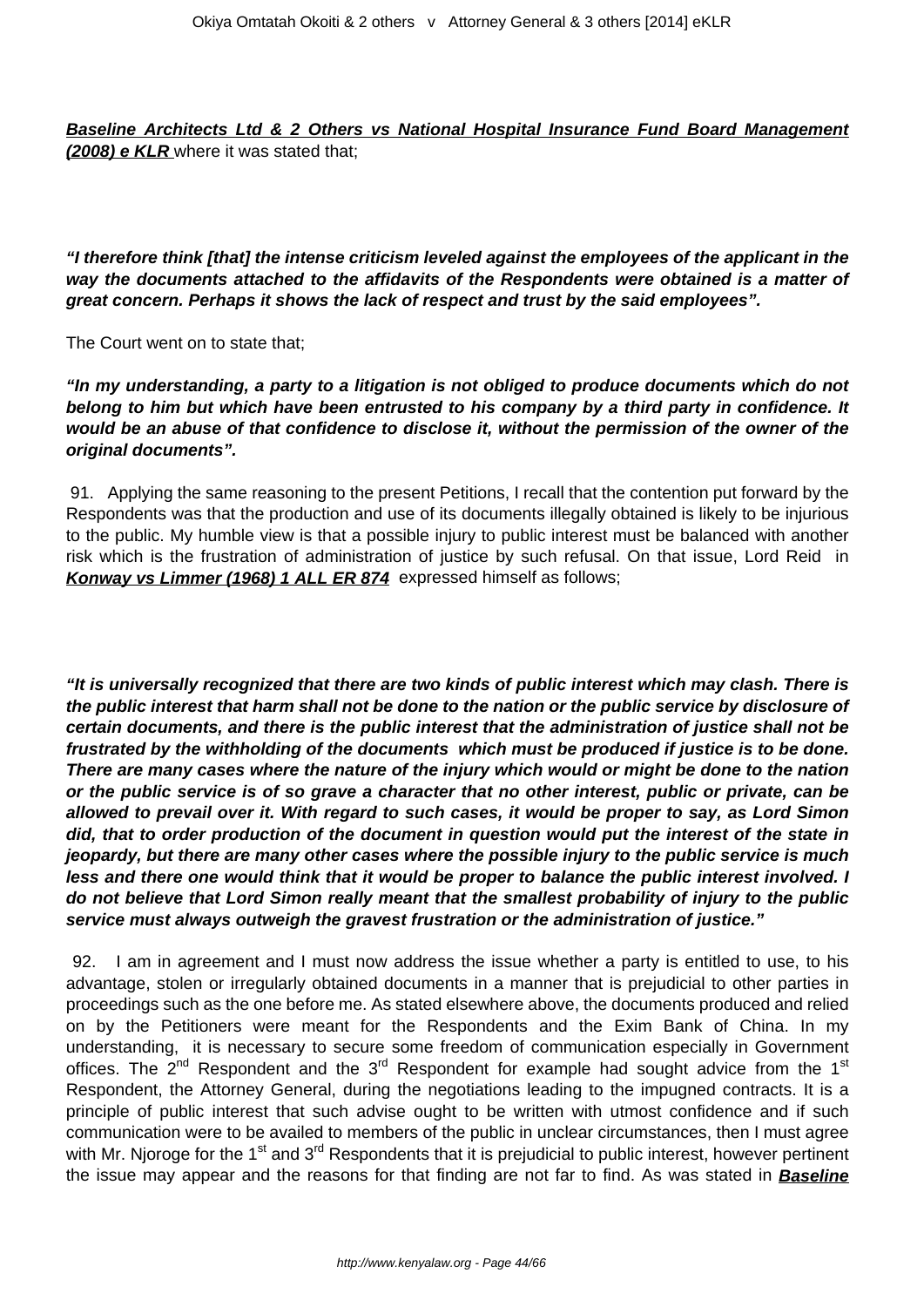#### **Architects Ltd (supra)**

**"In my humble view, it is of utmost importance that public service should function properly and to my mind it cannot do so unless commonplace communications between one civil servant and another are privileged from production. It would also seem to me that it would be an injustice to civil servants to hold that they are so timid that they would not write freely and candidly unless they know what they wrote could in no circumstances whatsoever, come to the light of the day to be used by a person not intended to see or rely on the contents of such documents. However it is also important to ensure that claims of privilege are not used unnecessarily to the detriment of the vital needs of the court to have the truth put before it.**

**The point I am making is that judicial control over the evidence in a case cannot be abdicated to the caprice of privilege, yet we cannot say that courts may automatically require a complete disclosure. It is in the public interest that the material should be withheld if by its production and disclosure, the safety and well being of the public could be adversely affected. It is, I think a principle which commands general acceptance that there are circumstances in which the public interest must be dominant over the interest of a private individual. To the safety or the well being of the general public, the claims of a private litigant motivated by profit may have to be subservient."**

The Court went on to state that;

**" It is therefore vital to protect the public form private interest peril – i.e. interests of a litigant must give way to that of the general public. It is quite obvious that public policy requires that the most unreserved communication should take place between public servants and it should not be subject to restraints or limitations. But it is quite clear that if the document in possession of the respondents is allowed to be produced, used and relied upon in a court of justice, that would in essence restrain the freedom of communication and render public officers to proceed in a more cautious, guarded and reserved manner in their communication and concerns."**

In conclusion, the Court stated that;

**"It is also clear in my mind that justice is administered in civil disputes on the principles that you cannot use an advantage obtained improperly or illegally in a manner prejudicial and/or detrimental to the interest of the opposite party. That principle is based and/or founded on fair play and there can never be justice without fair play. And in my opinion there cannot be fair play if we allow parties to steal a match by relying on documents improperly obtained from the other side."**

I am in complete agreement with the learned judge and to my mind, it matters not whether a report of theft of those documents has been made or not. The Petitioners cannot simply rely on information that they obtained in unclear circumstances and to allow them to do so would in my view, defeat the very essence of **Article 35** of the **Constitution** and the purposes it intends to achieve as well as the rights of privacy enshrined in **Article 31** of the **Constitution**.

93. I have already said that a citizen is entitled to information held by the State and it is thus clear that there is no need or room to use irregular methods in obtaining information since the law has entitled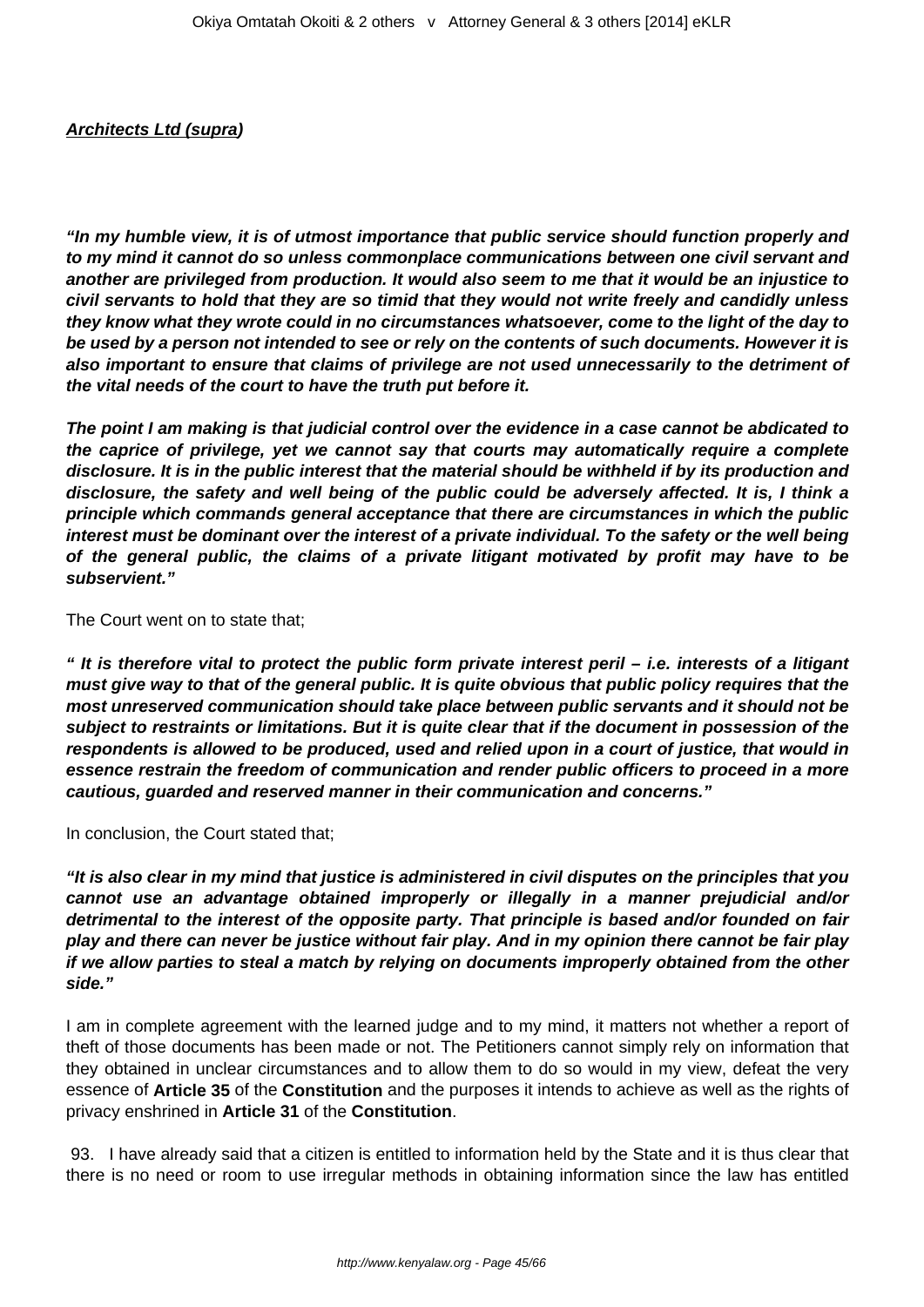every citizen the right to information only by use of lawful means. The duty of the State to show why that information should not be given as sought is also clear but it must be remembered that the right to information is not absolute and may be limited in appropriate and reasonable circumstances.

94. I am also aware that **Article 35(3)** has mandated the State to publish information affecting the Nation. To my mind therefore, the Petitioners could properly compel the Government to publish the information relating to the SGR project in the event that it fails to do so and if that information affects the Nation, they can properly seek this Court's intervention. I have stated this to show that the Petitioners had in fact many avenues in law as to how they could have obtained the information, subject of the SGR project, without resorting to illegal and untidy measures.

95. It is therefore clear to my mind that in obtaining the documents which the Petitioners are relying on in the present Petition, they violated the  $2^{nd}$  Respondent's fundamental right to privacy and also the privacy of the communication between the State and the Exim Bank of China. **Article 31** of the **Constitution** grants every person the right to privacy which right includes the right not to have the privacy of their communication infringed. I have already stated elsewhere above that the public servants who indeed clandestinely gave the Petitioners the documents acted in violation of their Code of Conduct and the Public Officers Ethics Act. That being so, I am thus satisfied that the following documents viz;

i. Annextures marked as **AM 1, 2, 3, 5, 6, 7 and 8** to the supporting affidavit of Apollo Mboya sworn on 2<sup>nd</sup> May 2014.

ii. Annextures marked **AM 1, 3, 5, 6, 7, 8 and 10** to the supplementary affidavit of Apollo Mboya sworn on  $6<sup>th</sup>$ June, 2014.

iii. Annextures titled **"Exhibit 000-1"** marked A, B, C, D, E, F, G, H, I, J, K ,L, M, N and P to the supporting affidavit of Okiya Omtatah Okoiti sworn on 5<sup>th</sup> February, 2014.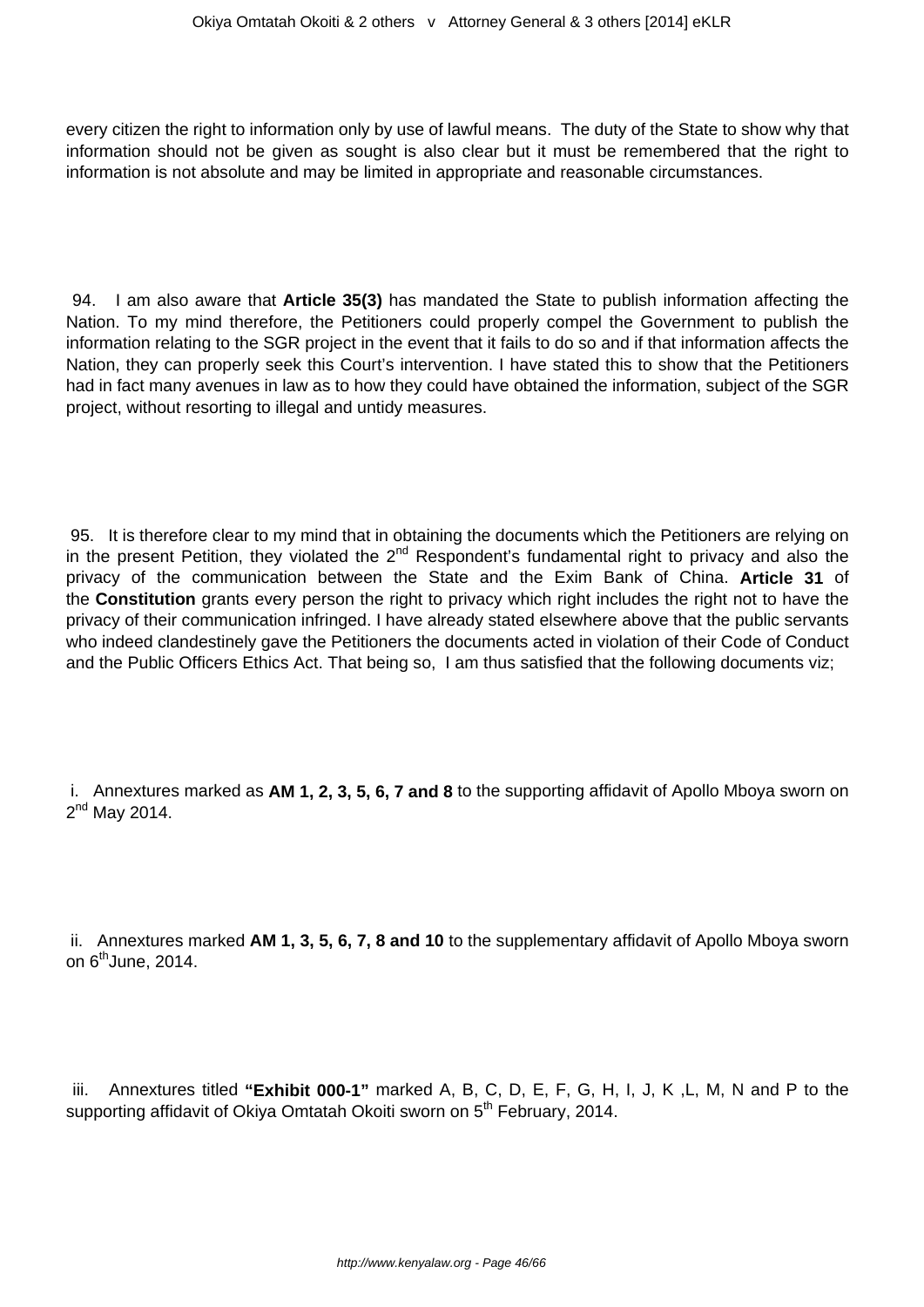iv. Annextures to the Replying Affidavit of Okiva Omtatah Okoiti sworn on 6<sup>th</sup> March 2014.

As well as;

## **NO. 1 ANNEXTURES MARKED AM 1, 2, 3, 5, 6, 7 AND 8 AFFIDAVIT OF APOLLO MBOYA SWORN ON 2ND MAY 2011**

| <b>Annexture AM 1</b>                             | $\sim$ $-$ | Feasibility Study Report January 2012.           |
|---------------------------------------------------|------------|--------------------------------------------------|
| Annexture AM 2                                    | $\sim$     | Commercial contract between KRC and China Road & |
| <b>Bridge Corporation Contract Doc July 2012.</b> |            |                                                  |

| Annexture AM 3 |  | Contract document for the supply and installation of |
|----------------|--|------------------------------------------------------|
|----------------|--|------------------------------------------------------|

the facilities, Locomotives and Rolling stocks for the Msa-Nrb Standard Gauge Railway Project between KRC and China road and Bridge Corporation October 2012.

- **Annexture AM 5** Letter dated 14<sup>th</sup> March 2013 Ref.OPR.9
- **Annexture AM 6** Letter dated 5<sup>th</sup> April 2013 Ref.
- **Annexture AM 7** Letter dated 30<sup>th</sup> April 2013

Ref.AG(CONF/2/C/90/VOL.1

**Annexture AM 8** - Letter dated 28<sup>th</sup> October 2013

Ref.No.ODP/ADM./153

## **NO.2 ANNEXTURE AM, 1, 3, 5, 6, 7, 8, AND 10 TO SUPPLIMENTARY AFFIDAVIT OF APOLLO MBOYA SWORN ON 6TH JUNE 2014**

**Annexture AM 1** - Minutes of the tender Committee meeting No.107

held on Thursday 22<sup>nd</sup> April 2010 at 1.00 p.m. in the procurement & Logistics Manager's Office Block D. Kenya Railways Headquarters.

**Annexture AM 3** - Letter dated 16<sup>th</sup> March 2011 from M.D. Kenya

Railways Corporation Ref.MOT/5/8.002Vol.II(6)

**Annexture AM 5** - Memo of Under and Co-operation dated 12<sup>th</sup> August

2009 between China Road Bridge Corporation and Government of Kenya

**Annexture AM 6** - Letter dated 4<sup>th</sup> April 2011 Ref.OPR.9 from PS.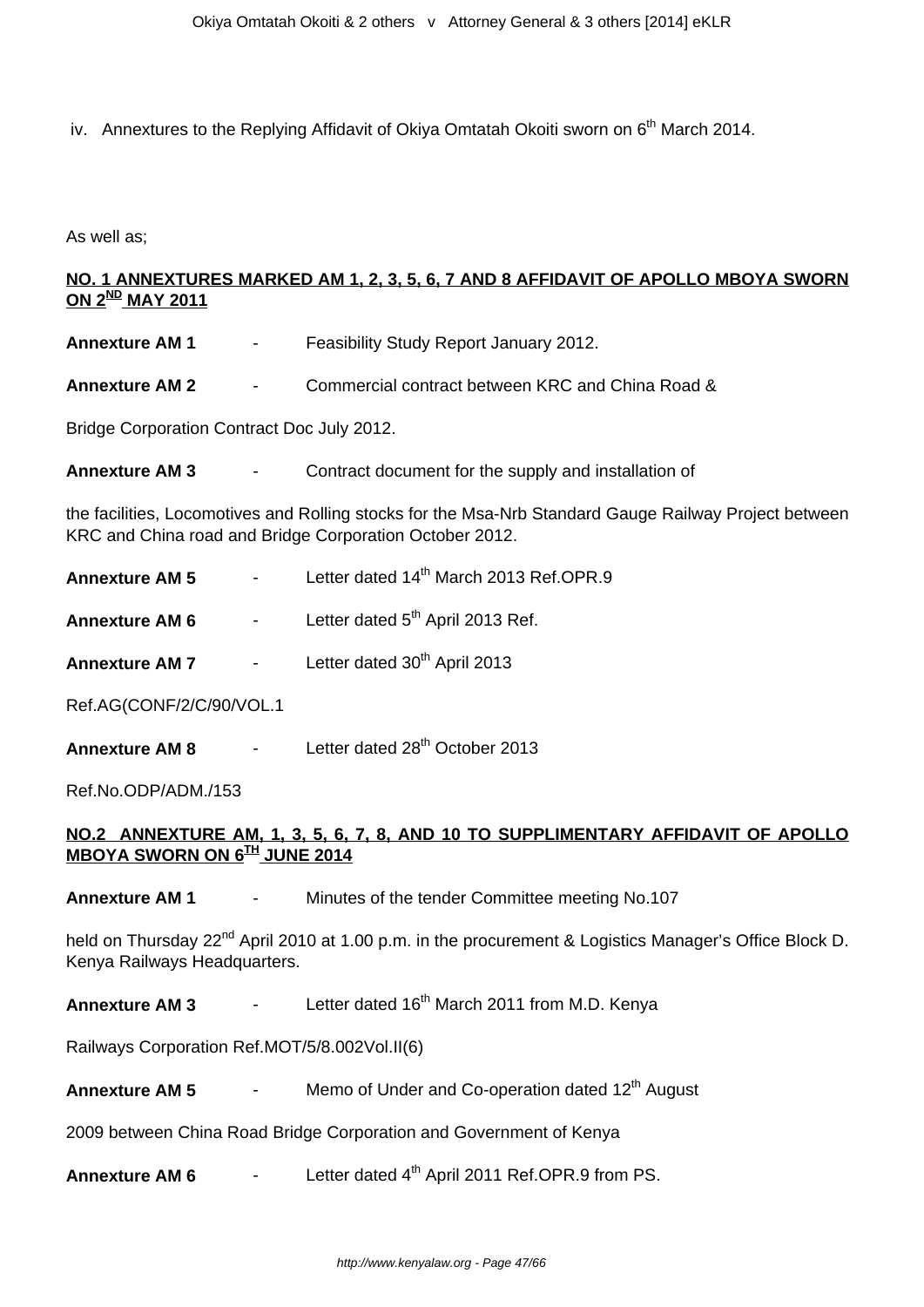Ministry of Transport.

**Annexture AM 7** - Letter dated 29<sup>th</sup> January 2007 Ref.EAIFA/211/78/0 W(72) from The Treasury to H.E. Mr. Chang Ming

Ambassador Embassy of the people's Republic of China

**Annexture AM 8** - Letter dated 27<sup>th</sup> March 2007Ref (invisible) from the

Economic and Commercial Cousellor's Office Embassy of the Peoples' Republic of China

**Annexture AM10** - Letter dated 4<sup>th</sup> July 2012

Ref.AG/CONF/14/153Vol.VII(22) from A.G to P.S

Ministry of Transport

## **NO.3 ANNEXTRUE TITILED EXHIBIT 000-1 MARKED A, B, C, D, E, F, G, H, I, J, K, L, M, N, AND P TO AFFIDAVIT OF OKIYA OMTATAH OKOITI SWORN ON 5TH FEBRUARY 2014**

#### **Annexture**

**Exhibit 0001 A** - Letter dated 4<sup>th</sup> May 2008 from China Road & Bridge

Corporation Kenya to Minister for Transport

#### **Annexture**

**Exhibit 0001 B** - Letter dated 9<sup>th</sup> September 2008 from China Road &

Bridge Corporation (Kenya) to Prime Minister

#### **Annexture**

**Exhibit 0001 C** - Letter dated 14<sup>th</sup> November 2008

Ref.MOT/C/RAIC/16 from MOT to GM China road

#### **Annexture**

**Exhibit 0001 D** - Memorandum of Understanding dated 12<sup>th</sup> August

2009

#### **Annexture**

**Exhibit 0001 E** - Letter dated 21<sup>st</sup> September 2009 from the Economic

and Commercial Counsellor's office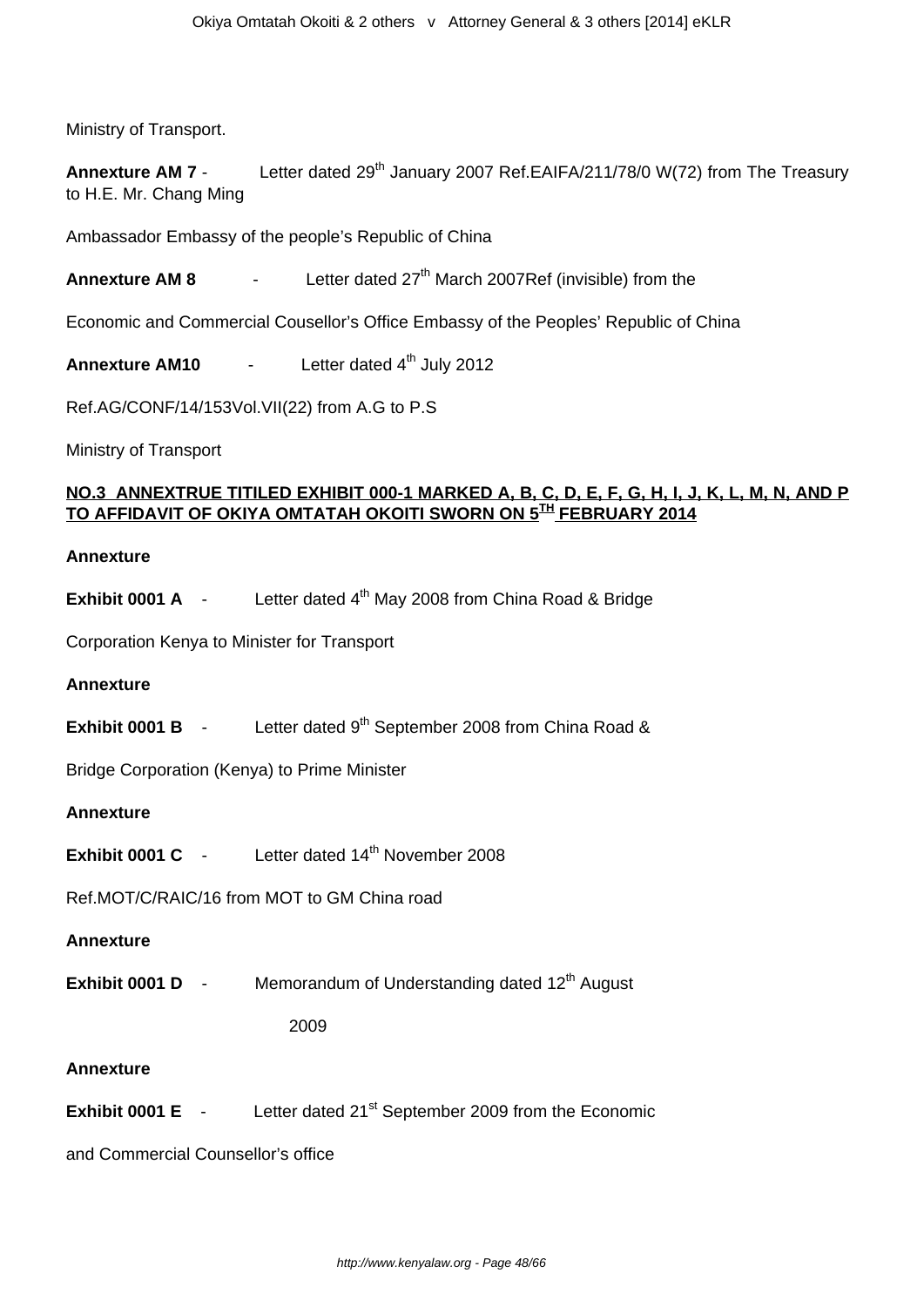#### **Annexture**

**Exhibit 0001 F** - Letter dated 4<sup>th</sup> January 2010 form Office of Prime

Minister to Ambassador Embassy of Peoples Republic of China.

# **Annexture Exhibit 0001G** - Feasibility study **Annexture Exhibit 0001 H**  $\cdot$  Letter dated  $6<sup>th</sup>$  July 2012 Ref.MOT/5/8.002 VOL.II(17) **Annexture Exhibit 0001 I** - Letter dated 3<sup>rd</sup> October 2012 Ref.MOT/5/8.002 VOL.II/42 **Annexture Exhibit 0001 J** - Letter dated 19<sup>th</sup> February 2013 Ref.KRC/PLM/PPO4/003 **Annexture Exhibit 0001 K** - Letter dated 14<sup>th</sup> March 2013 Ref.OPR 9 **Annexture Exhibit 0001 L** - Letter dated 5<sup>TH</sup> April 2013 Ref.PPOA/COMP/30/21/VOL.III(17) **Annexture Exhibit 0001M** - Letter dated 30<sup>th</sup> April 2013 Ref.AG/CONF/2/C/90VOL.1

## **NO.4 ANNEXTURE TO REPLYING AFFIDAVIT OF OKIYA OMTATAH**

## **OKOITI SWORN ON 6TH AUGUST 2014**

**000-1** - Letter dated 19<sup>th</sup> November 2012 from Kenya Forest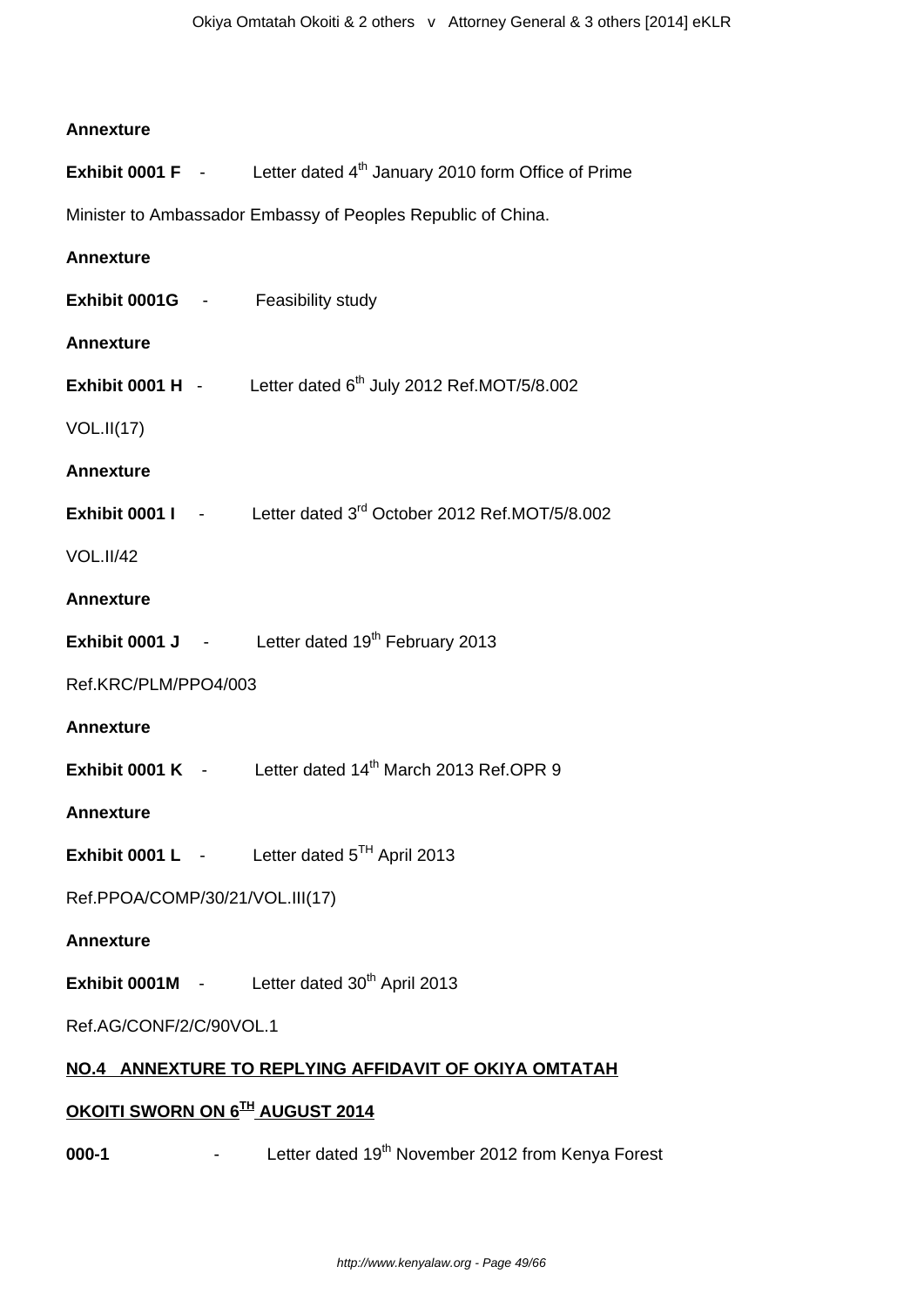#### Service

- Letter dated 23<sup>rd</sup> November 2012 from KWS
- Letter dated 22<sup>nd</sup> November 2012 from National Museums of Kenya
- International Competitive Bidding Competitive Negotiations issued on October 2013
- Feasibility Study Report (Mombasa-Nairobi Standard Gauge Railway Project January 2012.
- Cabinet memorandum on Development of the Standard Gauge Railway Line from Mombasa to Nairobi by National Treasury and Ministry of Transport November 2013
- Contract Document October 2012 for Supply and Installation of the Facilities Locomotives and Rolling Stocks for the Mombasa-Nairobi Standard Gauge Railway project between Kenya Railways Corporation and China Road and Bridge Corporation
- Letter of award dated  $10^{th}$  July 2012

are hereby expunged from the record.

96. Having so expunged those documents from the record, Under **Rule 11(2)** of the **Constitution of Kenya (Protection of Rights and Fundamental Freedoms) Practice and Procedure Rules, 2013**, this Court can still determine a Petition without any Annextures or Affidavits thereto. I will therefore proceed to determine the Petitioners' claims as they are and without the expunged records and documents.

## **Whether the Petitions demonstrate a violation of the Constitutional provisions.**

97. In determining whether the Petitioners have demonstrated a violation of the Constitution, I will also consider issues No. (iv), (v) and (vi) as framed above, together, as they answer the big question as to whether there was a violation of the Constitution and the law in the procurement of the SGR project.

## **Whether the Respondent complied with the law in the procurement of the SGR**

## **Law on Procurement**

98. As can be seen from my opinion elsewhere above, I have already made a determination that the **Public Procurement and Disposal Act** does not apply in the procurement of the SGR project. That being the case, I do not think that the law was violated in that regard.

## **Public Finance Management**

99. The Petitioners claimed that the **Public Finance Management Act** was violated on various fronts. First, that Parliament's approval was not obtained before the SGR contracts were executed. Secondly, that **Section 15** of the **Public Finance Management Act** was violated because the National Treasury was not involved in the management of the funds committed to the SGR project since they were paid to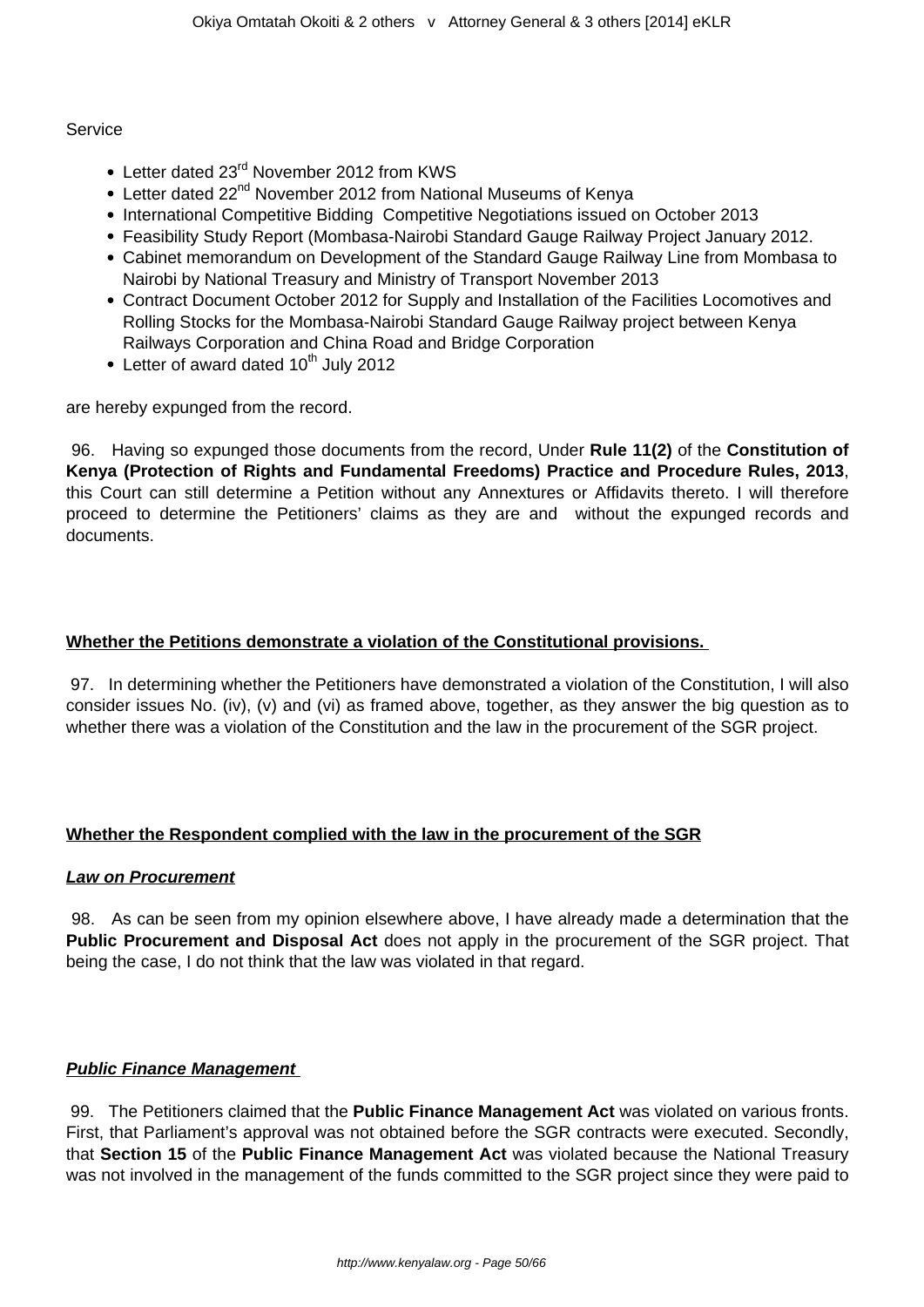the 4<sup>th</sup> Respondent directly instead of being paid into the Consolidated Fund which is managed by the National Treasury. That further, **Articles 220** and **221** of the **Constitution** were violated because there has not been passed an Appropriation Act through which the SGR project funds could be withdrawn and that the loan from the Exim Bank of China has not been included into any national budget nor any Appropriation Act. That therefore the said funds cannot be lawfully applied to any project undertaken under any law in Kenya.

100. On their part, the Respondents contended that finance laws were followed in all the transactions in issue and Parliament was not by passed and it indeed actively debated the SGR project as part of the **Finance Bill, 2013**.

101. In answer to the issue above, I note that **Articles 220** and **221** of the Constitution provide as follows, respectively;

> **(1)Budgets of the national and county governments shall contain—**

> **(a) estimates of revenue and expenditure, differentiating between recurrent and development expenditure; (b) proposals for financing any anticipated deficit for the period**

**to which they apply; and**

|     | (c)                                          | proposals<br>regarding<br>borrowing and<br>other<br>forms of public liability<br>that will increase public<br>during<br>debt<br>the<br>following year. |  |
|-----|----------------------------------------------|--------------------------------------------------------------------------------------------------------------------------------------------------------|--|
| (2) | <b>National legislation shall prescribe-</b> |                                                                                                                                                        |  |
|     | (a)                                          | <i>structure</i><br>the<br>the<br>Οf<br>development plans and budgets<br>of counties;                                                                  |  |
|     | (b)                                          | when the plans<br>and budgets of                                                                                                                       |  |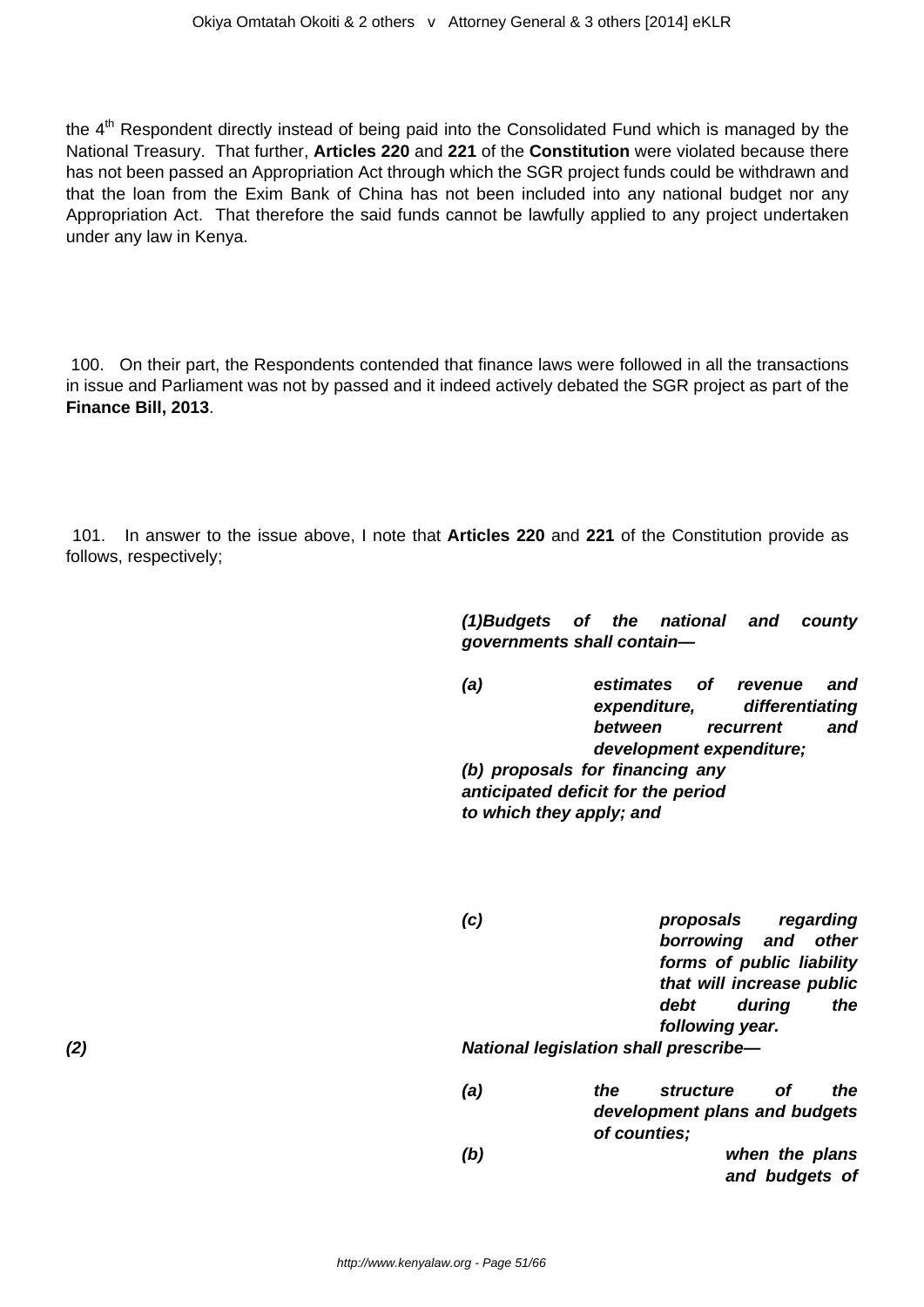**the counties shall be tabled in the county assemblies; and**

**(c) the form and manner of consultation between the national government and county governments in the process of preparing plans and budgets.**

#### **Article 221**

**(1) At least two months before the end of each financial year, the Cabinet Secretary responsible for finance shall submit to the National Assembly estimates of the revenue and expenditure of the national government for the next financial year to be tabled in the National Assembly. (2) The estimates referred to in clause (1) shall—**

> **(a) include estimates for expend iture from the Equali sation Fund; and**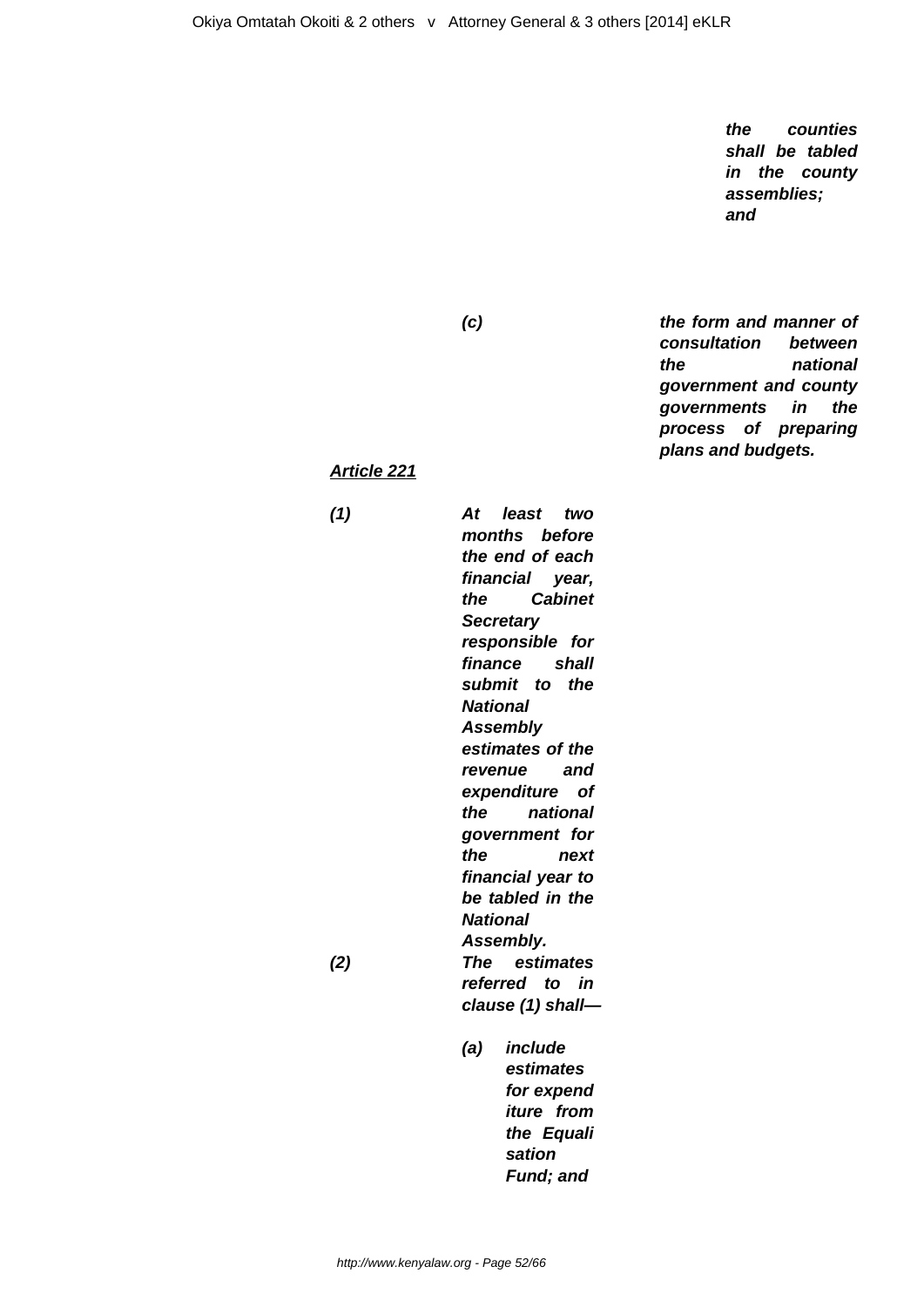```
(b) be in
the
form,
and
acco
rding
to
the p
roce
dure,
pres
cribe
d by
an
Act
of Pa
rliam
ent.
```
**(3) The National Assembly shall consider the estimates submitted under clause (1) together with the estimates submitted by the Parliamentary Service Commission and the Chief Registrar of the Judiciary under Articles 127 and 173 respectively. (4) Before the National Assembly considers the estimates of revenue and expenditure, a committee of the Assembly**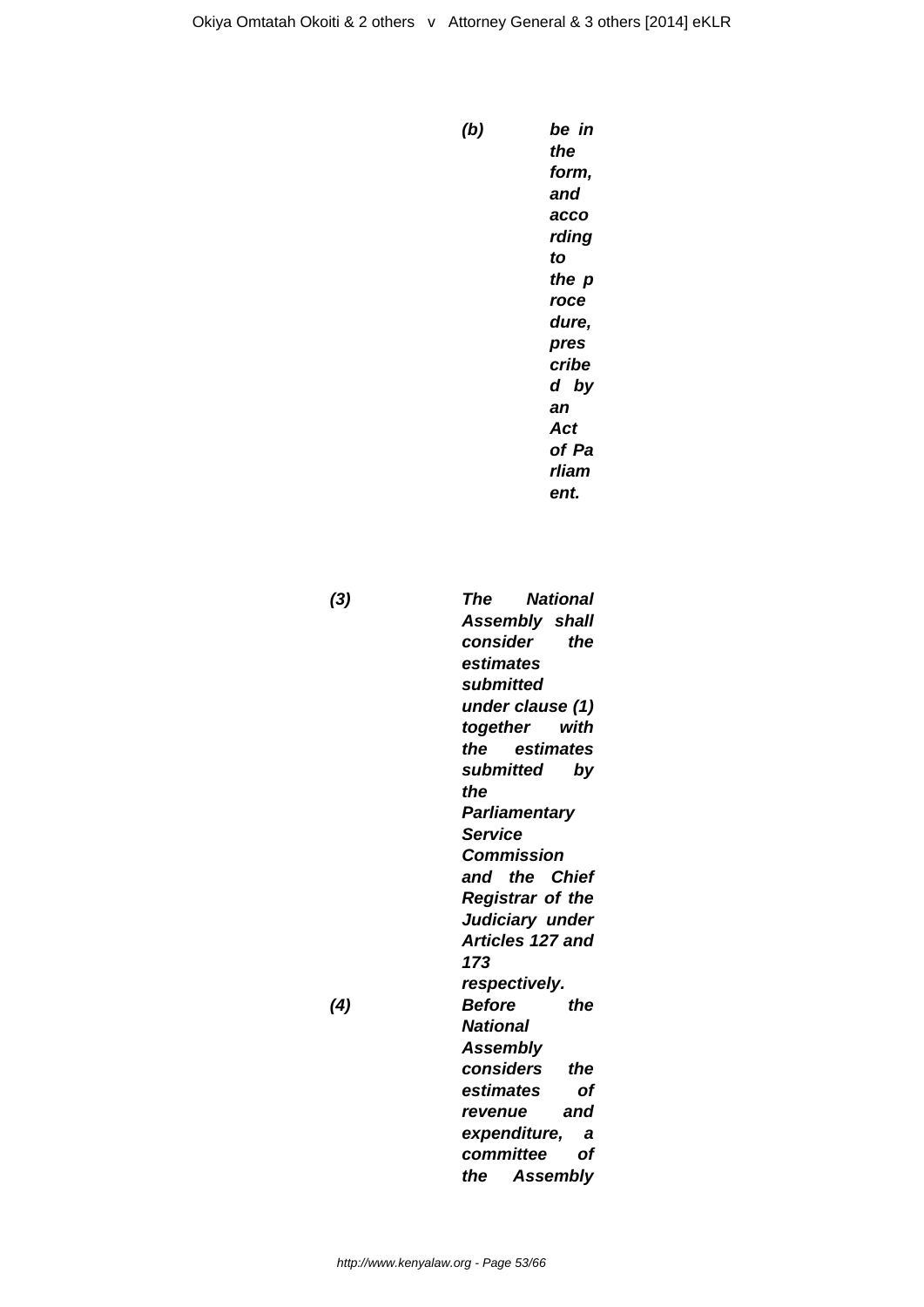**shall discuss and review the estimates and make recomme ndations to the Assembly. (5) In discussing and rviewing the estimates, the committee shall seek representations from the public and the recomm endations shall be taken into account when the committee makes its reco mmendations to the National Assembly. (6) When the estimates of national government expenditure, and the estimates of expenditure for the Judiciary and Parliament have been approved by the National Assembly, they shall be included in an Appropriation Bill, which shall be introduced into the National Assembly to authorise the withdrawal from the Consolidated Fund of the money needed**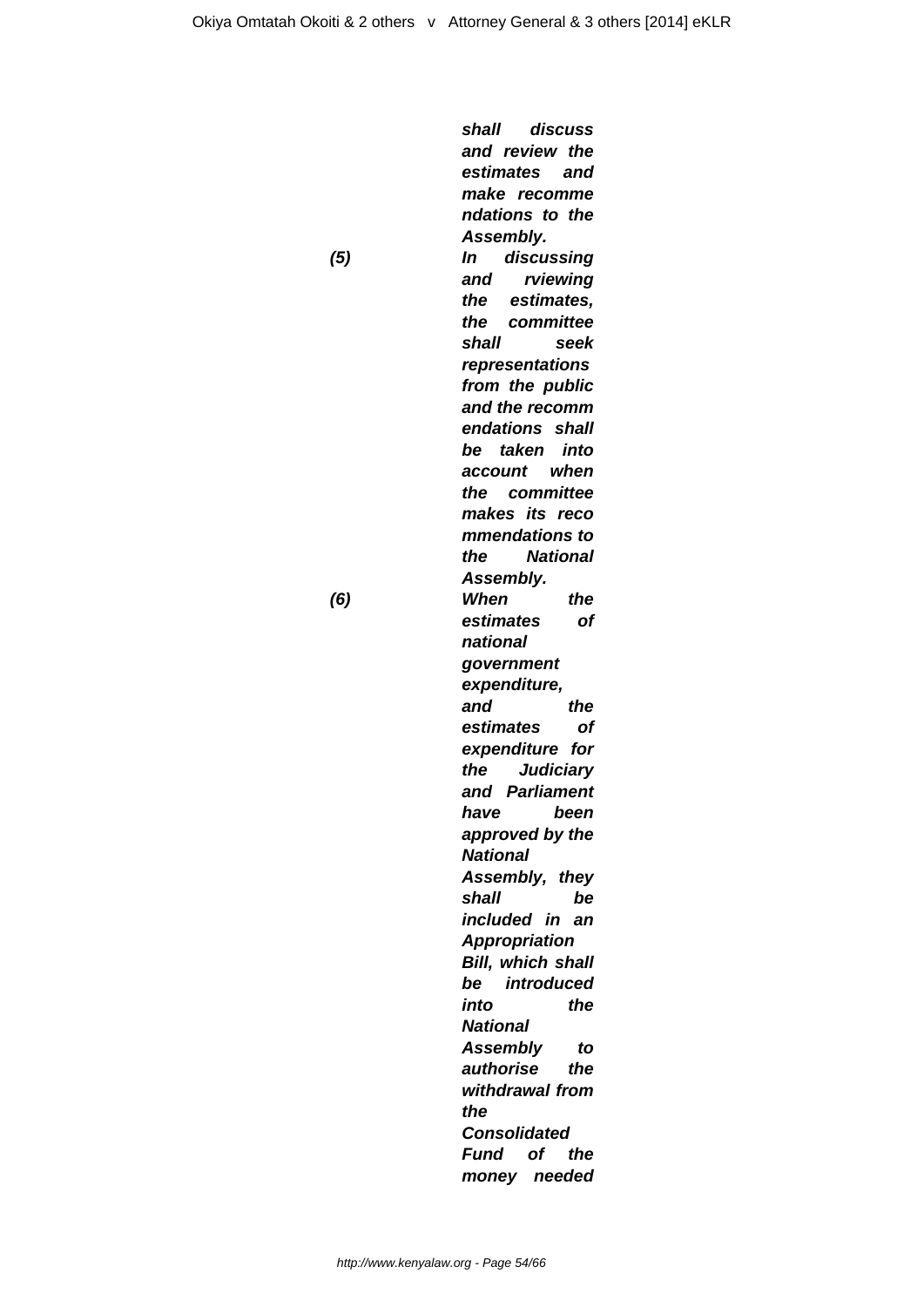**for the expenditure, and for the appropriation of that money for the purposes mentioned in the Bill. (7) The Appropriation Bill mentioned in clause (6) shall not include expenditures that are charged on the Consolidated Fund by this Constitution or an Act of Parliament.**

Further, **Section 15** of the **Public Finance Management Act** which is the legislation that has operationalized **Articles 220** and **221** of the **Constitution** is titled **"National Treasury to enforce fiscal responsibility principles".** One of those principles is that **"public debt and obligations shall be maintained at a sustainable level as approved by Parliament."**

102. The above is therefore the law regarding budgeting and spending by the national and County Governments. Looking at the said law and the evidence before me, it is clear that Parliament was involved in the budgeting of the funds to be utilized in the SGR project. I say so because **Section 6 of Act No. 38 of 2013,** the **Finance Bill 2013,** amended **Section 117A** of the **Customs and Excise Act, Cap 472 Laws of Kenya** by introducing a railway development levy. **Section 117 A** now reads as follows;

**"117A (1) There shall be paid a levy to be known as the railway development levy on all goods imported into the country for home use.**

1. **The levy shall be at the rate of 1.5 percent of the customs value of the goods and shall be paid by the importer of such goods at the time of entering the goods for home use.**

2. **The purpose of the levy shall be to provide funds for construction of a standard gauge**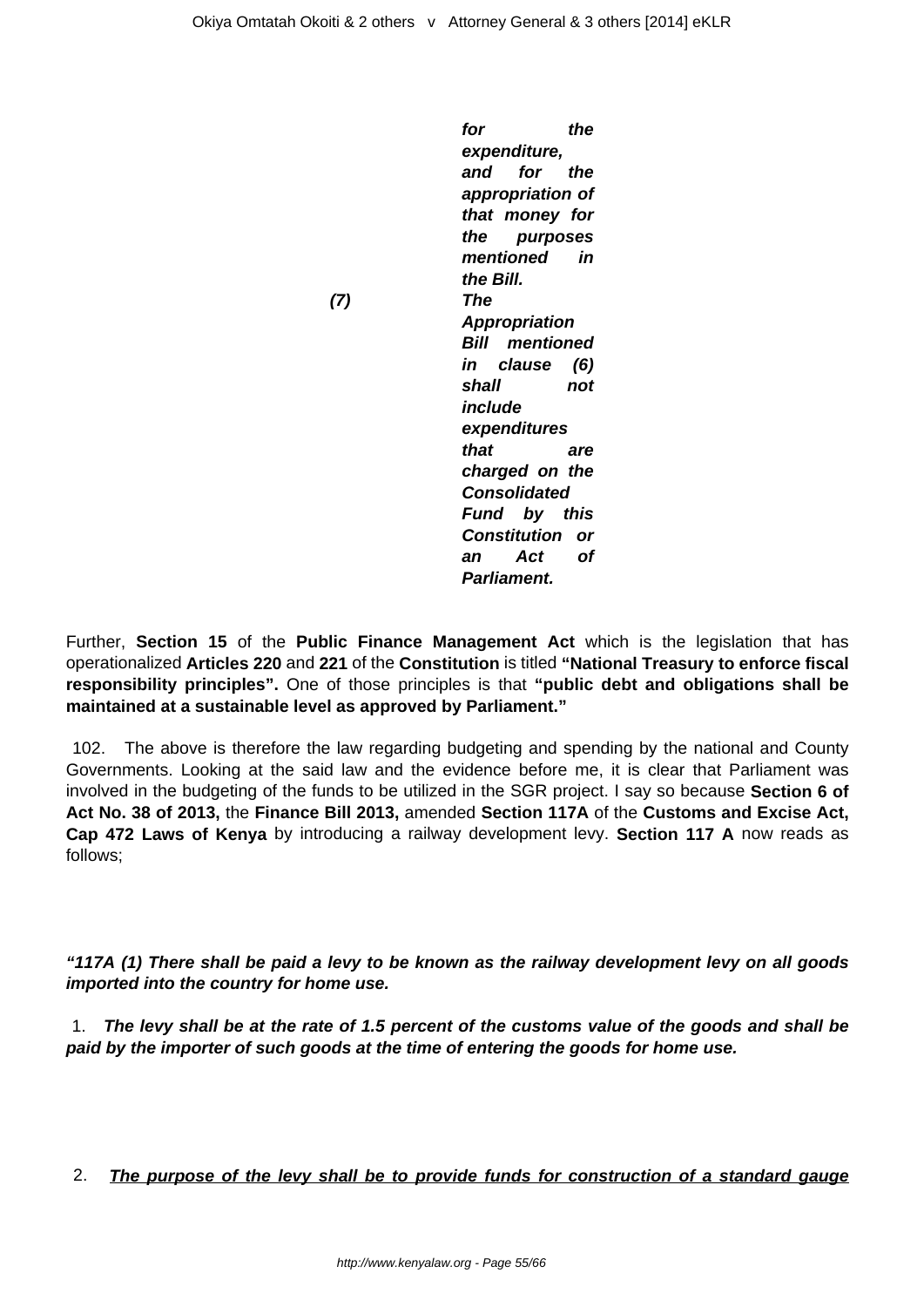**railway network in order to facilitate the transportation of goods.**

3. **The Cabinet Secretary shall, in regulations, establish a railway development levy fund with which all the proceeds of the levy shall be paid.**

4. **The fund referred to in subsection (4) shall be established, managed, administered or wound up in accordance with section 24 of the Public Financial Management Act, 2012 and the regulations made under that Act." (Emphasis added)**

103. As can be seen, **Section 117A** has sought to provide funds for the construction of a standard gauge railway, the subject of this Petition. In fact the law has indeed established a **Railway Development Levy Fund** which would be administered in accordance with the provisions of **Section 25** of the **Public Financial Management Act, 2012**. I am thus satisfied that the **Public Finance Management Act** was not violated in the procurement of the SGR project. I shall say no more on that issue.

104. The Petitioners however also contended that the **Public Officers Ethics Act** was violated because the Respondents had failed to observe the rule of law and to comply with the requirements of **Section 45(2) (b)** of that **Act**. I have seen the provisions of **Section 45(2) (b)** of the **Public Officer Ethics Ac**t. That provisions deals with the issues of administration, custody and management of public revenue or public property. The Petitioners merely claimed that the said Section was violated without minding to provide details of how and the manner in which it violated. For that reason I will not belabor the point further and for good reason - See **Anarita Karimi Njeru Case (supra)** on particularity of pleadings filed under the Constitution.

## **Whether in undertaking the SGR project, the Respondents have taken into account environmental considerations**

105. It was the Petitioners' contention in the above regard that the SGR project is being implemented without environmental and cultural considerations being taken into account. That they also failed to consult rightful stakeholders like the Kenya Wildlife Service, Kenya Forest Service and the National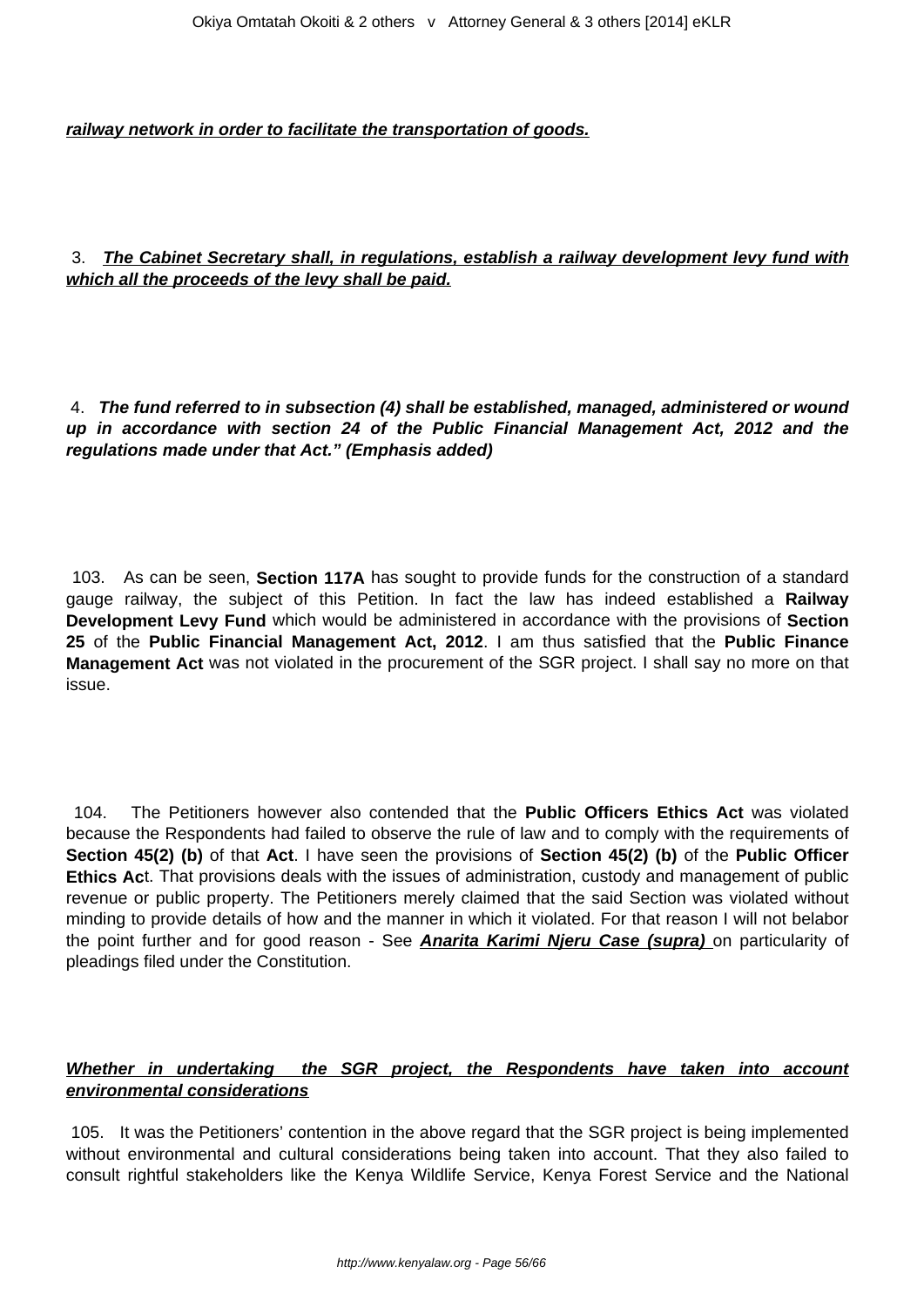Museums of Kenya before implementing the said project and they thus claim that it is irregular and illegal for the Respondents to have approved the SGR project without a valid EIA Report. On their part, the Respondents' contention is that they sought and were granted the approval to undertake the SGR project by the requisite bodies and that the Petitioners' complaints in that regard are invalid.

106. On my part, I have seen the Environmental Impact Assessment (EIA) License issued to the  $4<sup>th</sup>$ Respondents on  $5<sup>th</sup>$  February 2013. In addition, the Government had conducted an autonomous environment impact assessment on the SGR project and concluded that the SGR project should proceed. It is thus my finding, with that evidence before me, that the contention by the Respondents that the SGR project is detrimental to the environment lacks merit. I have also seen the Gazette Notice publishing the study report of the SGR project in accordance with the provisions of the Environment Management and Co-ordination Act (EMCA) and also a similar publication in a newspaper of wide circulation in Kenya. I note that in the said Gazette Notice and newspaper publication, the members of the public including the Petitioners were given sixty days within which to lodge complaints and or comments on the same as required under the said EMCA. None of the Petitioners did so. In that regard, and on that subject, Angote J. in **Kwanza Estates Ltd v Kenya Wildlife Services (2013) e KLR** stated as follows;

**"Environment Impact Assessment (EIA) is a toll that helps those involved in decision making concerning development programmes or projects to make their decisions based on knowledge of the likely impacts that will be caused on the environment. Where the impacts are negative and likely to result in significant harm, decisions makers will be able to decide what kind of mitigating measures should be taken to eliminate or minimize the harm. The projects that are potentially subject to EIA are specified in the second schedule of EMCA and they include an activity out of character with its surrounding, any structure of a scale not in keeping with its surrounding and change in land use."**

He went on to state that;

**"The importance of public participation in decision making in environmental matters is highlighted by the requirement that the EIA study report be published for two successive weeks in the Gazette and in a newspaper circulating in the area of the project and the public to be given a maximum of sixty days for submission of oral or written comments on the same. EIA process gives individuals like the Plaintiff in this case, a voice in issues that may bear directly on their health and welfare and entitlement to a clean and healthy environment."**

The learned Judge then concluded thus;

**"In addition to the requirements of the Constitution and the EMCA that the public must be involved in the development of policies, plans and processes for the management of the environment, the Environment and Land Court Act, No. 19 of 2011 at section 18 also reinstates that position. The other principle of sustainable development that must guide this court in the exercise of its jurisdiction is the pre-principle of sustainable development that must guide this**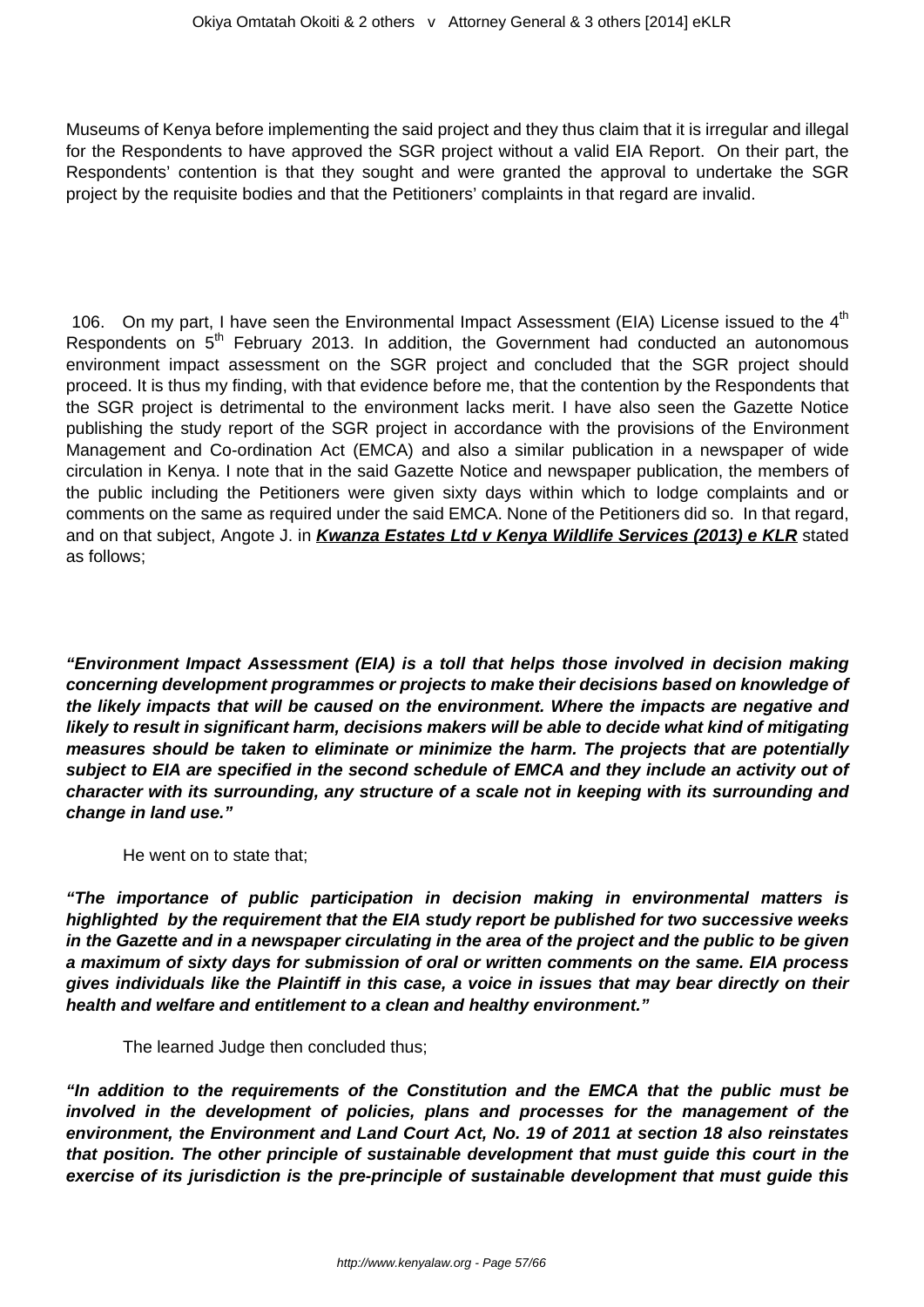**court in the exercise of its jurisdiction is the per- cautionary principle. This principle states that if an action or policy has a suspected risk of causing harm to the environment, in the absence of Scientific consensus that the action is harmful, the burden of proof that it is not harmful falls on those undertaking the act. The principle is a statutory requirement under EMCA and the Environment and Land Court Act."** 

I am fully in agreement and I shall apply those words as if they were mine in the context of the consolidated Petitions.

107. In addition to the above, am also aware of the provisions of EMCA which establish the National Environmental Management Agency Tribunal (NEMA) Tribunal. That tribunal is obligated to hear and determine disputes relating to the administration of EMCA. **Section 125** of that **Act** specifically provides for the right to appeal to the National Environmental Management Tribunal against a decision by NEMA to grant a license to entities such as the  $4<sup>th</sup>$  Respondent to undertake a project such as the SGR. The Petitioners have clearly failed to lodge an appeal nor make any presentations before the said Tribunal. At the moment, I do not have any exceptional circumstances that would make me intervene on the decision of NEMA. And even if I would assume and find that NEMA was wrong in awarding the license, this Court has no jurisdiction to do so since no proper basis for intervening has been established. In any case, the Tribunal established under EMCA is the specialized body that is acquainted with environmental issues and this court lacks the expertise and the resources to determine whether the SGR project is detrimental to the environment or not. In that regard, the Petitioners' arguments must fail.

108. I now turn to consider the issue whether the Kenya Forest Service, the National Museums and the Kenya Wildlife Service (KWS) were consulted before the implementation of the SGR project. The Petitioners, while making those serious allegations, failed to state the law under which the National Museums and KWS would have had to be specifically consulted. They also failed to state how the SGR project would have had an irreversible damage to the environment and impact on cultural rights so that the court may determine the issue appropriately. Even so, and having expunged from the record the letters the Petitioners rely upon in that regard, I do not have reports from either KWS or National Museums showing how the environment, the ecosystem and cultural rights would be affected by the SGR report. That being the case, I am without sufficient material upon which to determine that aspect of the Petition. I therefore must reiterate the sentiments of the East African Court of Justice in **African Network for Animal Welfare v Attorney General of United Republic of Tanzania, (supra)** where the Court stated thus;

**"This reference raises issues that are today the subject of wide debate across the world, including environmental protection, sustainable development, environmental rule of law and the role of the state in policy formulation in matters relating to the environment and natural resources. In addition, the role of the court in balancing its interpretative jurisdiction against the needs of ensuring that partner states are not unduly hindered in their developmental programs has come to the fore. All these issues must however be looked at from one common thread running through the reference viz. the need to protect the Serengeti ecosystem for the sake of future generations and whether the road project has potential for inflicting irreparable damage to**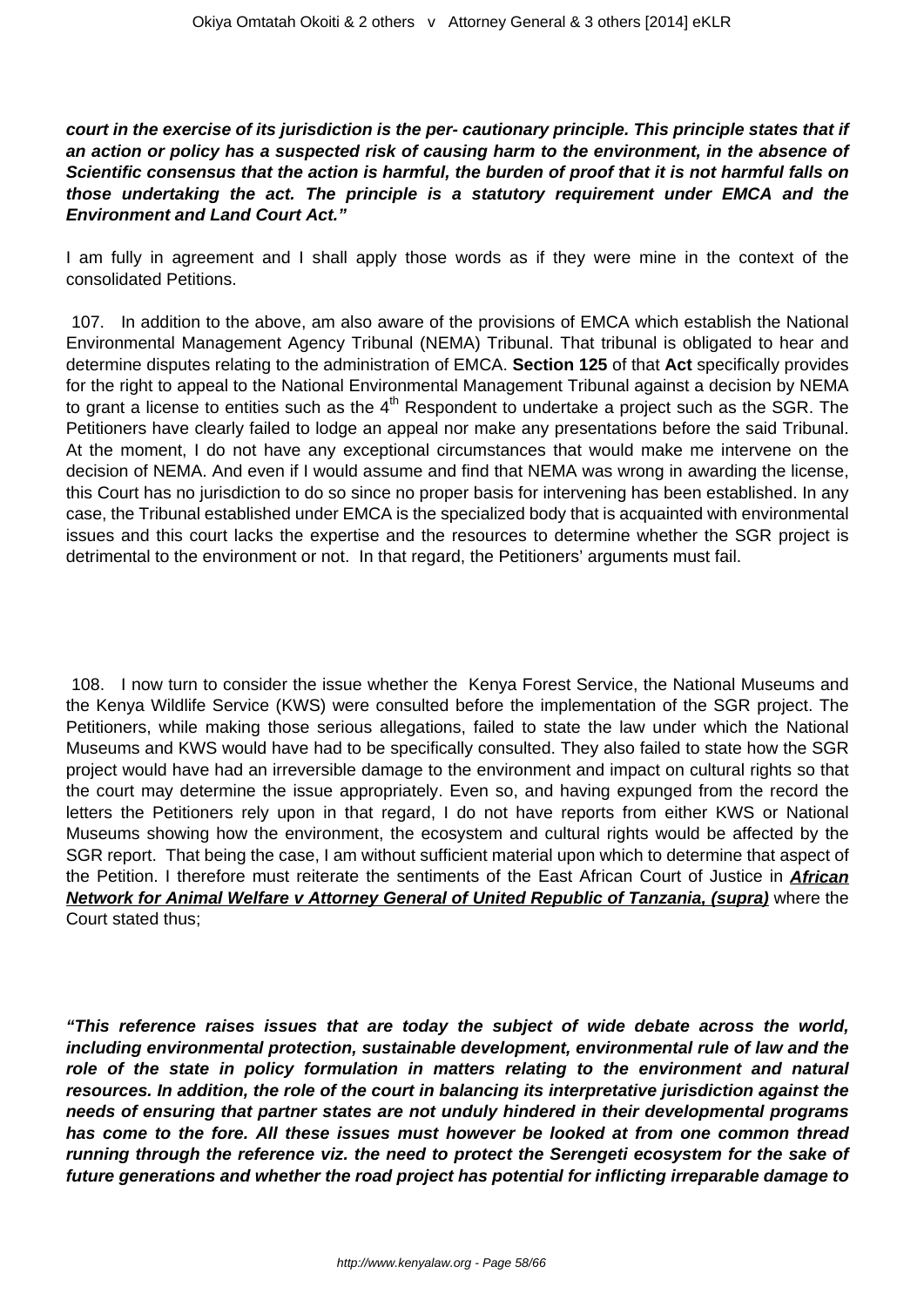## **the environment. The damage will be irreversible and we have already ruled on that subject based on the evidence before us and no more."**

109. That is an important finding and sadly the same cannot be said in the instant Petition and I have already stated elsewhere above why. The **Serengeti case** is in any event distinguishable as the Applicant in that case brought forth clear evidence of environmental damage had the bitumen road across the Serengeti been constructed. No such evidence exists before this Court.

## **Whether the Respondents have put in place mechanisms to ensure value for money**

110. It was the Petitioners' contention that the SGR project has not ensured value for money because the 1<sup>st</sup> and 2<sup>nd</sup> Respondents had failed to exercise due diligence in undertaking the SGR project. That the  $4<sup>th</sup>$  Respondent also has no capacity to undertake a project of such magnitude because it is undercapitalized and has a very limited annual turnover which is even lower than the cost of the SGR project. They also claimed that the SGR project was more expensive compared to the cost incurred in other countries such as Ethiopia.

111. To my mind, the allegations made against the project based on what the Petitioners claim is lack of value for money are neither here or there. To my mind, important as the issue may be, the arguments made relate more to policy than clear issues of law. This Court has no mandate to make policy decisions nor can it direct the Executive on the manner in which the project is to be managed save that the Court can, in the some instances issue such directives as are necessary in that regard. This case is not one in which the Court can issue any such directive. And if indeed there was corruption in the procurement of the project or that value for money has not been achieved, there are other bodies which have been established to look into such issues. There are for example the Ethics and Anti-Corruption Commission, the Officer of the Auditor General, the Controller of Budget, the Parliamentary Committees on Finance which are well clothed with jurisdiction on the subject.

112. I do not therefore find any merits in the allegation made by the Petitioners as stated above and the fact that a project would cost a colossal sum of money is not a basis to claim that there will not be value for money or that the project will not deliver value for the money expended on it. In any event, the Petitioners failed to lead evidence to support their contentions and It is therefore obvious that I cannot uphold their submissions on the same.

113. As to the allegations that there is conflict of interest when the same entity is allowed to carry out a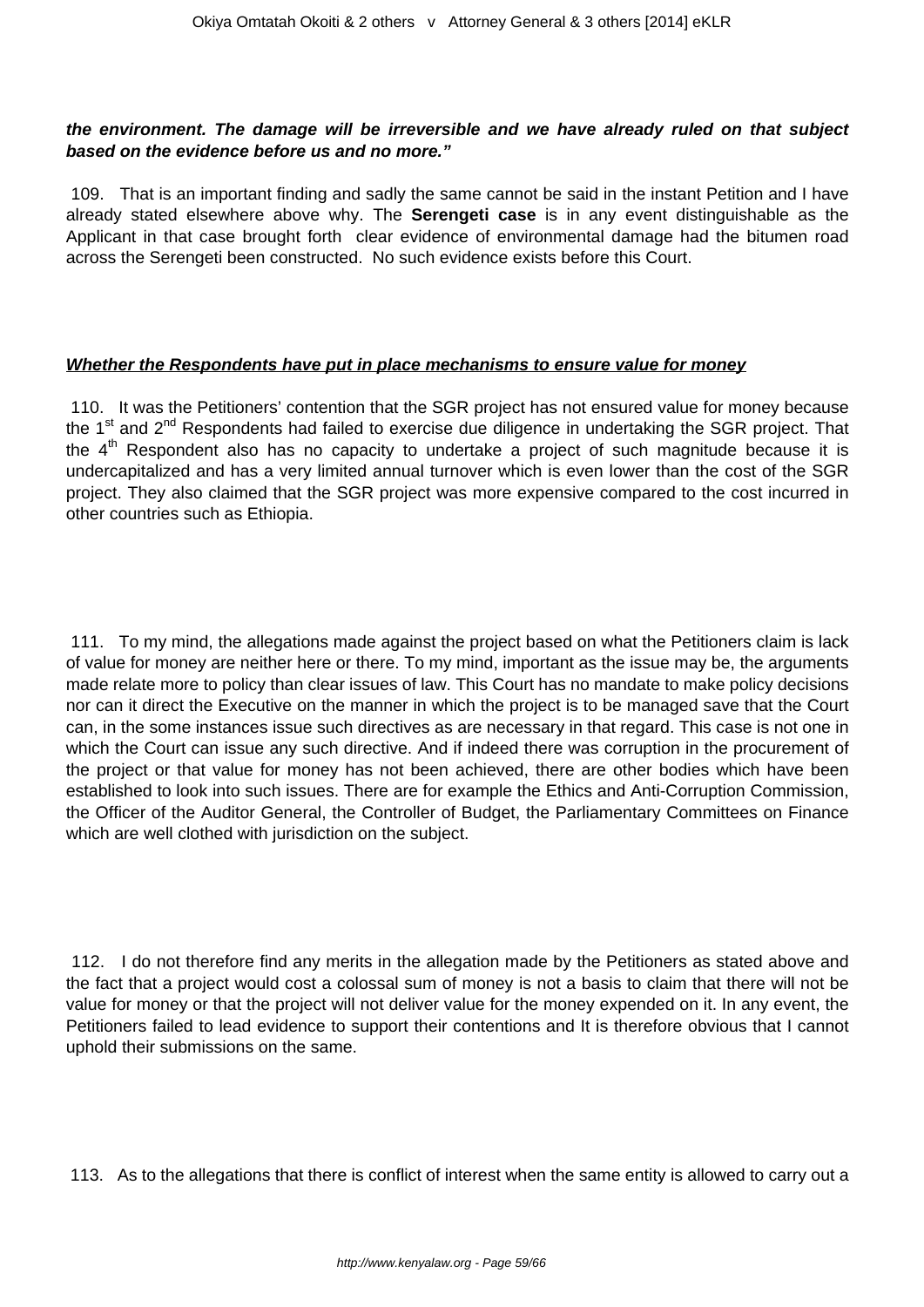feasibility study and also to grant the same entity the contract, I have seen documents evidencing that the  $2^{nd}$  Respondent independently carried out a feasibility study and even when the  $4^{th}$  Respondent undertook the feasibility study, the  $2^{nd}$  Respondent's Engineers and technical team were involved. However, i also heard the Petitioners to be saying that the feasibility study undertaken by the  $4<sup>th</sup>$ Respondent was not professionally done and is therefore incompetent for having failed to cover all specifics of the terms of reference.

114. Again, I am at pains to understand the role the Petitioners are giving this Court in that regard. To my mind, this Court cannot sit down and measure the efficacy or lack of thereof of the feasibility study conducted by the  $4<sup>th</sup>$  Respondent. The  $2<sup>nd</sup>$  Respondent which is the body mandated to undertake the construction of the railway lines in Kenya is not aggrieved. I therefore do not have the mandate or expertise to measure the efficacy of the feasibility study and that is all there is to say in that regard.

115. I will say no more on that issue save to state that whereas, generally, conflict of interest is an important matter in professional conduct, in commercial activities, contracts can be made on such terms as parties may agree and it is difficult to impugn those contracts solely on real or perceived issues of conflict of interest.

116. On the issue of contracting the  $4<sup>th</sup>$  Respondent who has allegedly been blacklisted by the World Bank for having been corrupt, that allegation is neither here or there. If anything the SGR project is not a World Bank funded project and to my mind therefore the blacklisting, if at all, is not an automatic bar to participation of the 4<sup>th</sup> Respondent in any other project. **Sections 115** and 116 of the **Public Procurement and Disposal Act** governs the debarment process of any person in procurement, and it provide as follows;

**"115(1) The Director General with the approval of the Advisory Board may debar a person from participating in procurement proceedings on the ground that the person;**

- a. **Has committed am offence under this Act**
- b. **Has committed an offence relating to procurement under any Act**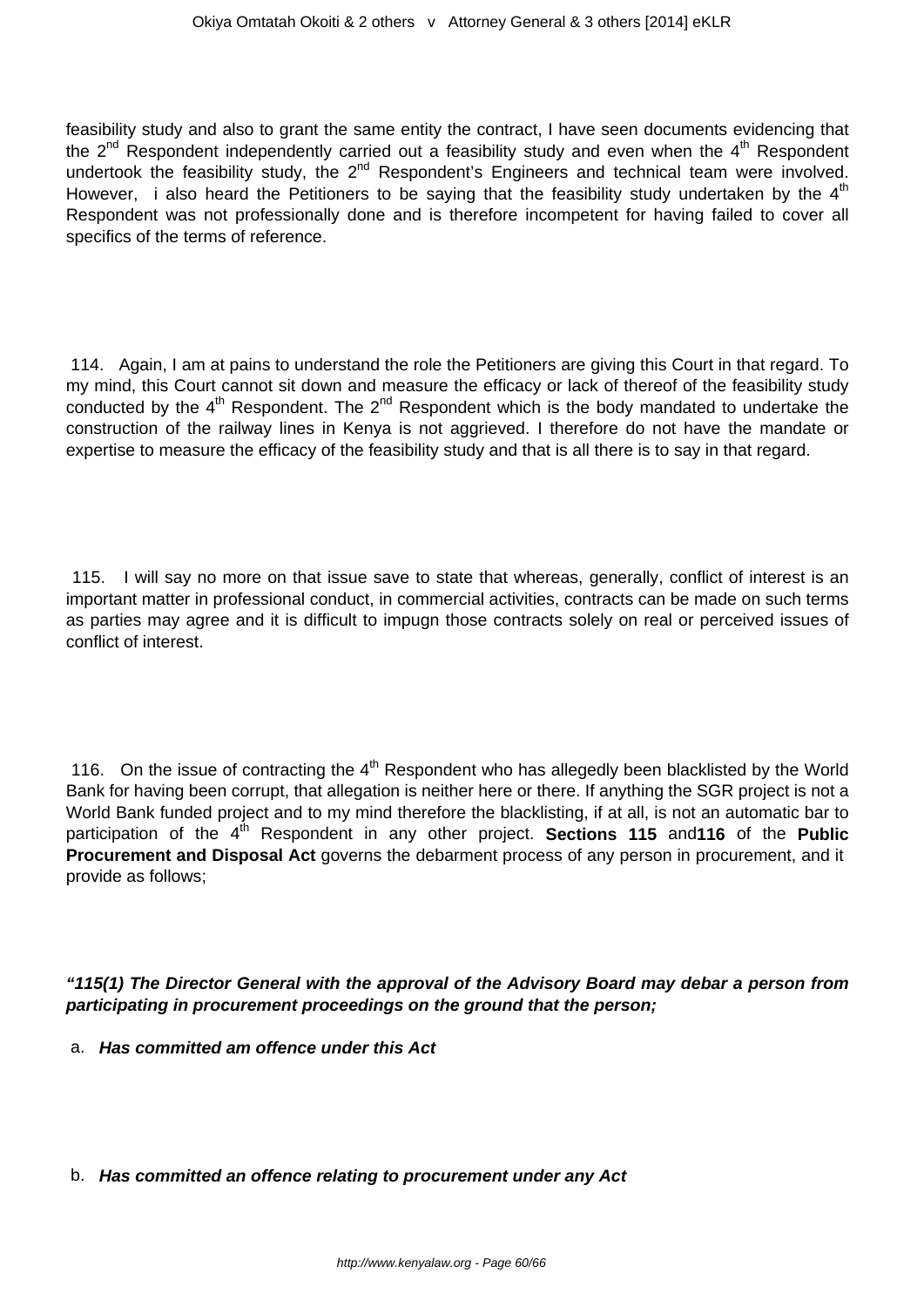c. **Has breached a contract for a procurement by a public entity**

d. **Has, in procurement proceedings, given false information about his qualification**

e. **Has refused to enter into a written contract as required under section 68**

**(2) The Director General, with the approval of the Advisory Board, may also debar a person from participating in procurement proceedings on a prescribed ground.**

**(3) A debarment under this Section shall be for a period of time of not less than five years, as may be specified by the Director General** 

## **116. Before debarring a person under Section 115, the Director General shall give that person an opportunity to make representations to the Director General."**

117. The above Section has not been violated since the  $4<sup>th</sup>$  Respondent has never been debarred by the Director General of the Public Procurement and Disposal Authority and that is all to say in that regard.

## **Conclusion**

118. It is clear by now that I have answered all the questions that I set out to address and largely, save on the issue of jurisdiction, I have answered them in the negative. In the circumstances, the Petition must fail and the Cross Petition succeeds, partially.

119. Before disposing of the matter however, an issue was raised regarding what public interest litigation is in the context of the issue of costs. In that regard, I must express my concern about the way the right of every person to institute a claim for the violation of the Constitution in the name of public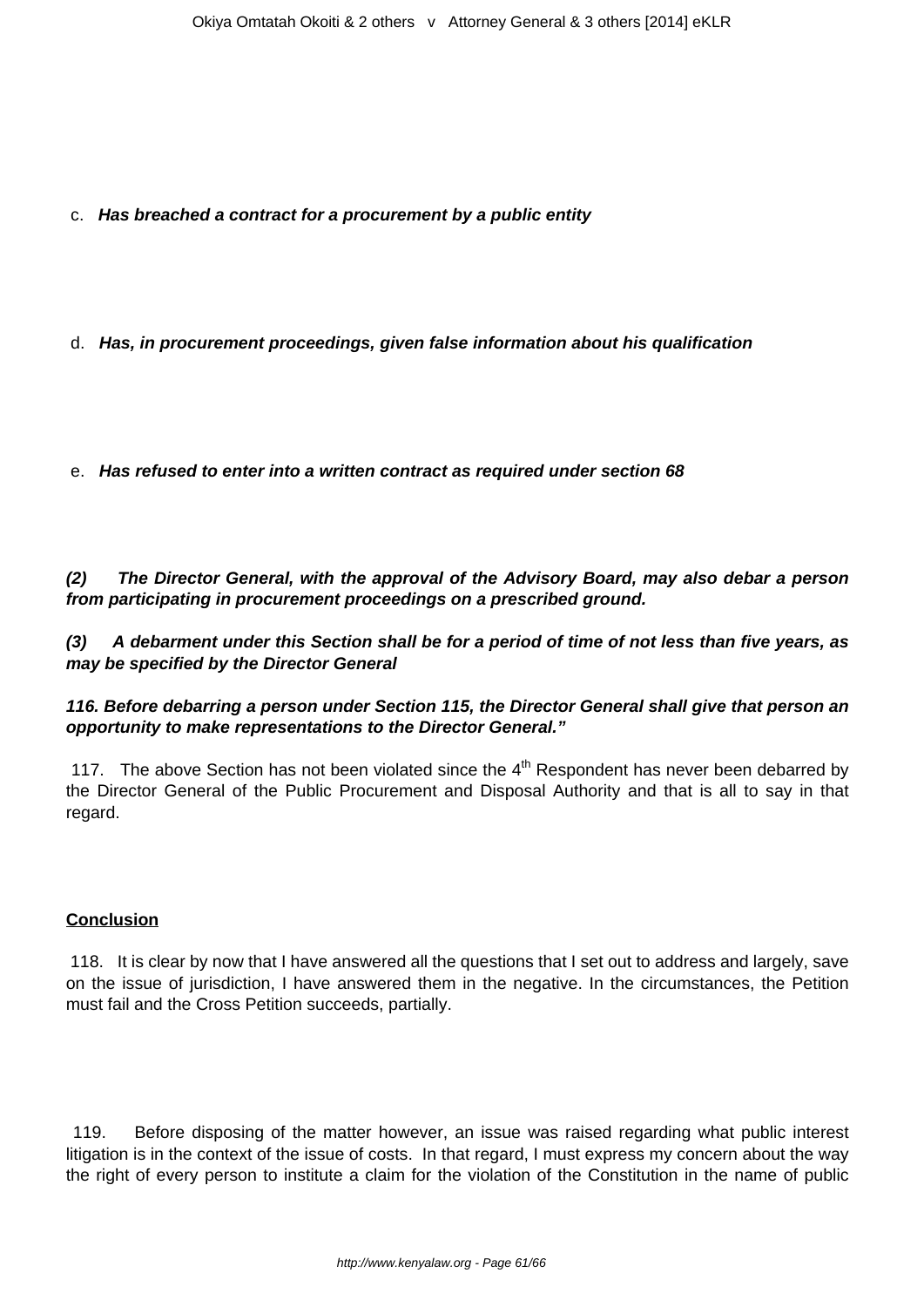interest litigation is being handled in Kenya. It is time that this Court stated that any person who seeks to institute a claim for the violation of the Constitution must do so based on a legitimate, bona fide and genuine claim. It has over the years become increasingly popular for persons to institute a constitutional case claiming to be acting in the public interest but in fact self-serving and financial interests drive such claims. Indian has faced the same problem and in the Supreme Court of India case of **State of Uttaranchal vs Balwant Singh Chaufal & Others CA 1134-1135 of 2002**, the Court stated that;

**"Unfortunately, of late, it has been noticed that such an important jurisdiction which has been carefully carved out, created and nurtured with great care and caution by the courts, is being blatantly abused by filing some petitions with oblique motives. We think time has come when genuine and bona fide public interest litigation must be encouraged and frivolous public interest litigation should be discouraged."**

The Supreme Court of India went on to refer to its decision in **Holicious Pictures Pvt Limtied vs Prem Chandra Mishra & Others A12 2008 SC 913** where it held that;

## **"Public Interest Litigation is a weapon which has to be used with great care and circumspection and the judiciary has to be extremely careful to see that behind the beautiful veil of public interest an ugly private malice, vested interest and/or publicity seeking is not lurking."**

120. I am in complete agreement with the exposition of the problem above and I must state that this Court has the responsibility of ensuring that parties do not file petitions in the guise of public interest for ulterior motives. To countenance such actions would be to promote an abuse of the Court process. A party with a genuine claim must endeavour to make its claim known to the Court for an appropriate redress. However, time has come to guard against parties who make reckless claims and who thus end up wasting judicial time and dragging parties in court in unwarranted litigation. Parties which approach the court in the name of public interest litigation must demonstrate that they are acting bona fide and not for personal gain or private motivation or other oblique considerations. This Court must not therefore allow its process to be abused by persons having clandestine motives. The words of Khalid J. in **Sachidanad Pandey vs State of West Bengal (1987) SCC 295** linger in my mind as I state so. He stated thus;;

**"Today public spirited litigants rush to courts to file cases in profusing under this attractive name. They must inspire confidence in courts and among the public. They must be above suspicion… Public interest litigation has now come to stay. But one is led to think that it poses a threat to courts and public alike. Such cases are now filed without any rhyme or reason. It is, therefore, necessary to lay down clear guidelines and to outline the correct parameters for entertainment of such petitions. If courts do not restrict the free flow of such cases in the name of public interest litigations, the traditional litigation will suffer and the courts of law, instead of dispensing justice, will have to taken upon themselves administrative and executive functions… I will be second to none in extending help when such help is required. But this does not mean that the doors of this Court are always open for anyone to walk in. It is necessary to have some selfimposed restraint on public interest litigants."**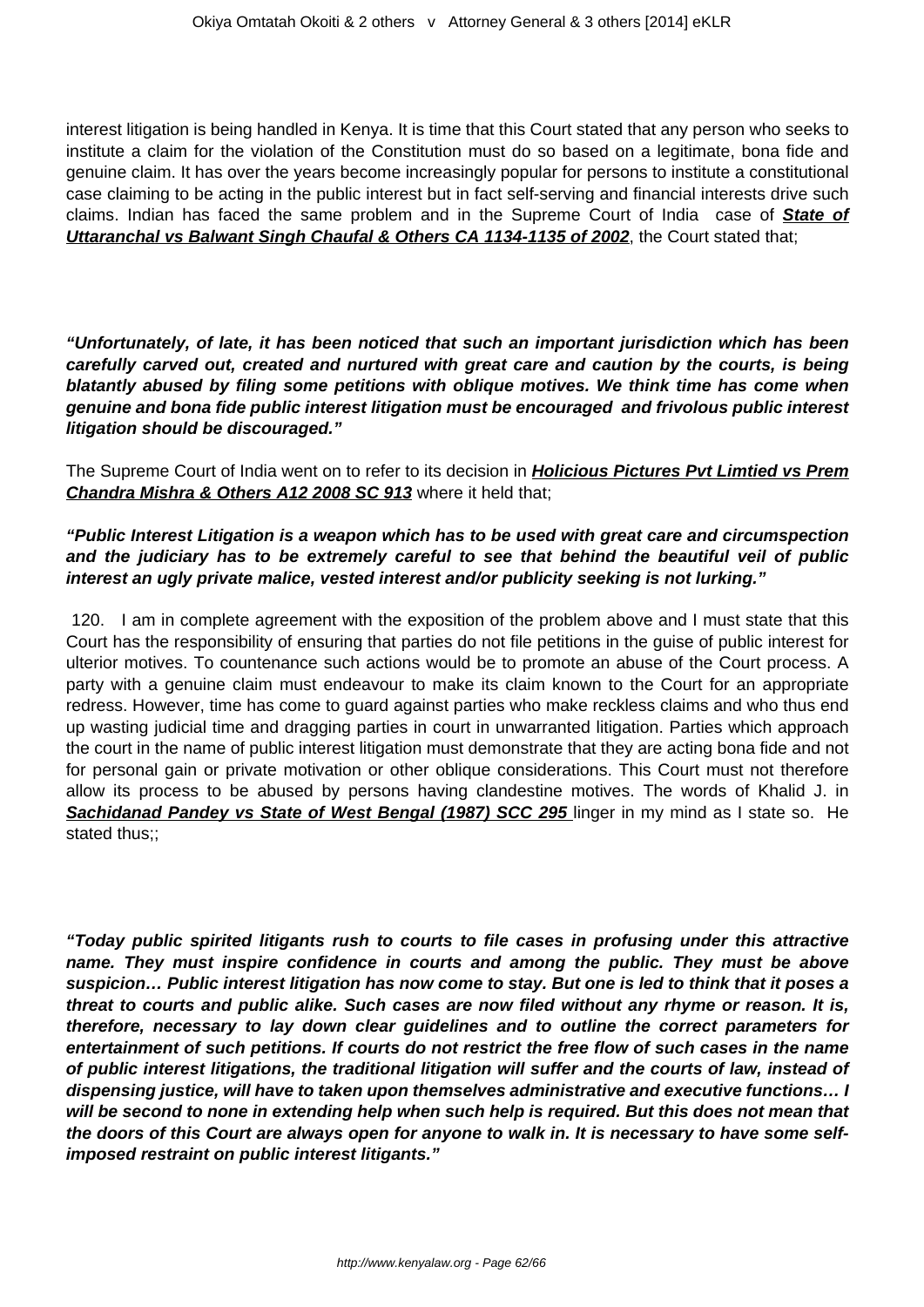121. Those words hold true today as they did then. I am also attracted to the words of Sarkaria J. in **Jasbhai Desai v Roshan Kumar (1976) 30 SCR 58b** where he expressed his view that the application of a busy body should be rejected at the threshold in the following terms;

**"It will be seen that in the context of locus standi to apply for a writ of certiorari, an applicant may ordinarily fall in any of these categories (i) person aggrieved; (ii) 'stranger'; (iii) busybody or meddlesome interloper. Persons in the last category are easily distinguishable from those coming under the first two categories. Such persons interfere in things which do not concern them. They masquerade as crusaders for justice. They pretend to act in the name of Pro Bono Publico, though they have no interest of the public or even of their own to protect. They indulge in the pastime of meddling with the judicial process either by force of habit or from improper motives. Often, they are actuated by a desire to win notoriety or cheap popularity; while the ulterior intent of some applicants in this category, l may be no more than spooking the wheels of administration. The High Court should do well to reject the applications of such busybodies at the threshold."**

122. While the otherwise stringent locus standi rule in the **Repealed Constitution** has been relaxed greatly in the **Constitution 2010**, I am in agreement that if a party is no more than a wayfarer or officious intervener without any interest or concern beyond what belongs to any of the 40 Million people of this country, the doors of the court will not be ajar for him. While therefore it is the duty of this Court to enforce the Constitution and the fundamental rights and freedoms embedded in it, the Court must ensure that **Articles 22, 165 and 258** of the **Constitution** that create the gateway to the Court are not abused. Public interest litigation cannot be used for the purposes of vindication of personal grudges or enmity and I reiterate that It must be used for legitimate claims based on the Constitution and nothing else but the law.

123. In the above context and despite the arguments of the Respondents to the contrary and looking at the Petitions before me, I do not see any private gain the Petitioners may obtain from this litigation. I also note that the 1<sup>st</sup> and 2<sup>nd</sup> Petitioners' have described themselves as warriors of the Constitution. The 3<sup>rd</sup> Petitioner on the other hand is a statutory body with a clear mandate in the administration of justice. While I will exercise my discretion and not penalize the Petitioners with costs, they and the public at large must be told that not anything done under the authority of the Constitution is litigious in the name and spirit of public interest. Litigants must know that this Court has a duty to protect the noble motive of public interest litigation from those who file alleged public interest litigation for ulterior motives. The filing of false and frivolous public interest litigation which risk diverting the Court's attention from genuine cases will not be entertained. I therefore reiterate the words of Warsame J. (as he then was) in **Truth Justice and Reconciliation Commission vs Chief Justice of the Republic of Kenya & Another (2012) e KLR** where he stated thus on the issue of costs;

**"I think exemplary costs as a deterrent against frivolous and vexatious public interest litigations**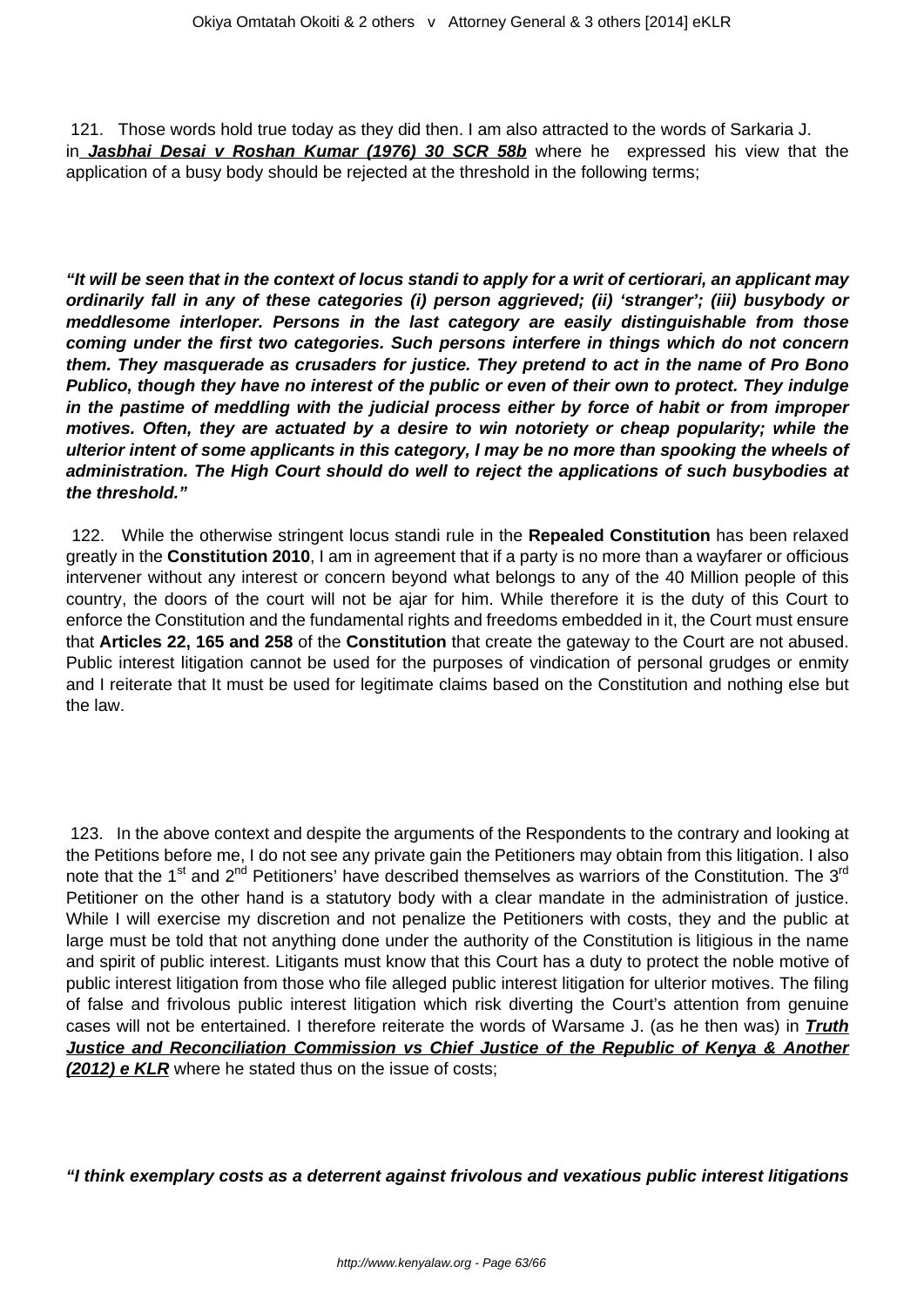**must be a mechanism which can be employed in such circumstances. It is depressing to note on account of cases like the present one initiated by fellow Commissioners, innumerable days and time are wasted, the time which otherwise could have been spent on disposal of cases by genuine litigants. Though as courts we spare no efforts in fostering and developing liberal and broadened litigation, yet we cannot avoid but express our opinion that while genuine litigants with legitimate grievances relating to matters which is dear to them must be addressed, the meddlesome interlopers having absolutely no grievances for personal gain or as a proxy of others or for extraneous motivation break the queue by wearing a mask of public interest litigation and get into the court corridors filing vexatious and frivolous cases. This criminally wastes the valuable time of the court and as a result of which genuine litigants standing outside the court in a queue that never moves thereby creating and fomenting public anger, resentment and frustration towards the courts resulting in loss of faith in the administration of justice."**

I agree and it is obvious now why this Court must jealously guard its jurisdiction against abuse while ensuring that genuine litigants do not suffer unnecessarily from harsh orders on costs.

124. In any event, it is clear to mind that the same finding as was made by Warsame J. above cannot be applied to the present Petitioners and therefore because the present Petitions were clearly filed in the public interest, let each party bear its own costs.

125. Lastly, the Respondents may have succeeded in the present case but that is no license for them in future undertakings to relax their guard and not to strictly follow procurement laws. The public is watching them and this Court will not hesitate to uphold the Law where public bodies step outside its clear parameters.

126. Having found as I have done above. the final Orders therefore are the following;

## i. **Petition No.58 of 2014** is hereby dismissed.

## (ii) **Petition No.209 of 2014** is hereby dismissed.

iii. The 2<sup>nd</sup>Respondent's Cross-Petition is allowed in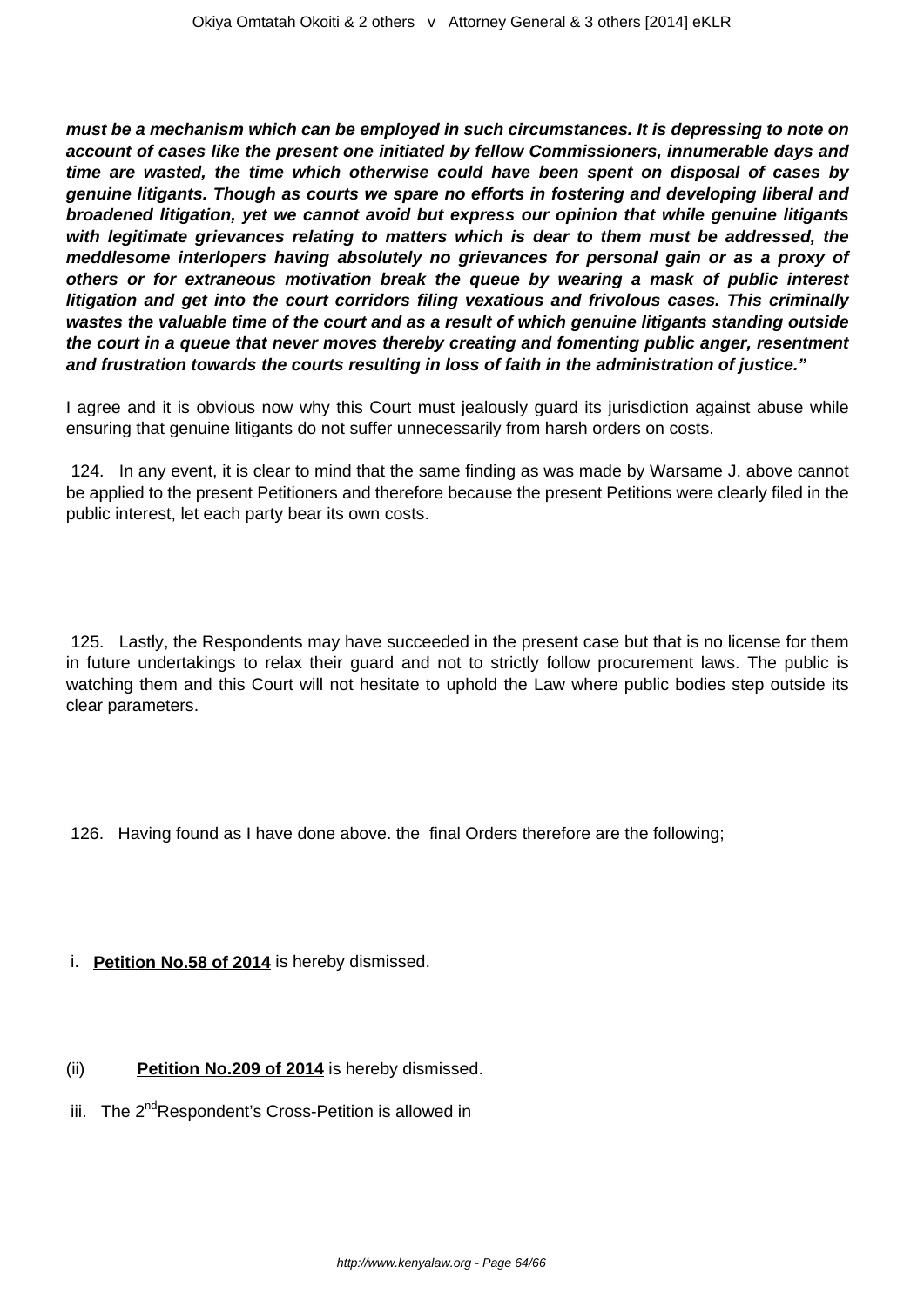the following terms;

a. **A declaration is hereby issued that a Constitutional Petition cannot be founded on alleged "public documents" obtained and produced in breach of the Constitution of Kenya, 2010, the Evidence Act, Chapter 80 Laws of Kenya, and the Cross Petitioner/2ndRespondent's constitutional right to a fair hearing and fair administrative action.**

b. **A declaration is hereby issued that a Constitutional Petition cannot be founded on documents whose source and or origin has not been disclosed by the Petitioner and whose authenticity therefore cannot be vouched for.**

c. **A declaration that the use and production of alleged "public documents" by the Petitioners herein without disclosing their source and/or authenticity is a breach of the Cross Petitioner's right to a fair hearing as guaranteed by Section 50 of the Constitution.**

d. **An order is hereby issued expunging form the record all the documents comprising the Annextures marked AM 1, 2, 3, 5, 6, 7 and 8 to the Supporting Affidavit of Apollo Mboya sworn on 2 nd May, 2014 and filed on the same day and Annextures marked AM 1, 3, 5, 6, 7, 8 and 10 to the Supplementary Affidavit of Apollo Mboya sworn on 6th June, 2014 and filed on the same date.**

e. **An order expunging from the record all the documents comprising Annextures titled "Exhibit 000-1" marked A, B, C, D, E, F, G, H, I, J, K, L, M, N and P to the Supporting Affidavit of Okiya Omtatah Okoiti sworn on 5th February, 2014 and the Annextures to the Replying Affidavit of Okiya Omtatah Okoiti sworn on 6th March 2014 and filed herein on 10th March 2014.**

iv. Since the Petitions were filed in the Public Interest, let each party bear its own costs.